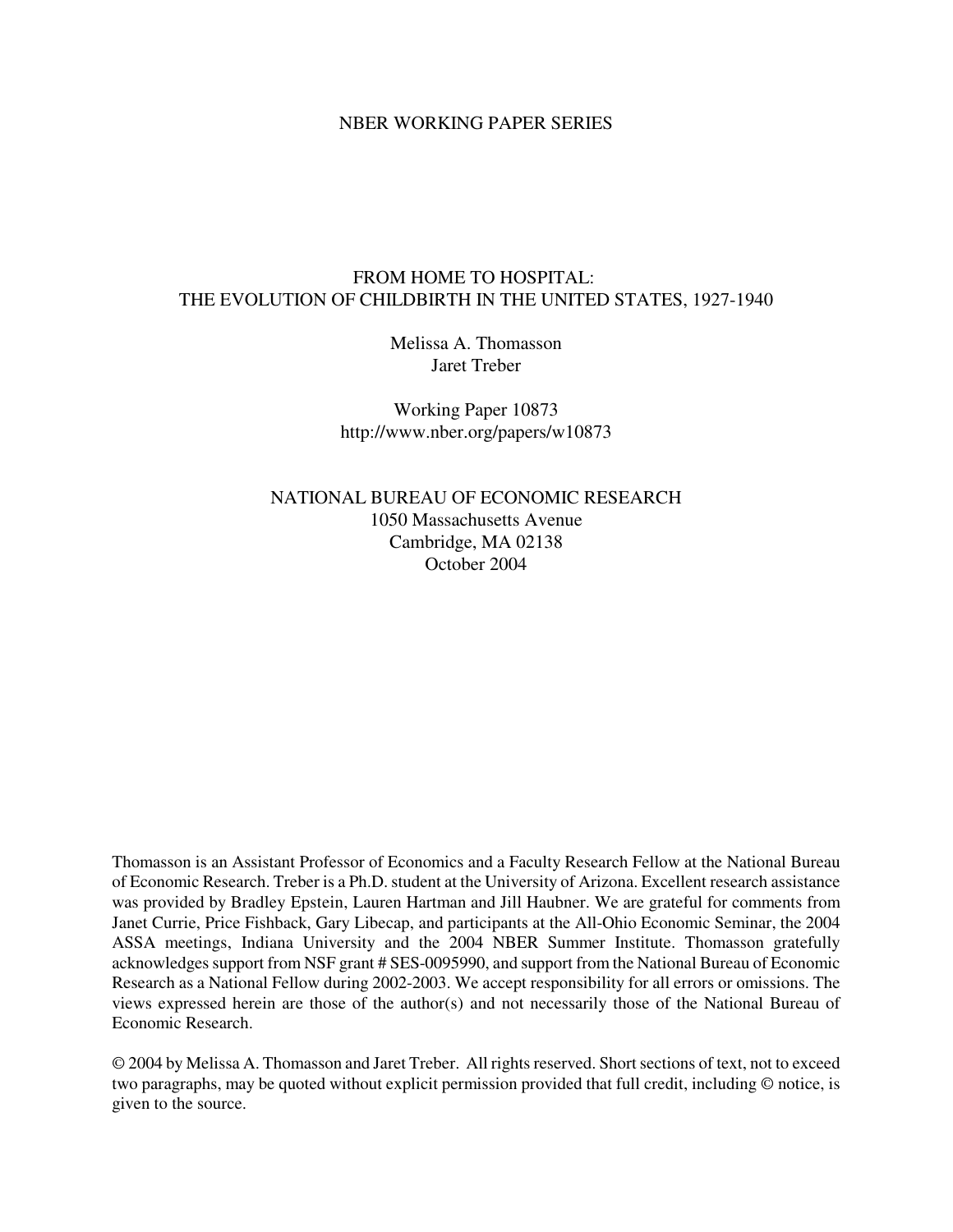From Home to Hospital: The Evolution of Childbirth in the United States, 1927-1940 Melissa A. Thomasson and Jaret Treber NBER Working Paper No. 10873 October 2004 JEL No. I12, N32

# **ABSTRACT**

This paper examines the shift in childbirth from home to hospital that occurred in the United States in the early twentieth century. Using a panel of city-level data over the period 1927-1940, we examine the shift of childbirth from home to hospital and analyze the impact of medical care on maternal mortality. Results suggest that increased operative intervention on the part of physicians and a resultant greater risk of infection increased maternal mortality prior to the introduction of sulfa drugs in 1937. However, the introduction of sulfa enabled doctors to reduce maternal mortality by enabling them to do potentially life-saving procedures (such as cesareans) without the risk of subsequent infection. Regressions estimated separately by race suggest that the impact of medical care on maternal mortality differed for blacks and whites. Relative to whites, hospitals posed a greater risk for black mothers prior to the availability of sulfa drugs in 1937, and were less beneficial for them afterwards, suggesting that blacks may have received lower quality medical care.

Melissa A. Thomasson Department of Economics Miami University Oxford, OH 45056 and NBER thomasma@muohio.edu

Jaret Treber Department of Economics University of Arizona McClelland Hall, Room 401 Tucson, AZ 85721 jaret@bpa.arizona.edu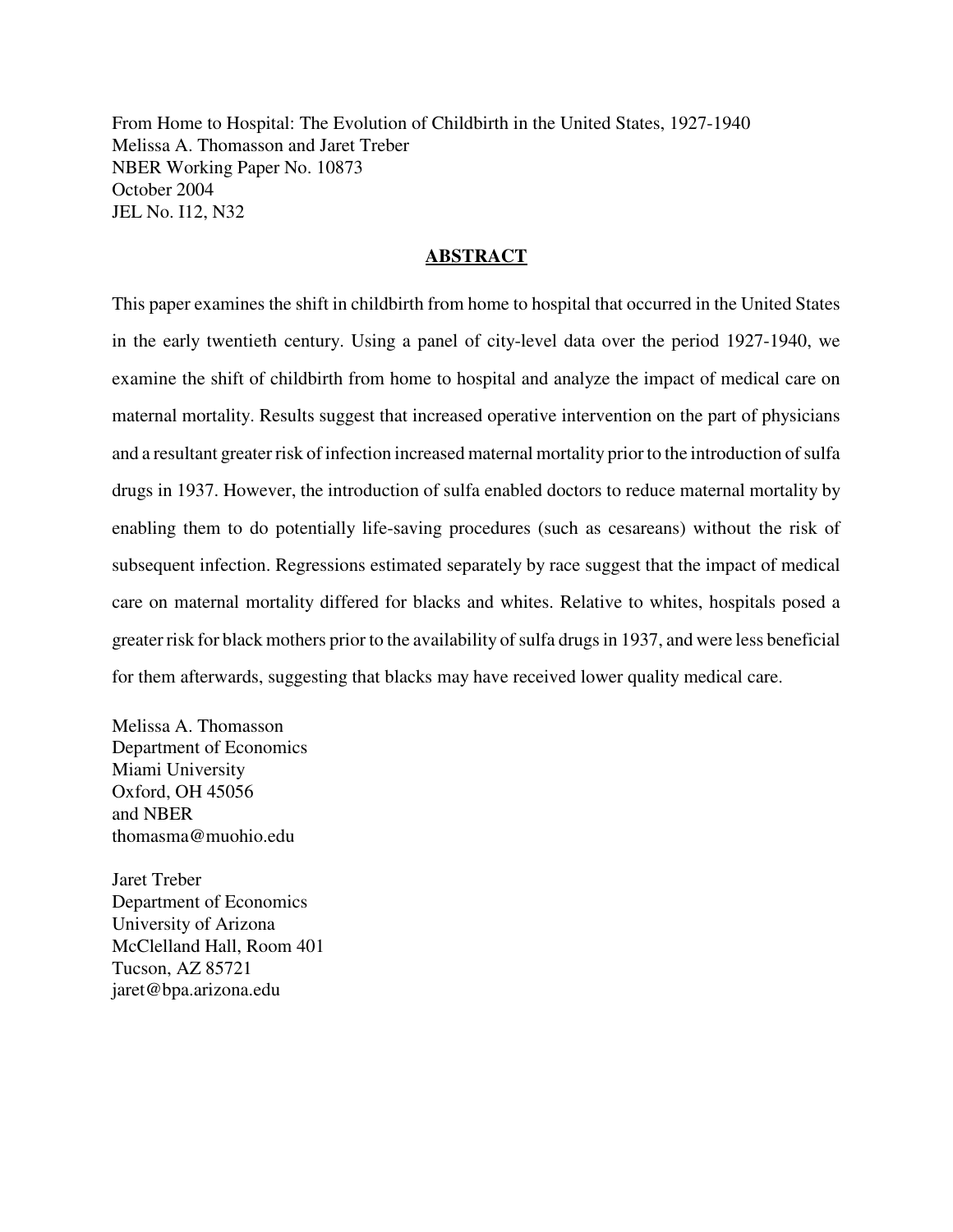### **1. Introduction**

 $\overline{a}$ 

The early twentieth-century transformation of the hospital from almshouse to center of medical science is remarkable both in its physical scope and in its social importance. In the late nineteenth century, hospitals were noisy, dirty places that cared for indigents and were operated by charities, religious organizations and government. Respectable persons were cared for at home by their families. As noted by Rosenberg, "No one wanted to enter a hospital in the mid-1870s, except for the small minority of the least enterprising and lacking in self-respect." (Rosenberg 1987, p[.1](#page-2-0)16).<sup>1</sup> The relatively primitive state of medical technology meant that there were virtually no reasons for families to seek care in hospitals rather than be attended by physicians in their homes. Medical care consisted primarily of the administering of drugs, a task that could be easily accomplished at home (Temin 1988, p. 79).

As medical technology advanced, the gradual transformation of the hospital from an almshouse to a modern, scientific institution occurred. Hospitals became natural arenas for medical care and science because technological advances necessitated centralization. Rapid advances in bacteriology led to a greater understanding and implementation of complex aseptic surgical techniques that could more easily be performed in specially designed hospital surgical suites than in living rooms. Advances in pathology led to the formation of clinical laboratories in hospitals, and the X-ray became an important, non-portable diagnostic tool.

The centralization of medical technologies in hospitals coincided with the increasing standardization and professionalization of medical education that began in the late nineteenth century. From 1880 to 1904, the number of medical schools in the U.S. increased from 90 to 154, leading some physicians to argue for education reforms to stem the tide of poor-quality doctors that contributed to "dwindling" medical incomes in an "overcrowded" profession (Stevens 1971, p. 60). Neither medical school entrance requirements nor medical school coursework was rigorous. Medical schools did not require a bachelor's degree for would-be medical students, and medical education often consisted of no

<span id="page-2-0"></span> $<sup>1</sup>$  A common perception of the day was poor health was often the result of poor moral character. Therefore,</sup> hospitals concerned themselves more with curing a person's moral flaws than becoming a steward of medical advances. (Temin 1988, p. 79).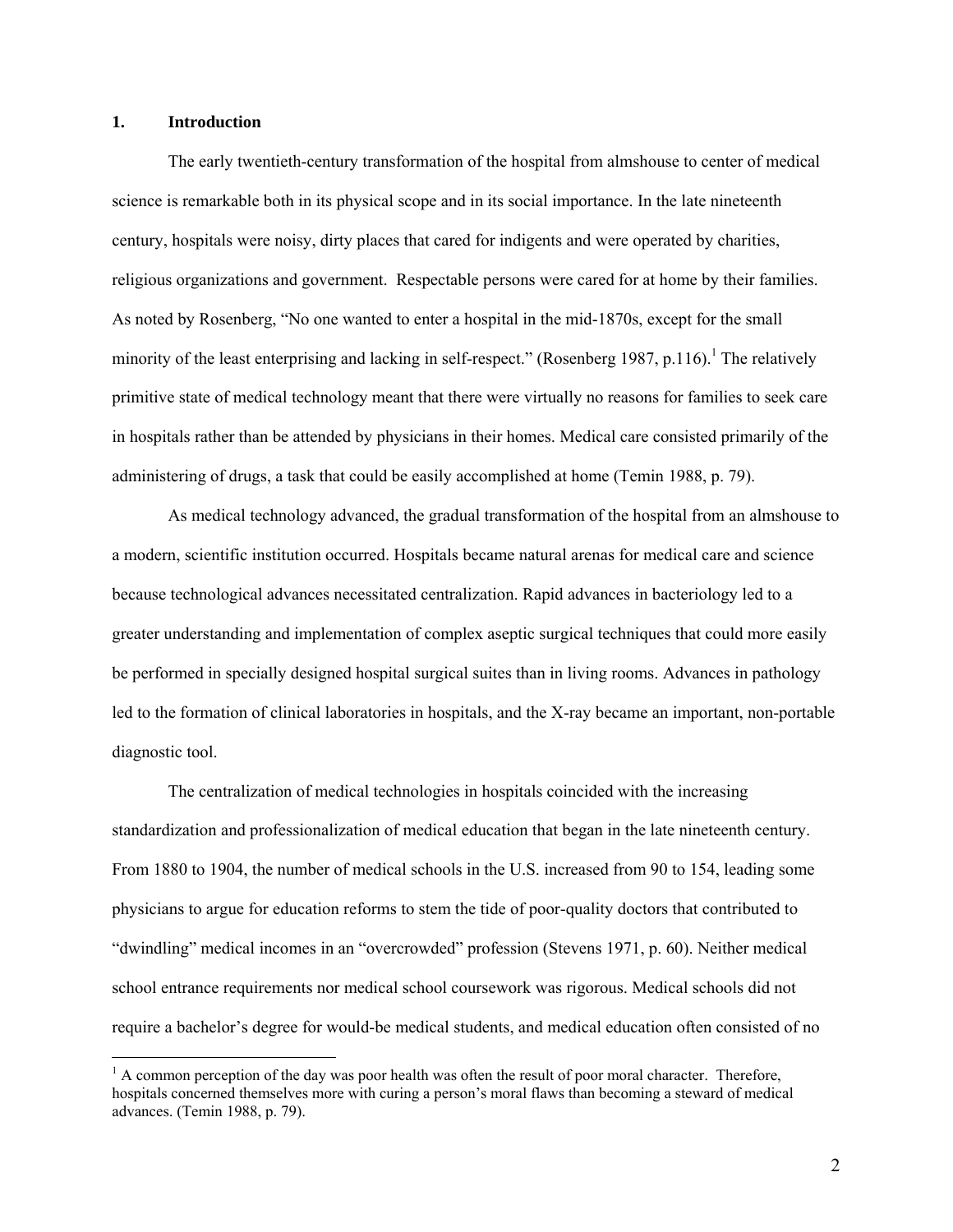more than two or three years in a training program that was frequently devoid of hospital clinical experience, despite the fact that as early as the 1840s the American Medical Association had indicated the hospital was indispensable in providing training for physicians (Rosenberg 1987, p. 202; Starr 1982, pp. 114-116).

While some universities opened small hospitals of their own to provide clinical teaching for at least some of their students, it was not until the 1890s that significant reforms linking medical education to hospitals occurred. In 1893, Johns Hopkins became the first medical school to treat medicine as a field of graduate study, emphasizing science and clinical experience in their training of medical students. The first two years of the four-year program were dedicated to studying science, while the last two were spent in hospital wards. This reform cemented the marriage of physician education to hospital clinical experience, whereas previous medical school students had learned the practice of medicine "… in their preceptor's office and the patient's home" (Starr 1982, p. 116).

Following the reforms at Johns Hopkins, the American Medical Association (AMA) and the Association of American Medical Colleges (AAMC) pushed for stricter entrance requirements and more rigorous courses of study in all medical schools. The changes at Hopkins spurred reforms elsewhere, and by the time Abraham Flexner published his famous indictment of medical education in 1910, the Hopkins model had become the standard for medical education that other schools strove to imitate.

The link between medical education and clinical experience in hospitals ushered in the era of hospital-based medicine. On the supply side, physicians trained in hospitals came to view hospitals as physician workshops, and as the number of physicians trained in hospital settings continued to grow, the shift in medical care from home to hospital began in earnest. Hospitals focused on image-building and customer-service, specializing in obstetrical deliveries, tonsillectomies, and appendectomies—all procedures with usually happy outcomes (Stevens 1989, p. 105). On the demand side, the decline in average family size that occurred with urbanization further spurred the shift as families moved into smaller homes with fewer people left in the home to care for the sick (Vogel 1980, p. 99; Temin 1988, p. 83). Medical discoveries such as the prophylactic treatment of rabies (1885), diphtheria antitoxin (1891),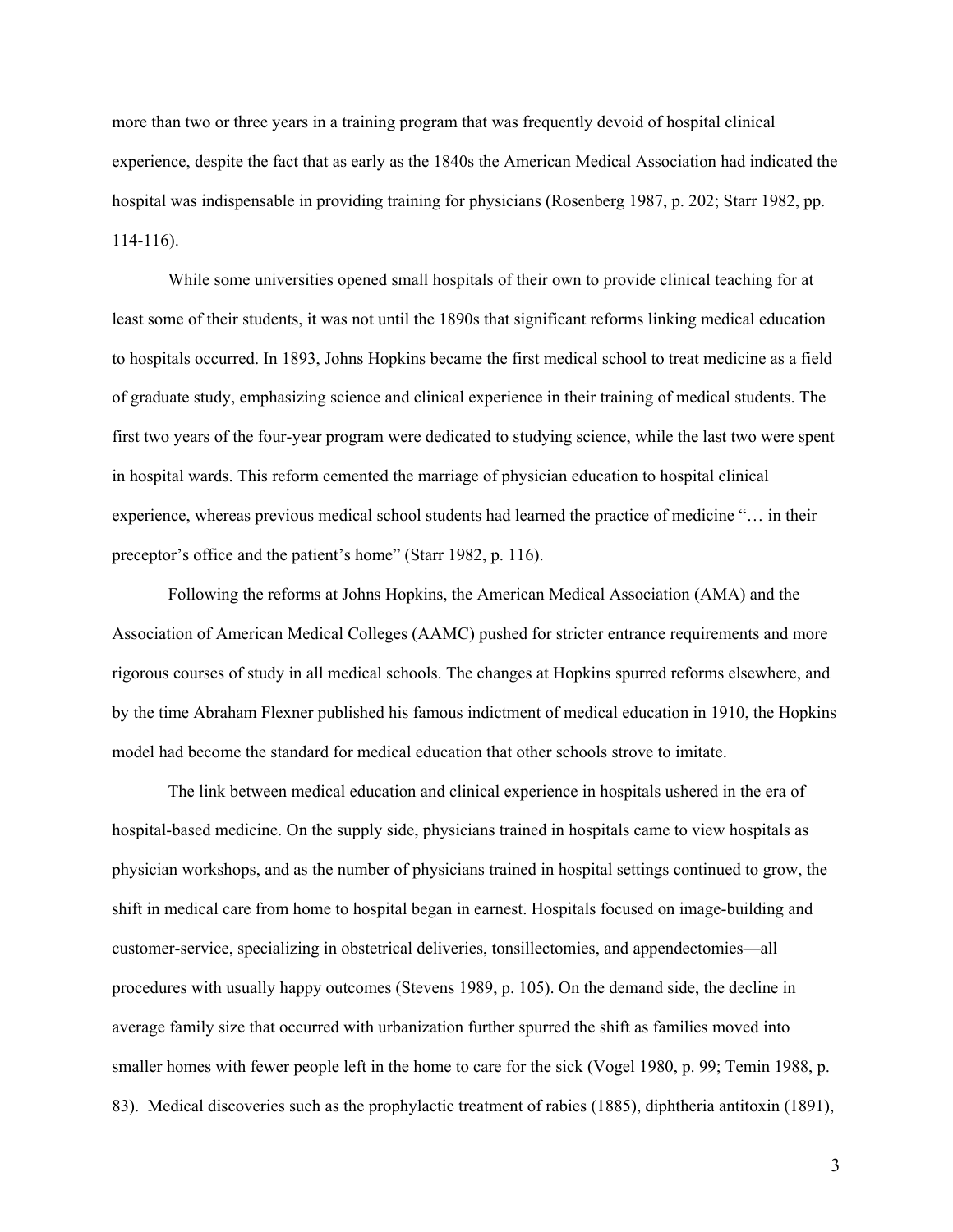and tests for typhoid (1897) and syphilis (1906) lent a new scientific aura to medicine (Rosenberg 1987, p. 159). By 1920, American upper- and middle-class families began to accept hospitals as a consumer good, and hospitals catered to this new consumerism.

While the shift from home to hospital is well-documented, what is less clear is the extent to which this shift occurred because it benefited practitioners or because it benefited patients. Obstetrical care in particular is a remarkable example of the shift from home to hospital, and an example in which the reasons underlying the shift may not have been due to the fact that women received better care in hospitals than in their homes. In 1900, only five percent of all births occurred in hospitals (Wertz and Wertz 1977, p. 133). Particularly in urban areas, the shift from home to hospital occurred quickly. By 1935, nearly 75 percent of urban births occurred in hospitals, and nearly all urban births occurred in hospitals by  $1950<sup>2</sup>$ 

Despite the rapid shift from home birth to hospital birth, Figures 1 and 2 show that maternal mortality remained flat until the mid-1930s, even as death rates among women due to other causes such as respiratory tuberculosis decreased. Figure 1 shows total, urban (places over 10,000) and rural maternal mortality from 1915-1940. Strikingly, maternal mortality was higher in urban areas than in rural areas until the late 1930s when sulfa drugs became available, even though women in urban areas had greater access to physicians and hospitals. Figure 2 shows the death rate among women for tuberculosis and all causes related to childbirth (puerperal causes) from 1900-1940. While tuberculosis death rates fell throughout the period, maternal mortality did not begin to decline until the 1930s. Ignoring the spike in maternal mortality rates associated with the 1918 influenza epidemic, maternal mortality death rates are essentially flat until the 1930s, even as childbirth increasingly moved from home to hospital over the period.<sup>[3](#page-4-1)</sup> Further, infant mortality rates due to birth injuries increased 40-50 percent between 1915 and

<span id="page-4-0"></span> $2^2$  The transition occurred more slowly in rural areas initially. In 1935, roughly 20 percent of rural births occurred in hospitals. By 1950, over 70 percent of rural births occurred in hospitals, and by the 1960s, it was rare for any birth to occur outside of a hospital (Leavitt 1986, p. 171; Wertz and Wertz 1977 p. 135).

<span id="page-4-1"></span> $3$  The spike in 1918 due to influenza occurs because the U.S. classified influenza deaths among pregnant women as due to puerperal causes instead of influenza. When joint causes of death were present, they were coded using the *Manual of Joint Causes of Death* prepared by the U.S. Bureau of the Census. For each cause of death, the *Manual of*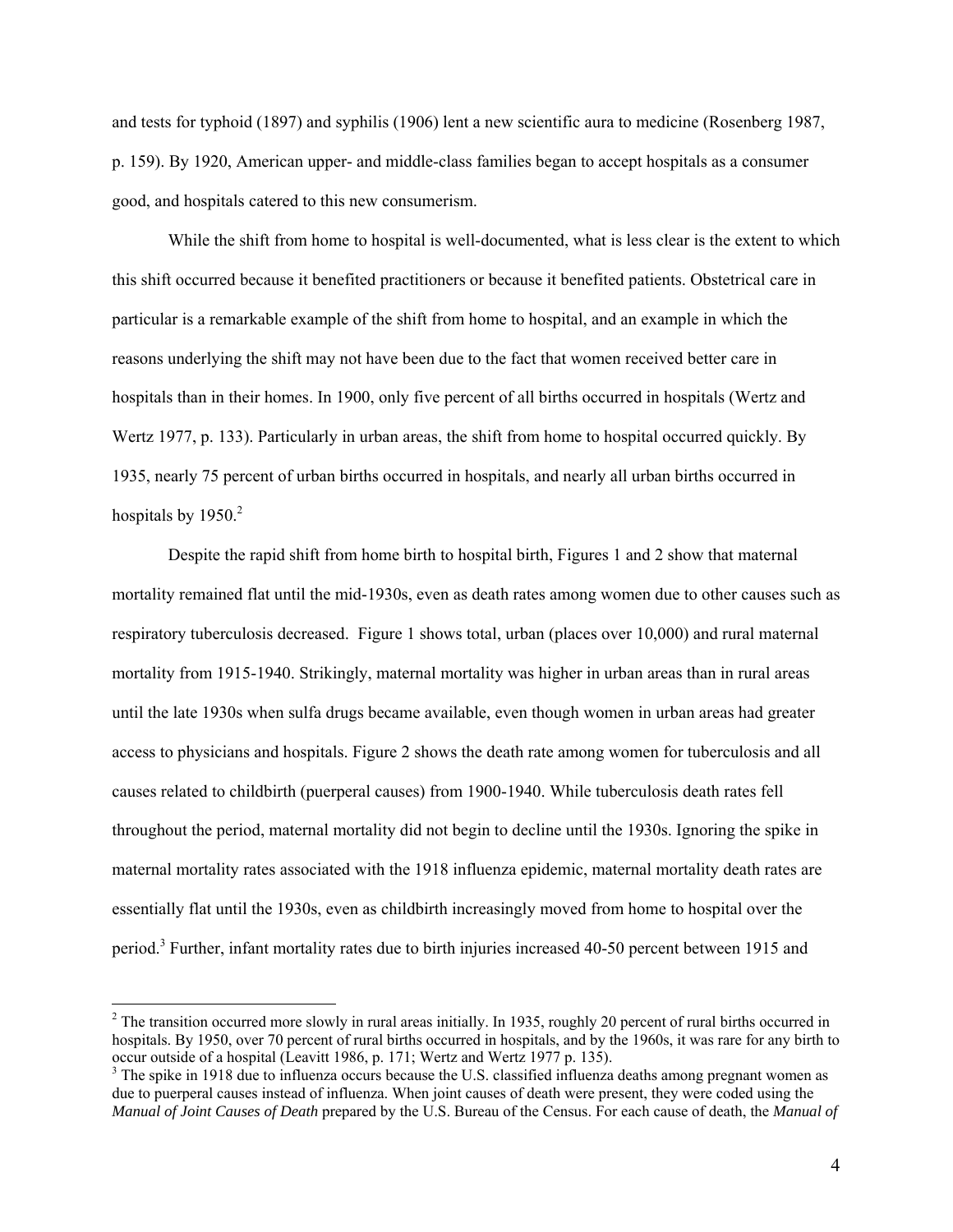1929 as hospital birthrates increased (White House Conference on Child Health and Protection 1933, pp. 215-217).

It could be argued that the seeming rise (or lack of decline) in maternal mortality rates may have resulted from improved reporting of maternal deaths as time progressed, or because a decline in the birth rate meant that more hazardous first births accounted for a greater share of total births over time. However, neither of these reasons can fully account for the trend in maternal mortality from 1900-1940. Improvements in reporting could have led to a seeming increase in maternal mortality for two reasons. First, states with higher mortality rates may have been admitted to the U.S. death registration area later than states with lower rates. As these higher mortality states were admitted, the U.S. overall maternal mortality rate would increase. While plausible, it does not appear to be the case that an increasing number of states admitted to the death registration area was responsible for the trend in maternal mortality. Even in those states that were in the death registration area in 1900, maternal mortality did not decline over the period. Figure 3 shows the essentially flat trend until the 1930s in Massachusetts, a state that had collected maternal mortality data since 1850. Further, international comparisons, shown in Figure 4, reveal that both England and Sweden had flat or rising maternal mortality rates during the same period, even though they possessed fairly accurate vital statistics data (Loudon 1992, p. 2[4](#page-5-0)0).<sup>4</sup>

Another reason why the increase in maternal mortality in the early twentieth century may be an artifact of the data is that there may have been a tendency on the part of physicians to misreport deaths from puerperal fever in order to avoid blame (Loudon 1992, pp. 35-36). While such deaths were usually classified as due to another puerperal cause such as hemorrhage, so that the overall maternal mortality rate would be the same, some doctors may have coded deaths from puerperal infection as due to non-

<span id="page-5-0"></span>*Joint Causes* tells what other causes are "preferred" and should be listed as the primary cause if both are present. For example, puerperal septicemia as a primary cause took precedence over tuberculosis, but not over syphilis. 4 <sup>4</sup> A note of caution when looking at this figure: the levels are difficult to compare because of differences between countries in classifying deaths due to joint causes (for example, Sweden and England coded joint deaths in which the mother had influenza as due to influenza, not due to puerperal causes as was done in the U.S., so that the U.S. has a spike in maternal mortality during the influenza epidemic that is not seen in international data). A study done in 1927 found that the rates in England and Sweden would be higher if classified using the American method, although the rank order would be the same (Tandy 1935).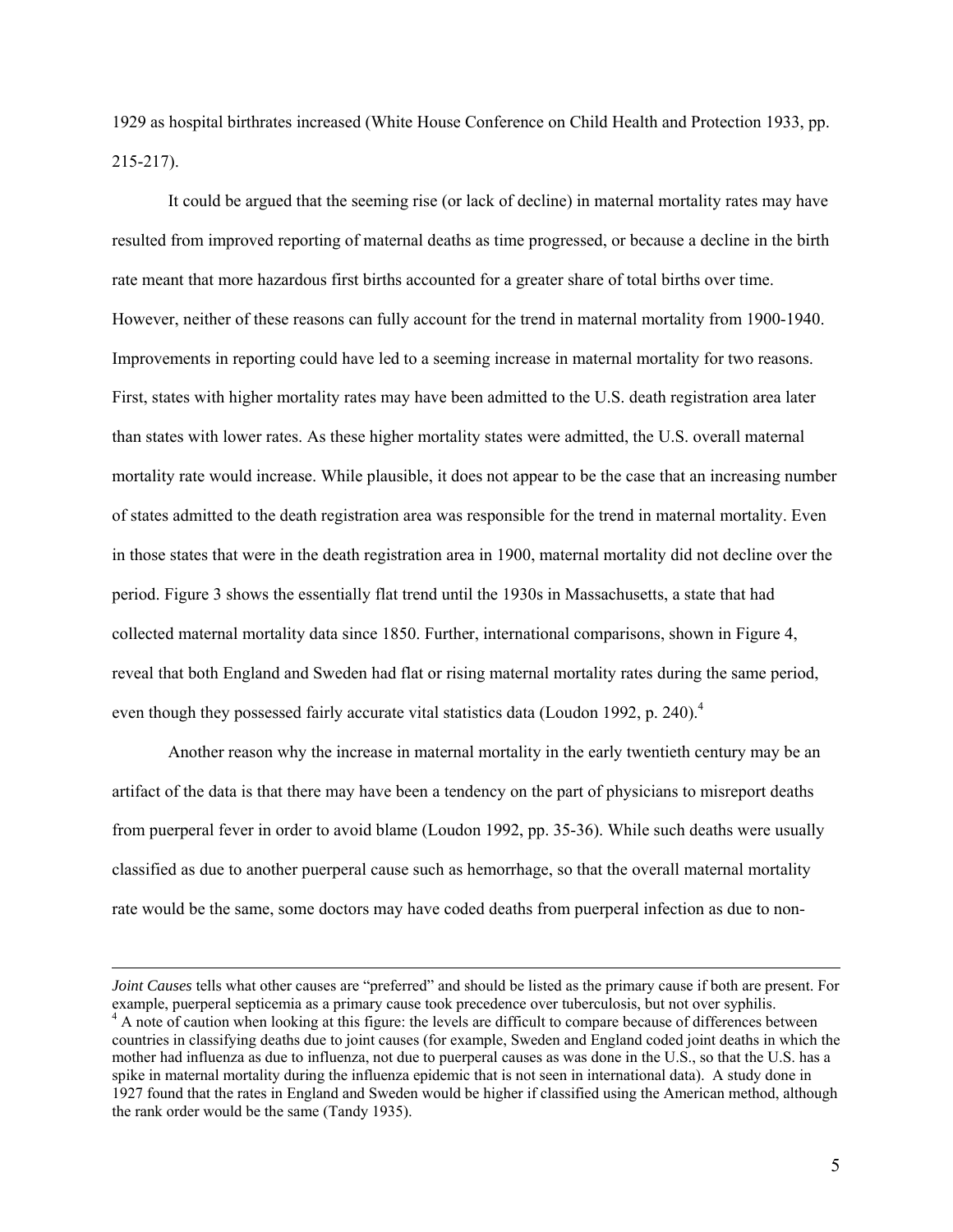childbirth related causes. As the quality of vital statistics reporting improved over time, these deaths may have been more accurately reported, so that maternal mortality seemed to increase. These effects were undoubtedly present, but probably small and not large enough to obscure the overall trend, especially by the 1920s. In a 1917 study that investigated maternal mortality in the U.S. and examined the quality of the data, Meigs states, "… it is safe to say that any marked decrease in the actual death rate from childbirth during the last 13 years could not have been masked by "the improvement in reporting deaths from childbirth (Meigs 1917, p. 18).

Even if the data were accurately reported, it may be that maternal mortality failed to decrease over this period because a decline in the birth rate meant that more hazardous first births (primiparity) increased as a share of total births. While it is true that first births are more hazardous than second or third births, it is also true that grand multiparity (four or more births) is more hazardous as well (Loudon 1992, p. 242). If birth rates were declining, then primiparity was increasing, but grand multiparity was decreasing. Thus, the increased risk of maternal mortality associated with higher primiparity may have been offset by the decreased risk of maternal mortality associated with lower grand multiparity. Statistics available from 1920-1940 suggest that as the total birth rate per 1,000 women aged 10-54 fell from 72.6 births to 52.3 births, the percentage of first births as a share of total births rose from 29 percent to 37 percent. At the same time, the share of fourth and subsequent births fell from 35 percent to 24 percent (Linder and Grove 1947, Table 48, Table XIV-A). Given that the decrease in grand multiparity more than offsets the increase in primiparity as a share of total births, it seems unlikely that the overall trend in maternal mortality can be attributed to changes in fertility.

The data clearly suggest, then, that maternal mortality was not decreasing over the period 1900- 1940 even as hospital birth rates increased. If, ostensibly, one of the primary reasons underlying the shift from home to hospital birth was that hospitals provided greater safety for women and infants during labor and childbirth, why was this effect not seen in declining maternal mortality rates? Several historians have argued that stagnant maternal mortality rates and rising rates of infant mortality due to birth injury occurred as a result of increased operative intervention on the part of practitioners as birth moved from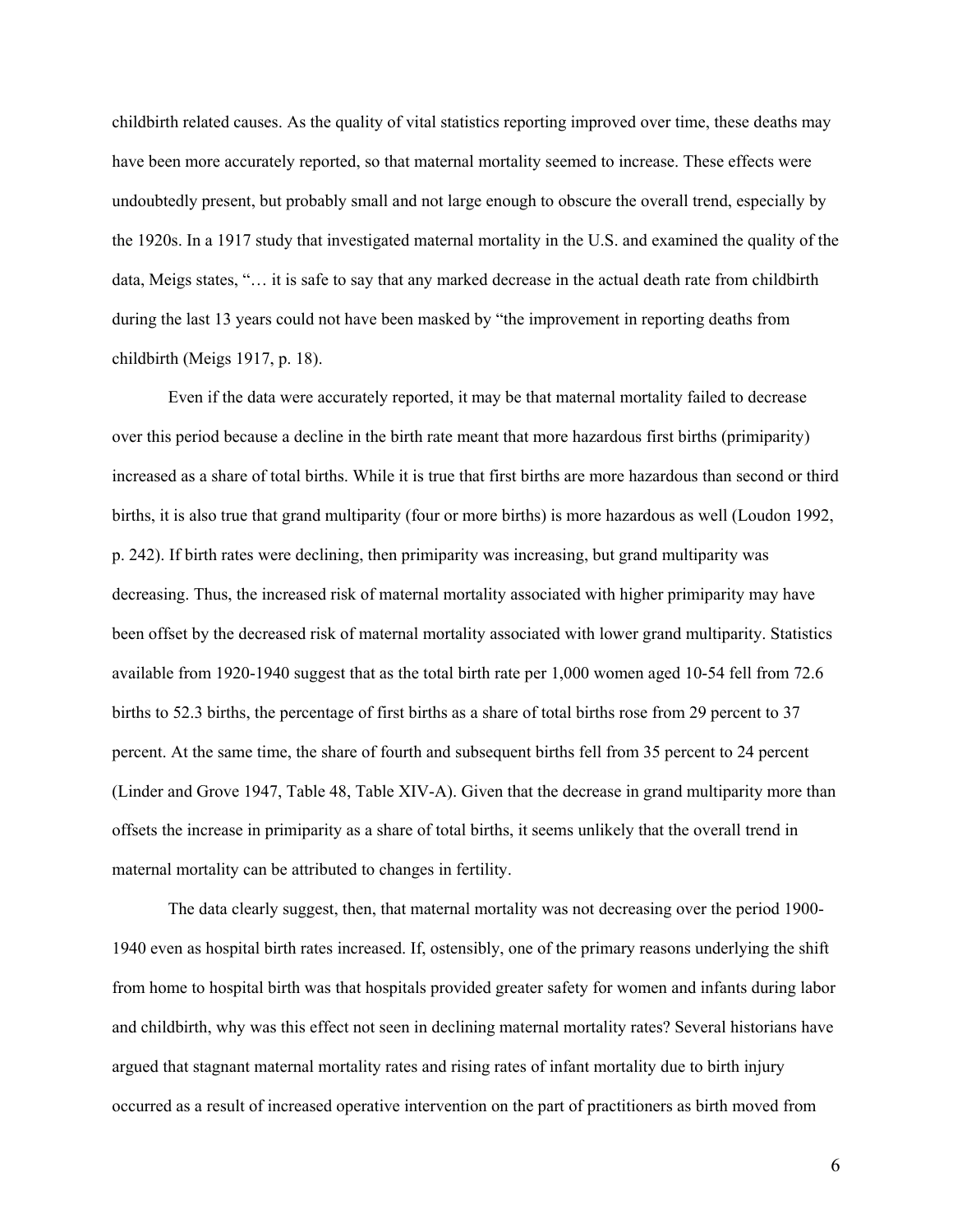the home to the hospital, combined with a lack of set standards for the practice of obstetrics. Unnecessary intervention may have led to excess maternal deaths for a number of reasons. A primary cause of maternal mortality was puerperal septicemia, and increased operative intervention in the form of version, forceps delivery and cesarean section all increased the likelihood of such an infection. Complications from anesthesia could also lead to maternal death. How preventable was maternal death in this period? Two studies in the early 1930s claimed that between half and two-thirds of maternal deaths could have been prevented by better training of the attendants (White House Conference on Child Health and Protection 1933; New York Academy of Medicine 1933 p. 213). If these arguments are correct, then modern medicine may have actually increased the number of maternal deaths due to childbirth than otherwise would have occurred.

This paper uses a panel of city-level data over the period 1927-1940 to examine the shift of childbirth from home to hospital and to analyze whether or not medical care contributed to maternal mortality. Results indicate that medical care generated a slight increase in maternal mortality prior to 1937, and a slightly larger decrease after 1937 when sulfa drugs became available. The remainder of the paper is structured as follows. Section 2 discusses the background and history of childbirth in the United States, and frames the model discussed in Section 3. Section 4 describes the data and results, while Section 5 concludes.

#### **2. The History of Childbirth in America**

#### *Childbirth Prior to 1900*

Before 1750, women controlled childbirth. Typically, a pregnant woman entering confinement requested the attendance of a midwife and several close friends and relatives who would aid her during the process of childbirth in her home. The technology of childbirth was relatively simple; midwives were generally passive but supportive participants in the birthing process, especially during normal deliveries. They were able to turn breech births, but in complicated cases could do little to prevent either maternal or infant death (Wertz and Wertz 1977, p.17-18). Women feared childbirth, and while actual data are scarce, Leavitt notes that women's diaries in colonial times (and even through the turn of the twentieth century)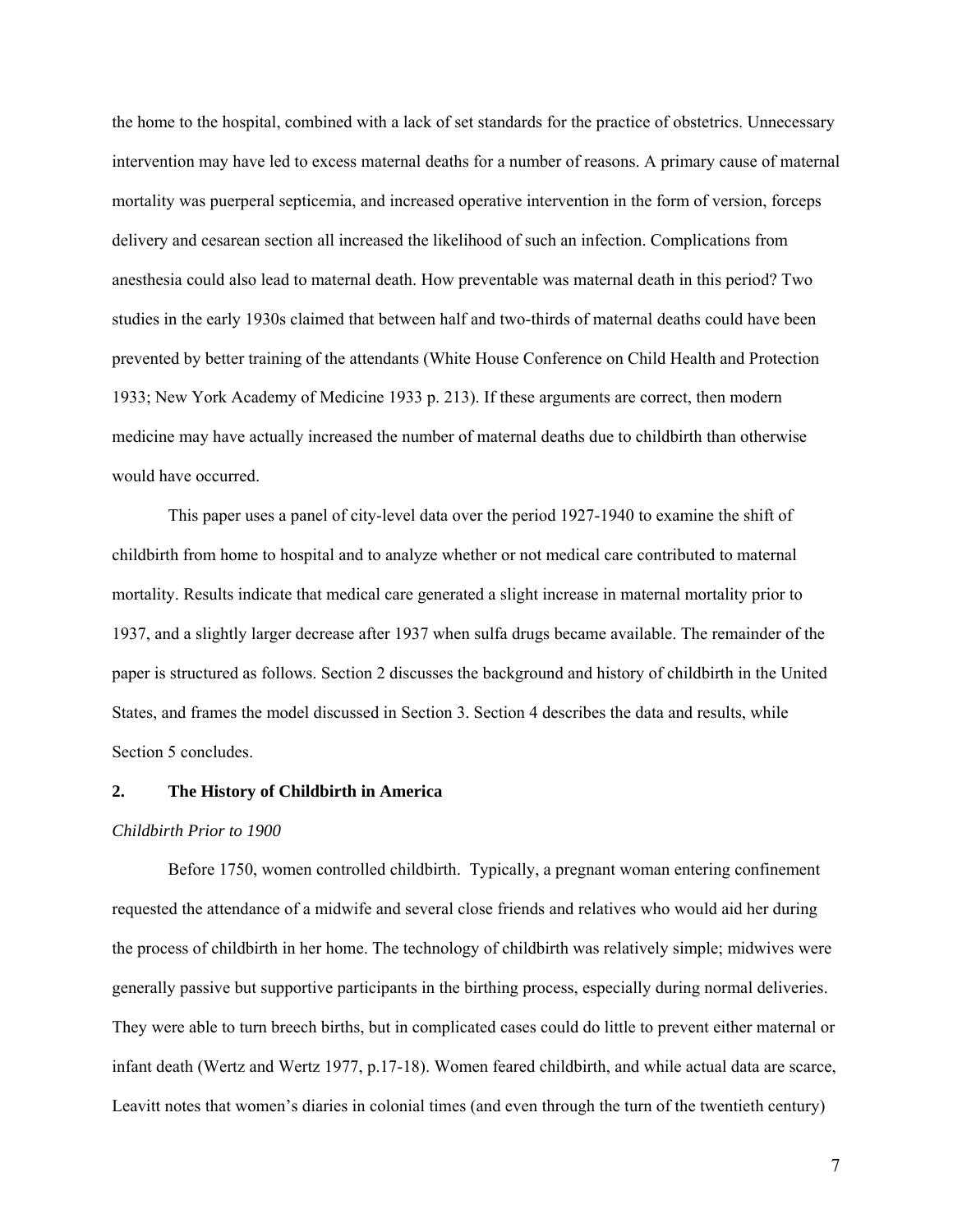showed that "… an important part of women's experience of childbirth was their anticipation of dying or being permanently injured during the event" (Leavitt 1986, p. 14).

Medical intervention during childbirth, even the presence of a physician during labor and delivery, was rare until after 1750, when men trained as physicians abroad returned to practice in America (Wertz and Wertz 1977, p. 29). Physicians trained in the "new midwifery" in Europe brought forceps to the United States, offering middle- and upper-class women an alternative to traditional, midwife-attended childbirth.<sup>[5](#page-8-0)</sup> The fear of childbirth led women to invite physicians (and their promises of greater safety and less pain) into the birthing room (Leavitt 1986, pp. 37-38). With forceps, physicians could assist women in difficult births, or hasten slow deliveries. Technological developments such as with the introduction of ergot (a drug used to cause uterine contractions), and the advent of pain-relieving drugs such as ether and chloroform also provided physicians with an aura of science that led more and more women to choose to have physician-attended births. General practitioners were eager to accommodate women. They viewed childbirth as central to their attempts to build a practice, given that successful births led to more patients (Wertz and Wertz 1977, p. 67) At the same time, midwives, most of whom were without formal education and who lacked professional organization, gradually attended fewer and fewer births as the century progressed.

The idea that physician-attended deliveries were in fact safer was not necessarily true; while there are no records of epidemics of puerperal fever in America during the 18<sup>th</sup> century, puerperal fever became more common in America after 1840, perhaps because of increasing physician intervention during childbirth (Wertz and Wertz 1977, p. 119). Regardless, by the end of the nineteenth century nearly 50 percent of all births were physician-attended, although the majority still occurred in women's homes. Most middle-and upper-class white women were attended by physicians in their homes during childbirth, while Southern black families and immigrants relied heavily on midwives (Litoff 1978, p. 26). The only

<span id="page-8-0"></span> $<sup>5</sup>$  An Englishman named Peter Chamberlen is believed to have invented forceps in the early 17<sup>th</sup> century. The device</sup> consisted of "… two enlarged spoons with handles" that could be joined and locked together. The Chamberlen family kept the device a secret for over 100 years, so that they were not widely used until after 1800 (Wertz and Wertz 1977, pp. 34-35; Radcliffe 1967, pp. 31-32).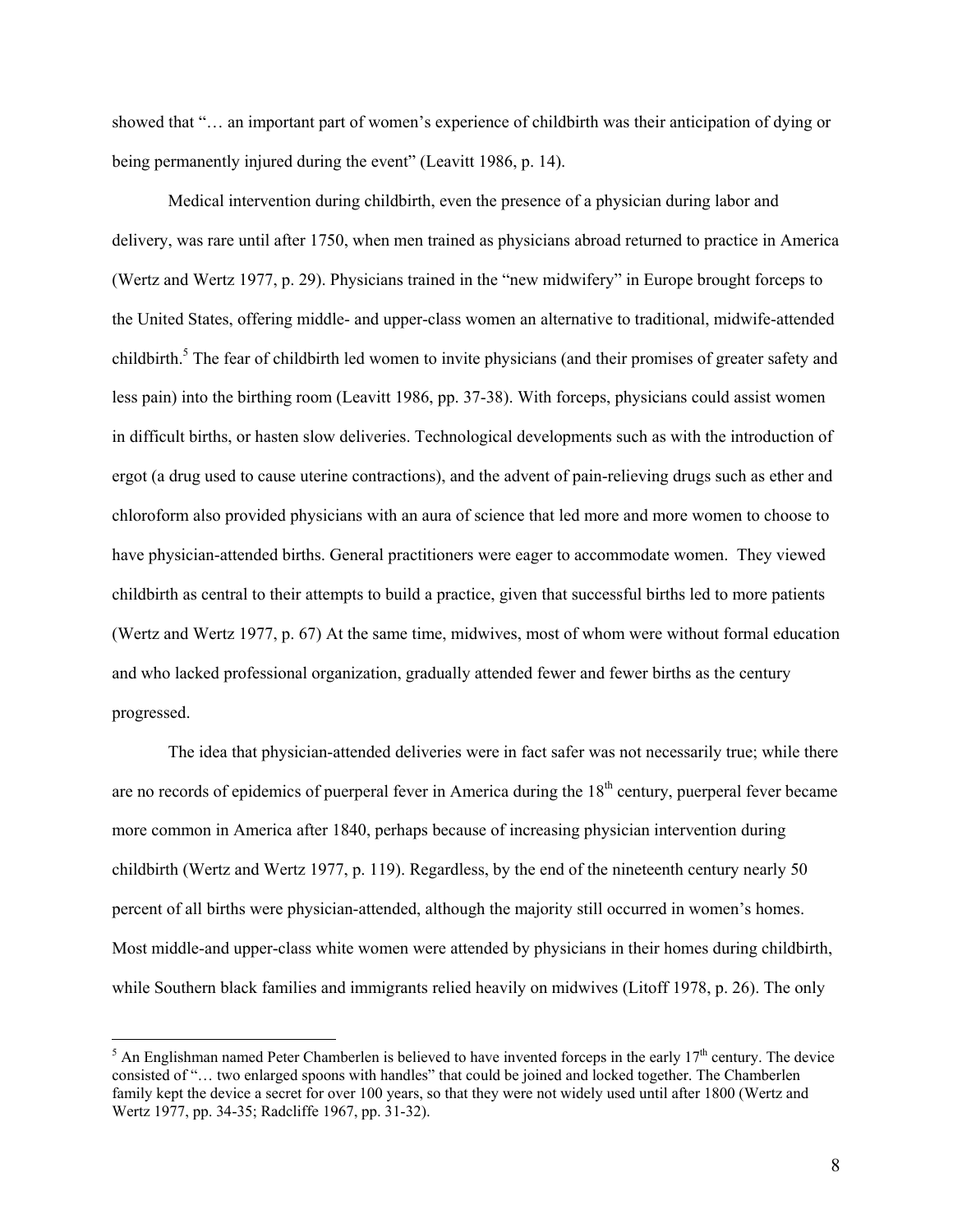births that occurred in hospitals were those of homeless women or women who could not receive in-home assistance (Leavitt 1986, p. 61).

### *Childbirth After 1900*

After the turn of the century, the shift from home to hospital began in earnest, although it occurred slowly at first. A Children's Bureau study conducted in Baltimore in 1915 sheds some light on trends in urban areas. By 1915, the percentage of births attended by physicians had increased, and women were more likely to deliver in hospitals (Rochester 1923, pp. 212-213). However, as shown in Tables 1a and 1b, the percentage of women attended by physicians and delivering in hospitals varied widely by both income and nationality of mother. Table 1a shows that physician-attended births in Baltimore hospitals were highest among families where the father reported no earnings and among the highest-earning fathers. Middle-class families were more likely to deliver at home while being attended by a physician, while midwives generally limited their services to middle- and lower-income families. Table 1b illustrates the fact that foreign-born mothers in Baltimore were more likely to use midwives than native-born mothers, usually because of a reluctance to admit men into the birthing room. Only 27.4 percent of infants born to white, native-born mothers were delivered by midwives in 1915, while midwives attended the births of over 77 percent of Italian-born women.

### *The Rise of the Physician and Hospital-Based Childbirth*

What engendered the shift from home to hospital based childbirth in the first decades of the twentieth century? On the supply side, reforms in medical education, increasing professional organization and specialization among physicians, the economic gains that accrued to physicians who had hospitalcentered practices, and the disappearance of the midwife as an alternative to physician-attended birth all played a role in the transition of birth from home to hospital.

By the turn of the century, reforms in medical education were well underway. The impetus for reform stemmed from the success of the Johns Hopkins model and the willingness of American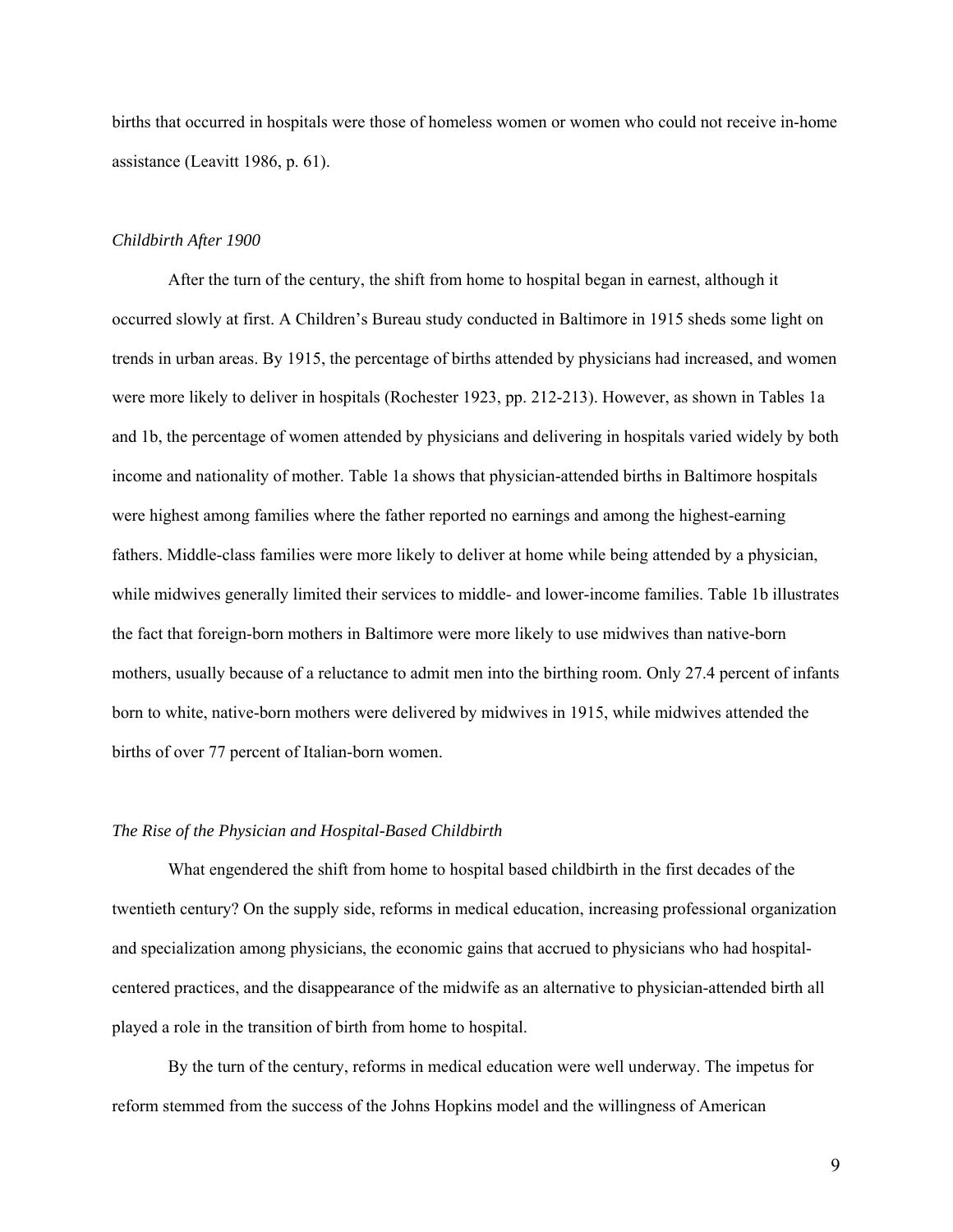philanthropists to fund improvements in medical science and education.<sup>6</sup> However, the chief proponent for change became the newly restructured and more powerful American Medical Association (AMA).<sup>[7](#page-10-1)</sup> The AMA recognized the fact that improving standards would not only lead to additional funding of medical school endowments and improvements in the quality of medical care, but would also serve to reduce the number of medical practitioners at a time when many physicians were struggling financially. The problem of "overcrowding" in the profession was referred to in several articles at the turn of the century. A *Journal of the American Medical Association* (*JAMA*) editorial written in October, 1901 stated, "It is evident from the census statistics that we must be rapidly approaching the limit of additions to the medical profession if the individual members are to find the practice of medicine a lucrative occupation" *(JAMA*, October 26, 1901, p. 1119).

Regardless of motive, the reforms in medical education that occurred in the first two decades of the twentieth century influenced the shift in childbirth from home to hospital in two ways. First, reforms in medical education focused on the close incorporation of hospitals with physician education. Prior to the twentieth century, most physicians had little clinical experience in hospitals. Even before the Flexner Report was published in 1910, medical reformers recognized the need for a close tie between hospitals and medical training.<sup>8</sup> Thus, increasing numbers of physicians were routinely trained in hospitals and came to view hospitals as workshops in which they could use the latest medical technologies. With respect to childbirth, hospitals enabled physicians to use technologies that may have been more difficult at home. For example, physicians often had physical difficulty utilizing forceps in the home birthing bed,

<span id="page-10-0"></span><sup>&</sup>lt;sup>6</sup> Stevens notes that endowments to medical schools rose as educational standards increased. She quotes the president of Harvard in 1907 as stating "Gentlemen, the way to get endowment for medicine is to improve medical education." *American Medical Association Bulletin*, 1907, p. 263, quoted by Stevens 1971, p. 60. 7

<span id="page-10-2"></span><span id="page-10-1"></span> $T$ The growth in AMA membership over the time period is striking. While the reorganization of the AMA in 1913 to include all members in good standing with local medical societies makes it difficult to compare AMA membership over time, Burrow notes that by comparing the number of AMA fellows (members who were in good standing with a local society, actually applied for AMA membership, subscribed to the Journal and paid the annual fee) with the number of members before 1913 allows for nearly parallel comparisons. Total fellows in the AMA in 1920 equaled 47,045 (of total membership of 83,338), compared to 8,401 members in 1900 (Burrow 1963, pp. 49-50). 8 <sup>8</sup> Some philanthropists encouraged the development of ties between medical schools and hospitals. Markowitz and Rosner (1973) note several incidences where philanthropists and other industrialists "… attempted to foster consolidation of the medical school and hospital by giving money with certain substantial strings attached," usually requiring hospitals to allow medical schools to use their facilities for teaching (p. 103).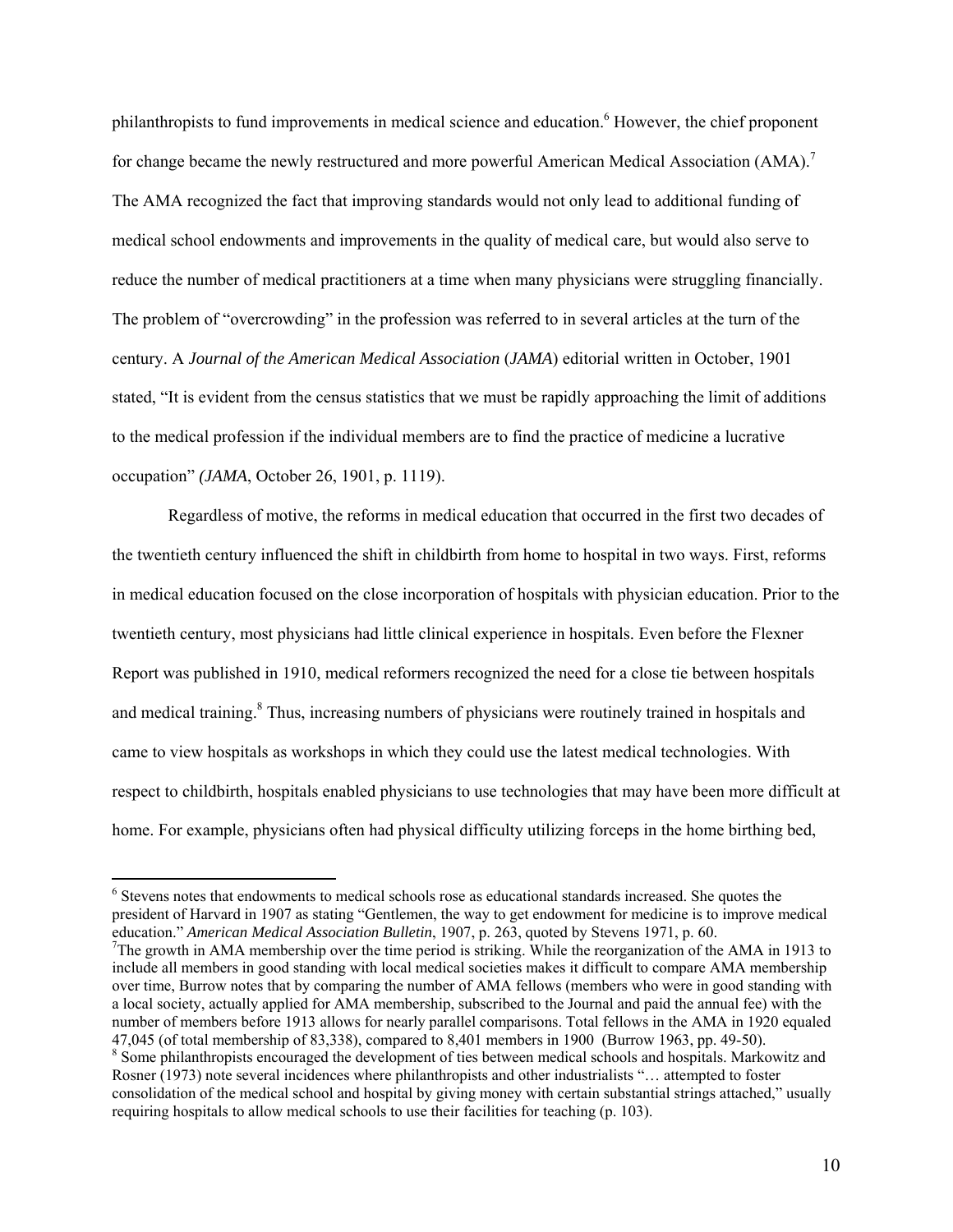and some types of anesthesia were best administered in a hospital environment. Further, an increasing awareness of the importance of a germ-free environment to prevent puerperal fever led doctors to prefer hospital-based over home-based childbirth (Leavitt p. 177).

In addition to being more comfortable practicing in a hospital setting, physicians also found that centralizing childbirth in hospitals was more convenient and perhaps more lucrative. They no longer had to carry their equipment and travel great distances to women's homes to attend labor and delivery, and hospitals provided trained nurses to assist doctors during delivery (Wertz and Wertz 1977, p. 144; Vogel 1980, pp. 102-103). In addition, hospital-centered practices may have allowed doctors to increase their incomes. Doctors could see more patients than they could if they traveled to patient's houses, and hospitals enabled them to do more complicated (and more expensive) procedures. The idea that physicians may have used excessive intervention to increase their incomes is in line with the modern theory of "supplier-induced demand." For example, Gruber and Owings (1996) found that the decrease in fertility that occurred from 1970-1982 led obstetricians to substitute normal childbirth with more highly compensated cesarean deliveries. Two studies published much earlier are also suggestive of the presence of supplier-induced demand. A 1915 Children's Bureau study found that physicians used forceps (for which they were reimbursed more) in only 4.3 percent of births in families with fathers earning less than \$450, compared to 14.2 percent of births in families with earnings over \$1,850 (Woodbury 1925, p. 236). Similarly, results from the National Health Survey of 1935-1936 found that the cesarean birth rates varied from a low of 1.4 percent among those families on relief to 3.7 percent among those women with a family income of \$2,000 or more. Even more striking, the percentage of hospitalized women undergoing episiotomy ranged from a low of 25 percent among relief families to nearly 50 percent among women with family income over \$2,000. (Goddard 1941, pp. 44-45).

The second reason reforms in medical education helped to foster the shift in childbirth from home to hospital was that they were part of a larger effort by the AMA to increase the level of professional organization and status among physicians, activities that may have in turn reduced the number of nonphysician practitioners (such as midwives) that were available as alternatives to physician-attended

11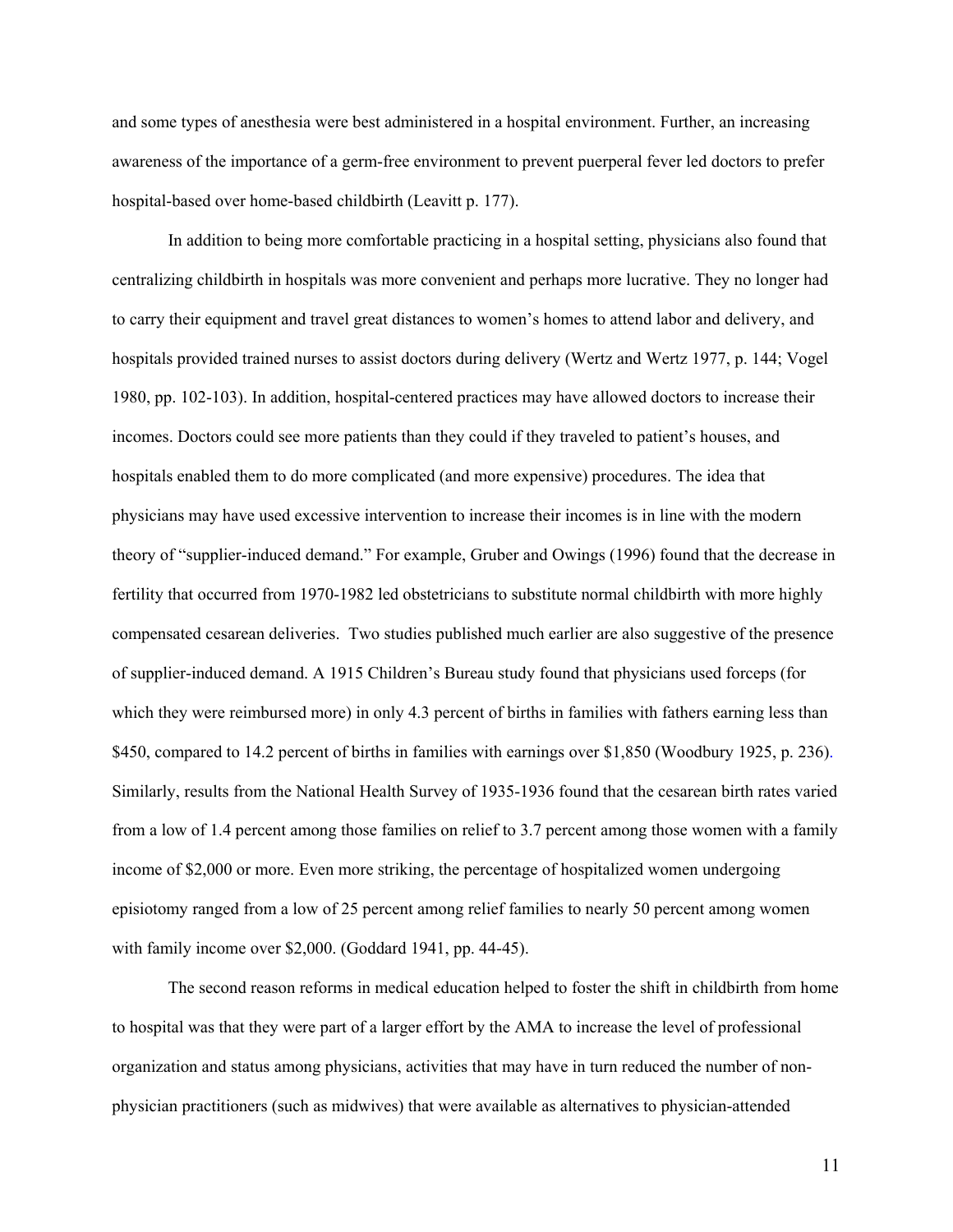childbirth. As the scope of medical knowledge broadened, greater numbers of physicians sought to specialize in an area of medicine rather than practice as generalists.<sup>[9](#page-12-0)</sup> State licensing requirements rose with increasing standards in medical education, and physicians resisted efforts by non-medical competitors to treat patients (Stevens 1971, p. 99-100). The desire to reform obstetrics education and to raise the status of obstetricians led some physicians to call for the elimination of the midwife. Physicians may have felt threatened economically by midwives, who typically received one-half the fee charged by physicians for performing obstetrics services (Litoff 1978, p. 73; Chapin 1923, p. 77). Further, some suggested that midwives took teaching opportunities away from medical students, particularly midwives who worked on charity cases. Accordingly, many physicians regarded midwives as inferior substitutes and blamed them for high rates of maternal mortality. A physician writing in the *American Journal of Obstetrics and Diseases of Women and Children* in 1911 stated:

…40 to 50 per cent. of the births in the large cities of this country are attended by midwives who, except in some rare instances, are ignorant, untrained, incompetent women, and some of the results of their obstetric incompetence are unnecessary deaths and blindness of the infants, and unavoidable invalidism, suffering and deaths of the mothers…the gist of the matter is that one or two things must be done with the midwife—she must be eliminated or educated and placed under state control. (Edgar 1911, p. 881).

Indeed, there is little disagreement that untrained midwives contributed to high maternal mortality rates. However, it is not clear that trained midwives were any more hazardous than poorly trained physicians, especially since the maternal mortality rate did not fall as fewer and fewer women were delivered by midwives over time. Speaking in 1911 to the New York Academy of Medicine about the "midwife problem", a New York physician noted that "... much that is said to-night concerning the evil results of midwife practice here in New York, can be said—even to a higher degree—of the physician. The poorly trained physician does far more harm than the midwife, as is abundantly shown by the various hospital records as well as by the records of the Board of Health" (Lobenstine 1911, p. 879).

<span id="page-12-0"></span><sup>&</sup>lt;sup>9</sup> Only 23 percent of medical students graduating in 1915 went on to practice solely as general practitioners. Thirtysix percent developed a specialist interest, while 41 percent limited themselves entirely to a specialty (Stevens 1971, p. 116). As more physicians became specialists, specialists sought to organize and delineate their specialties. The American College of Surgeons (ACS) was founded in 1912 to standardize surgical quality and to openly distinguish between "quality" surgeons and other surgical practitioners. Other specialties soon followed suit.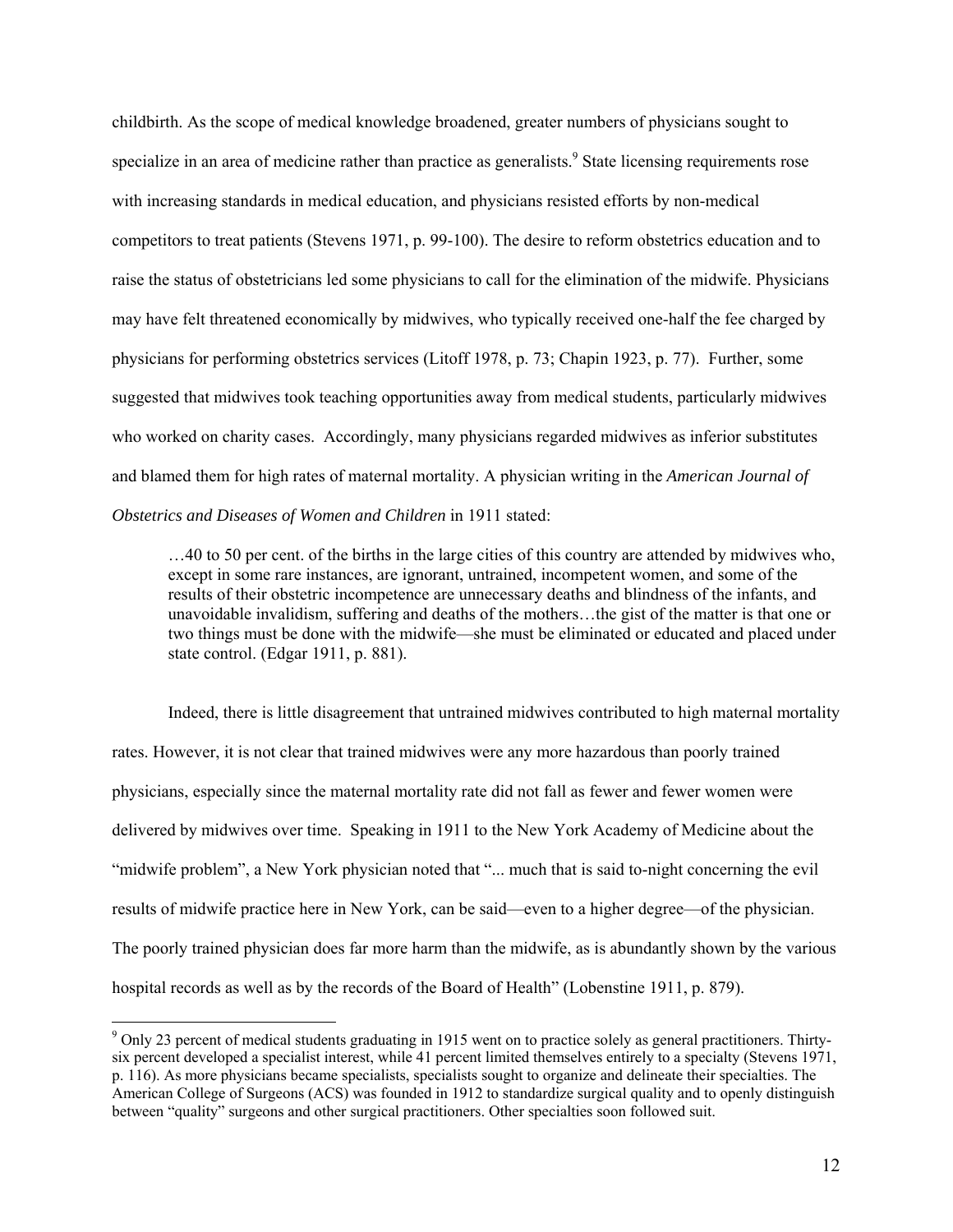Some physicians and public health officials were actually in favor of training and regulating midwives to reduce maternal mortality. Midwife proponents pointed to the much lower puerperal death rates experienced by some European countries that relied almost exclusively on trained midwives to deliver pregnant women. Mothers in Sweden and England relied more extensively on midwives than did mothers in the U.S., and midwives in these countries were better trained and regulated (Loudon 1992). Despite the much greater number of births delivered at home, both England and Sweden realized much lower levels of maternal mortality than the United States, as shown in Figure 4.

In America, further evidence of the ability of trained midwives to reduce maternal mortality is given by the example of the Kentucky Frontier Nursing Service, founded by Mary Breckinridge, a nurse who later trained as a midwife in England. In the Frontier Nursing Service, more than 30 nurses trained as midwives in England and then provided midwifery services to families in rural Kentucky. Over the period 1925-1937, the nurse-midwives delivered 3,000 babies. Physicians were called in to perform cesarean sections 6 times, and forceps were used only 14 times. The maternal mortality rate associated with the Frontier Nursing Service over the period was 6.8 deaths per 10,000 births, in contrast to 56-68 deaths per 10,000 births for the U.S. as a whole, and 80-90 deaths per 10,000 births for white women delivered in hospitals in Lexington. (Dye 1983, pp. 501-502). New York City and New Jersey also experienced significant declines in infant mortality after implementing midwife training and regulatory programs (Litoff 1978, p. 93).

Despite the efforts of midwifery proponents, the percentage of births attended by midwives decreased from 50 to 12.5 percent over the period 1900 to 1935 (Loudon 1992, p.298).<sup>10</sup> The absolute number of midwives declined from 7.39 midwives per 100,000 people in 1900 to 2.90 per 100,000 in 1930. This trend was particularly pronounced in large cities. Southern states reported greater numbers of midwives throughout the period, and lower levels of decline, as seen in Figure 5.

<span id="page-13-0"></span><sup>&</sup>lt;sup>10</sup> In New Jersey, 42 percent of births were attended by midwives in 1918, compared to less than 19 percent in 1930. By 1930, 80 percent of midwives were in the rural South (Stevens 1971, pp. 100, 180).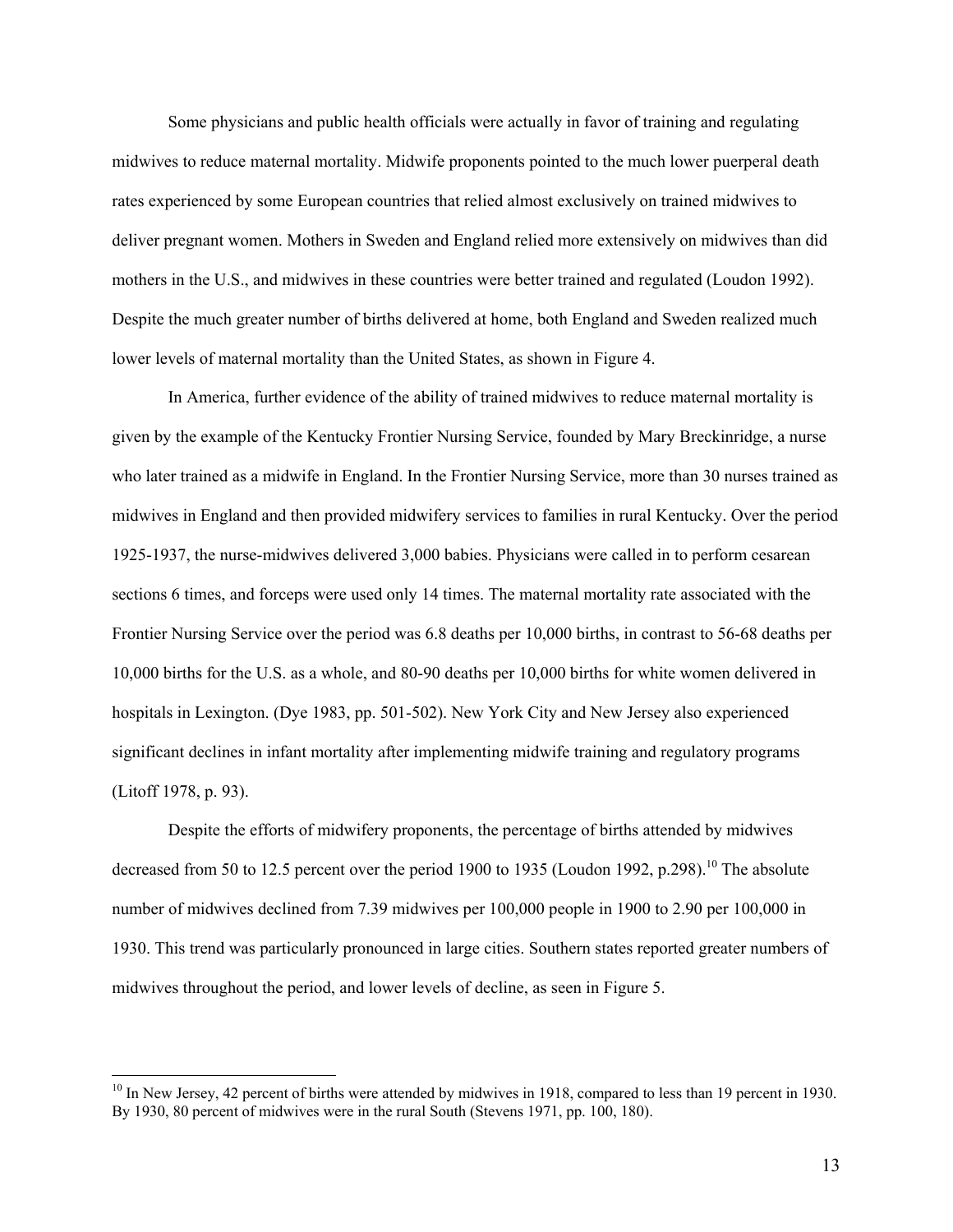Efforts by physicians to discredit the midwife profession were likely responsible for at least some of this decrease, as physicians regarded midwives as a "… temporary stopgap until all patients could be delivered by physicians" (Stevens 1971, p. 180). States began to pass laws to regulate midwives over this period, and one state (Massachusetts) even outlawed midwifery (Litoff 1986, p. 9).<sup>11</sup> Overall, these laws did little to reduce the number of midwives as they were fairly lenient and poorly enforced. There were many other factors that contributed to the decline of midwives (Litoff 1986, pp. 9-10). In contrast to physicians, midwives were not professionally organized, and given that many midwives were women who attended blacks and immigrants, they may have lacked a political voice. Midwife proponents were less organized than opponents, and the demand for midwife services also fell as immigration declined (Litoff 1978, p. 113).

### *Advances in Anesthesia and Women's Preferences for Hospital Birth*

 $\overline{a}$ 

While supply-side factors such as the increasing professionalization of physicians and their preferences for hospital-centered births, and the fact that fewer midwives were available to serve as alternatives doubtlessly contributed to the shift of birth from the home to the hospital, demand-side factors also played a role. Some women may have simply preferred hospital births over home births. With technological advances in anesthesia, more and more women turned away from midwives and turned to physicians who could administer anesthetics during labor and delivery. As hospitals shifted their focus to customer-service, they offered women greater comfort and assistance than women could receive at home. Trained nurses could assist women, and lengthy hospital stays permitted women to rest and escape household duties.<sup>12</sup> Safety concerns also prompted women to adhere to their physician's advice regarding

<span id="page-14-0"></span><sup>&</sup>lt;sup>11</sup> In 1896, the year Washington, D.C. enacted a law requiring midwives to pass an examination, midwives attended 50 percent of all births. By 1910, midwives attended less than 10 percent (Chapin 1923, p. 77).

<span id="page-14-1"></span> $12$  Even after a nursing shortage following World War II shortened obstetrical length of stays in hospitals, ward patients stayed an average of two weeks post-partum, and private, paying patients often stayed as long as three weeks, perhaps they "…appreciated the efficiency of transferring to an institution the whole daily round of care, feeding, and washing that could hardly be done anymore in the home" (Wertz and Wertz 1977, p. 156). Leavitt also suggests that urbanization transformed birth from a "woman-centered" event where a woman's friends and relatives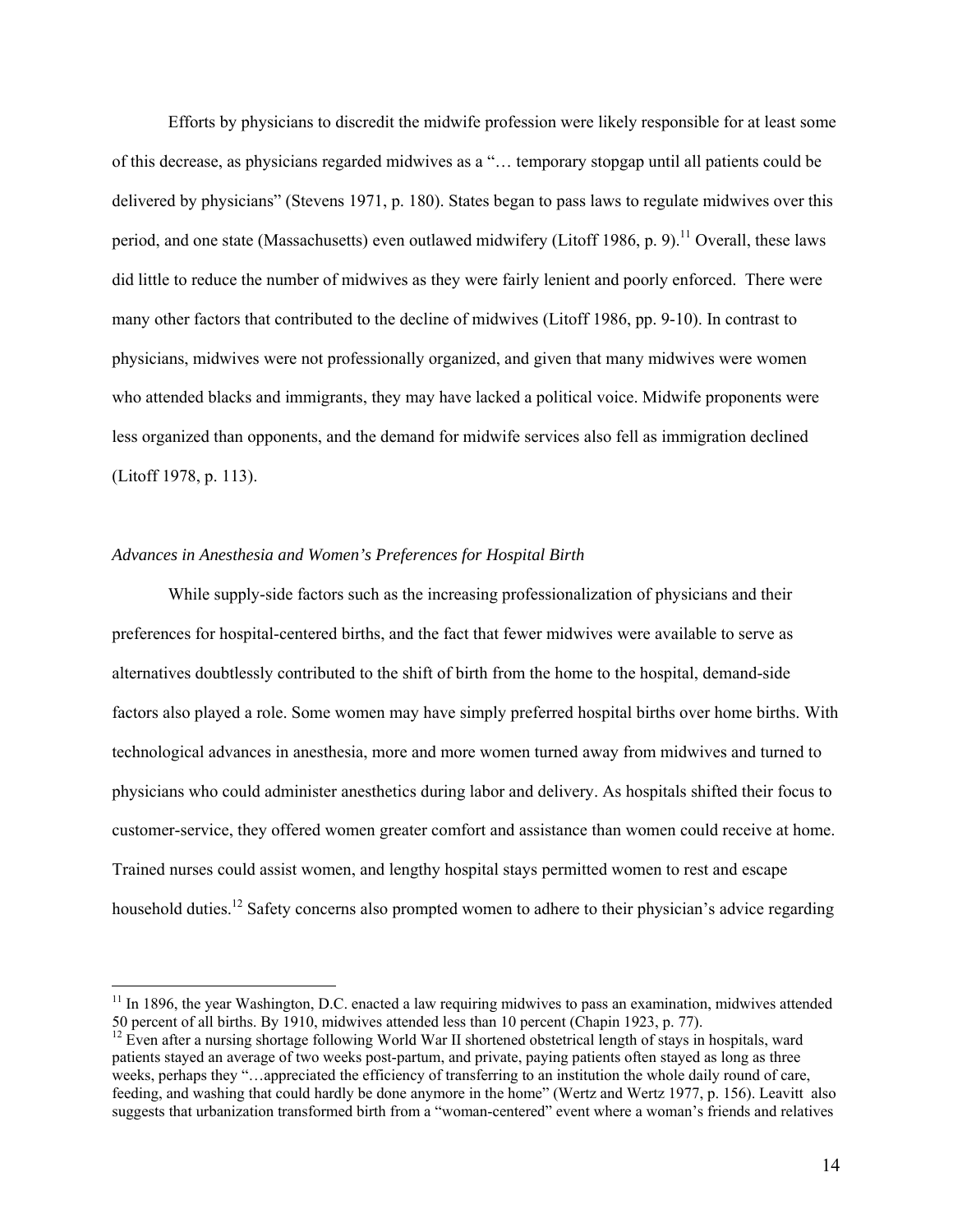hospitals. Childbirth in the early twentieth-century was hazardous; a 1917 report noted that childbirth in 1913 caused more deaths among women 15 to 44 years old than any disease except tuberculosis (Meigs 1917, p. 7). Advertisements in popular women's magazines trumpeted the virtues of hospital births by proclaiming that "…motherhood is easier and far safer due… to the modern hospital and the great strides made in obstetrics" (*Ladies' Home Journal*, September 1930, p. 83). Advertisements also frequently touted their products as those used by "hospital leaders" and as "hospital-safe" (*Ladies' Home Journal*, February 1932, p. 120).

While doctors' advice, comfort, convenience, and supposedly greater safety played a role in the shift from home to hospital birth, the availability of anesthesia also contributed to a growing demand for hospital birth. The advent of pain relieving drugs and techniques, notably "Twilight Sleep" in 1914 (Leavitt 1986, p. 130 and Wertz and Wertz 1977, p.150), likely played a large part in convincing women that hospitals were more comfortable than homes for delivering a child. Although ether and chloroform had been used since the mid-1800s, they were far from ideal. Induction and recovery were slow with ether, and while women were induced much faster using chloroform, it carried higher risks of cardiac complications (Rushman, Davies, Atkinson 1996, pp. 23-26). Most other drugs could not be administered until late in labor, so that women still experienced pain (Leavitt 1986, p. 127).

An advance in the early twentieth-century opened the door for greater anesthetic possibilities. Unlike earlier methods, "twilight sleep" involved the administration of the amnesiac scopolamine, which did not relieve pain but rather prevented women from remembering the painful experience. Pioneered in Germany, U.S. physicians were reluctant to use twilight sleep since they were unsure of its safety. Complications included delayed labor, and infant respiratory depression (Sandelowski 1984, pp. 11-15). Women sometimes had to be restrained during its use, making the hospital the preferable setting for delivery (Sandelowski 1984, p. 16). By slowing labor and incapacitating women, twilight sleep often required obstetrical interventions such as the administration of Pituitrin (a drug used to increase

took care of her and her family both during labor and after delivery to one in which women could not find the help they needed (1986, p. 175).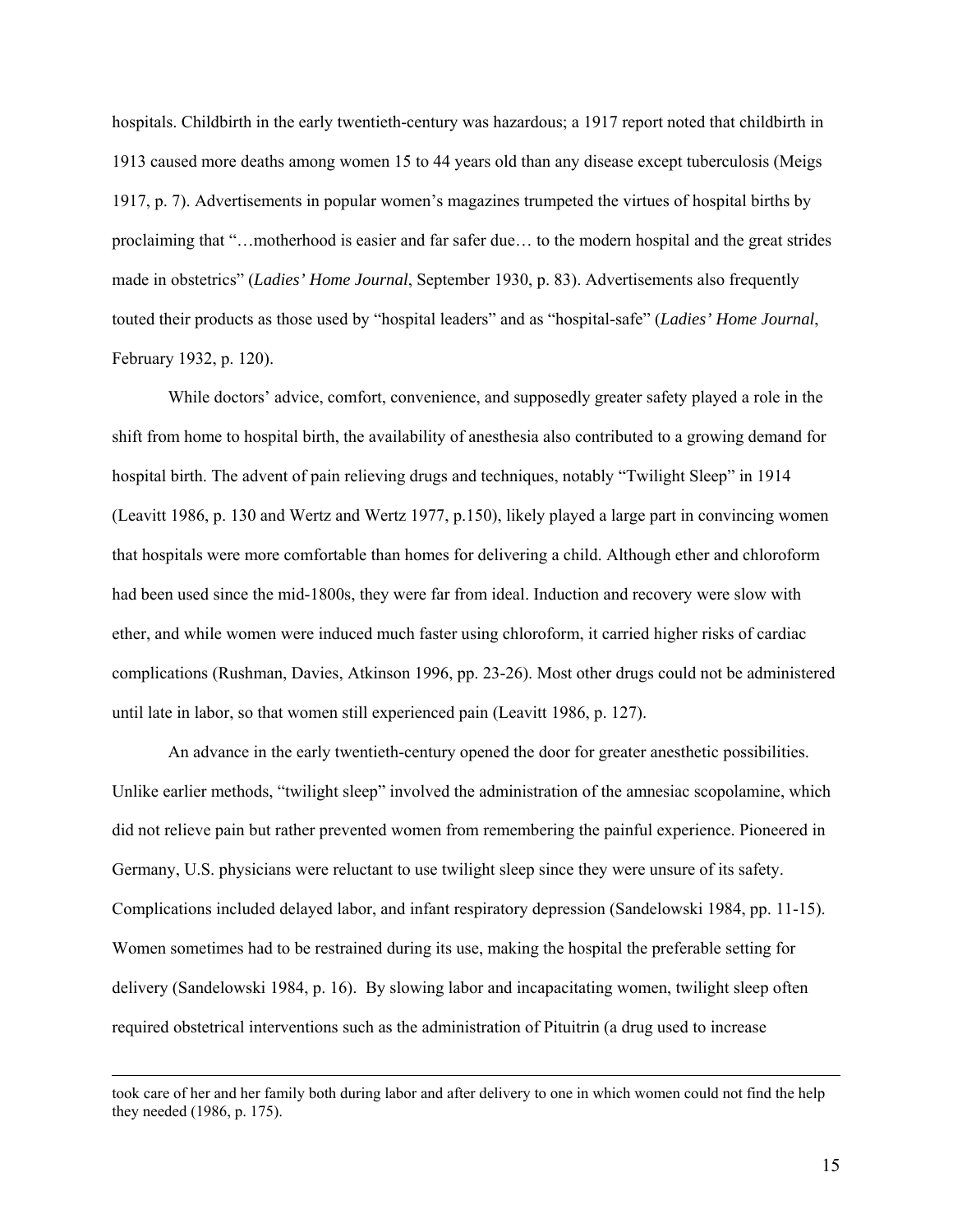contractions) and the applications of forceps to deliver infants. Despite its drawbacks, women campaigned vigorously for its adoption. Proponents of twilight sleep included many wealthy society women, including Mrs. John Jacob Astor, whose picture appeared in newspaper articles endorsing the method (Leavitt 1986, pp. 131-33; Wertz and Wertz 1977, pp. 150-54). While the popularity of the Twilight Sleep method faded somewhat after 1915 when a noted advocate died during childbirth, the furor it initially created served to increasingly medicalize childbirth, and to make obstetrics an increasingly surgical specialty that routinely involved anesthesia and instrumental intervention.

Because of these reasons, increasingly large numbers of American women began to give birth in hospitals. The image of hospitals as safer places to give birth, however, is little supported by empirical evidence. Maternal mortality rates were flat and in some cases increasing until the 1930s, and several studies blamed the increase on excessive physician intervention in childbirth.<sup>13</sup> As early as 1880 physicians were aware of the streptococci bacteria that caused sepsis, often called "child-bed" or "puerperal" fever. Nevertheless, puerperal septicemia remained a leading killer of women of childbearing age until the mid-1930s, when the anti-infective sulfonamide drugs were developed.<sup>14</sup> Women attended by physicians and giving birth in hospitals prior to 1936 may have been at increased risk for septicemia, given that they were much more likely to have some sort of physical intervention. Results from the 1935- 1936 National Health Survey found that forceps were used "… with two or three times the frequency" in hospital deliveries compared to nonhospitalized deliveries (Goddard 1941, p. 47). One prominent

<span id="page-16-0"></span><sup>&</sup>lt;sup>13</sup>A study conducted by the Children's Bureau in 1927 and 1928 found that maternal deaths due to puerperal causes were 36 percent higher in urban areas than in rural areas (Maternal Mortality in Fifteen States Children's Bureau 1934, p. 19). Loudon (1991, p.294) and Leavitt (1986, p.183) also provide evidence that maternal deaths due to puerperal fever remained higher in urban areas than in rural areas. Given the higher incidence of hospital births in urban than rural areas this may suggest that hospitals may have actually increased the risks associated with childbirth. Further evidence is suggested by interracial comparisons: Despite the fact that white mothers were hospitalized with much greater frequency than nonwhite infants (twice as many white births occurred in hospitals than did nonwhite births), the racial gap in maternal mortality did not widen and even narrowed during this time period (Loudon 1991, p. 299).<br><sup>14</sup> Until sulfa drugs were developed, between 35-55 percent of maternal deaths were due to sepsis. Twenty percent

<span id="page-16-1"></span>were due to eclampsia, 20 percent due to hemorrhage, with the remainder due to other causes such as abortion (Loudon 1991, p. 34). Dr. Gerhard Domagk described the antibacterial properties of the first sulfa drug (called "Prontosil" in results published in February, 1935. The antibacterial action came from the drug's sulphonamide compounds, which were generally effective against streptococcal agents, and to a lesser extent against staphyloccal infection. Domagk won the 1939 Nobel Prize for Physiology or Medicine for his work.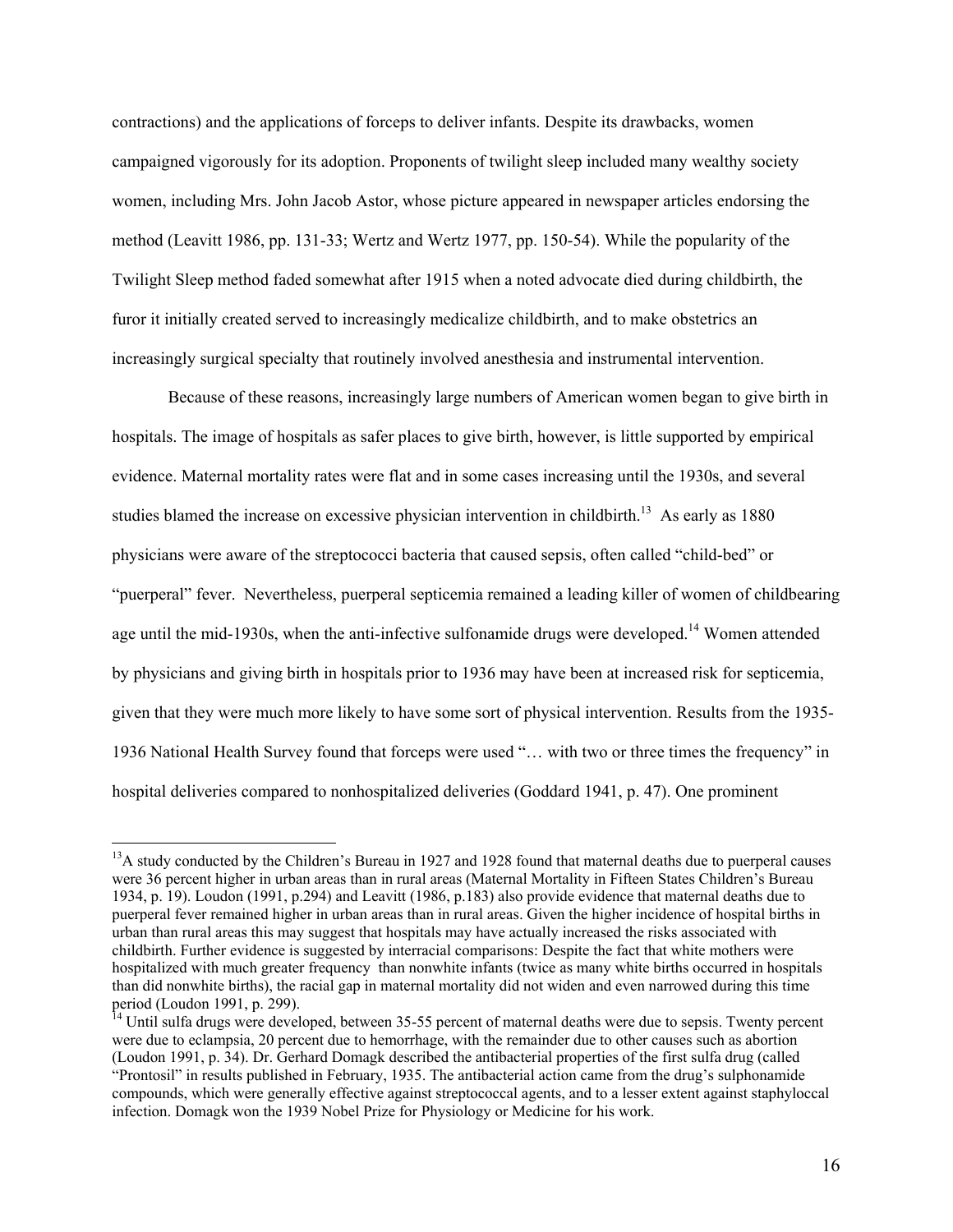physician, Joseph B. DeLee, recommended the routine use of episiotomy and outlet forceps after sedating patients with ether and scopolamine. Describing this as the "prophylactic forceps operation," DeLee stated that the technique was a "…rounded method for relieving pain, supplementing and anticipating the efforts of Nature, reducing the hemorrhage, and preventing and repairing damage" (DeLee 1920, p. 34).<sup>15</sup> This "meddlesome midwifery" may have increased morbidity and mortality among childbearing women. Drugs slowed delivery and necessitated interventions such as forceps that could transmit infection. Physicians who inappropriately applied forceps risked lacerations of the cervix and perineum, as well as infection and hemorrhage.

Two studies conducted in the early 1930s confirmed the notion that physician interference may have harmed women. A study conducted by the New York Academy of Medicine from 1930-1932 found the septicemia death rate to be 1.67 deaths per 1,000 live births in the hospital, but only 0.90 deaths per 1,000 live births for infants delivered at home.<sup>16</sup> A second study conducted by a subcommittee of the White House Conference on Child Health and Protection also suggested that excessive interference led to increased morbidity and mortality, with the result that "… all the advances in medical knowledge have been almost lost to the parturient woman through too great a recourse to instrumental delivery" (White House Conference 1933, p. 18).

#### **3. Model**

 $\overline{a}$ 

Despite the purported claims of increased maternal safety associated with hospital birth, Section 2 shows that it is not clear that hospitals really led to safer birth outcomes for mothers. However, if hospitals were really actually dangerous for mothers, would more and more women voluntarily give birth in hospitals? In this paper, we seek to statistically examine the link between hospital births and maternal mortality. Loudon (1991) suggests that there are two views that explain differential maternal mortality rates. The first is that "…high mortality is due to poor obstetric practice and low mortality to good

<span id="page-17-0"></span><sup>&</sup>lt;sup>15</sup> Other doctors such as J. Whitridge Williams believed that DeLee proposed excessive intervention, a debate that played out in medical journals in the 1920s (Leavitt 1986, p. 120).<br><sup>16</sup> Even if cesarean sections are excluded, the hospital maternal mortality rate falls to 1.07—still 18 percentage

<span id="page-17-1"></span>points higher than the maternal mortality rate associated with home births (New York Academy of Medicine 1933, p. 85).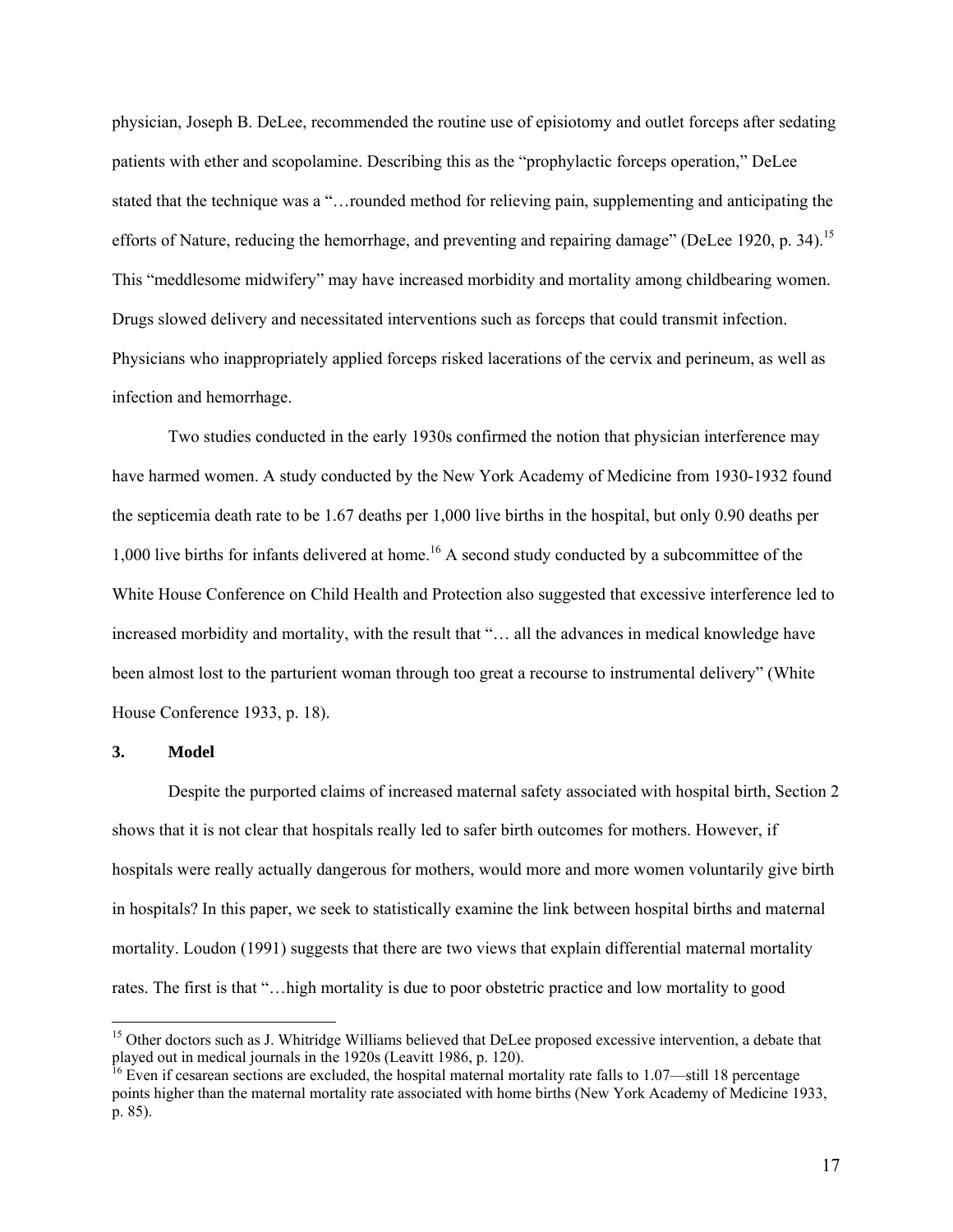practice" whereas the second is that the underlying causes of high maternal mortality "…can be found in the social, economic, and political conditions of a population" (Loudon 1991, p. 34). By attempting to control for medical inputs as well as the socioeconomic conditions that prevailed at the time, we seek to shed light on the question of whether or not the shift to hospital births actually benefited women.

We begin by using city-level data for the period 1927-1940 that allow us to control for different factors—both medical and socioeconomic—that may have impacted maternal mortality rates.<sup>17</sup> To capture medical factors that may have impacted maternal mortality rates, we include a control for medical inputs. Ideally, this variable would be measured as the percentage of all births in a city occurring in hospitals; however, it is not possible to construct this variable for every year in the sample. Instead, we use hospital beds per 100,000 population to control for medical inputs. Presumably, cities with greater numbers of hospital beds may have provided greater levels of physician-attended, hospital births for several reasons. First, the costs (both actual costs and travel costs) of using a hospital may have been lower in cities with more hospital beds per 100,000. In addition, if physicians are more likely to locate in areas with greater numbers of hospital beds, then this may have increased the probability that a pregnant woman sought a physician's assistance during delivery and thus increased her chance of delivering in a hospital.

*A priori*, it is not clear whether the sign on the estimated coefficient on hospital beds per 100,000 should be positive or negative. Clearly, physicians and mothers believed that hospital births were safer. Undoubtedly, the lives of some women were saved by the efforts of a physician during difficult births. On the other hand, we are aware that excessive medical intervention may have claimed lives. It is possible that the impact of medical inputs on maternal mortality changed during the period of time we are considering. In particular, with the introduction of sulfa drugs in the spring of 1937, obstetricians were able to more effectively combat puerperal infections. After sulfa drugs were introduced, doctors could

<span id="page-18-0"></span> $17$  Ideally, we would like a panel of city level data from 1920-1950 to more fully capture the shift, given that maternal mortality already begins to fall in the early 1930s. However, consistent city-level information on hospitals is not available until 1927, and beginning in 1943, only county information is reported on maternal mortality. Thus, we limit ourselves to the 1927-1940 period.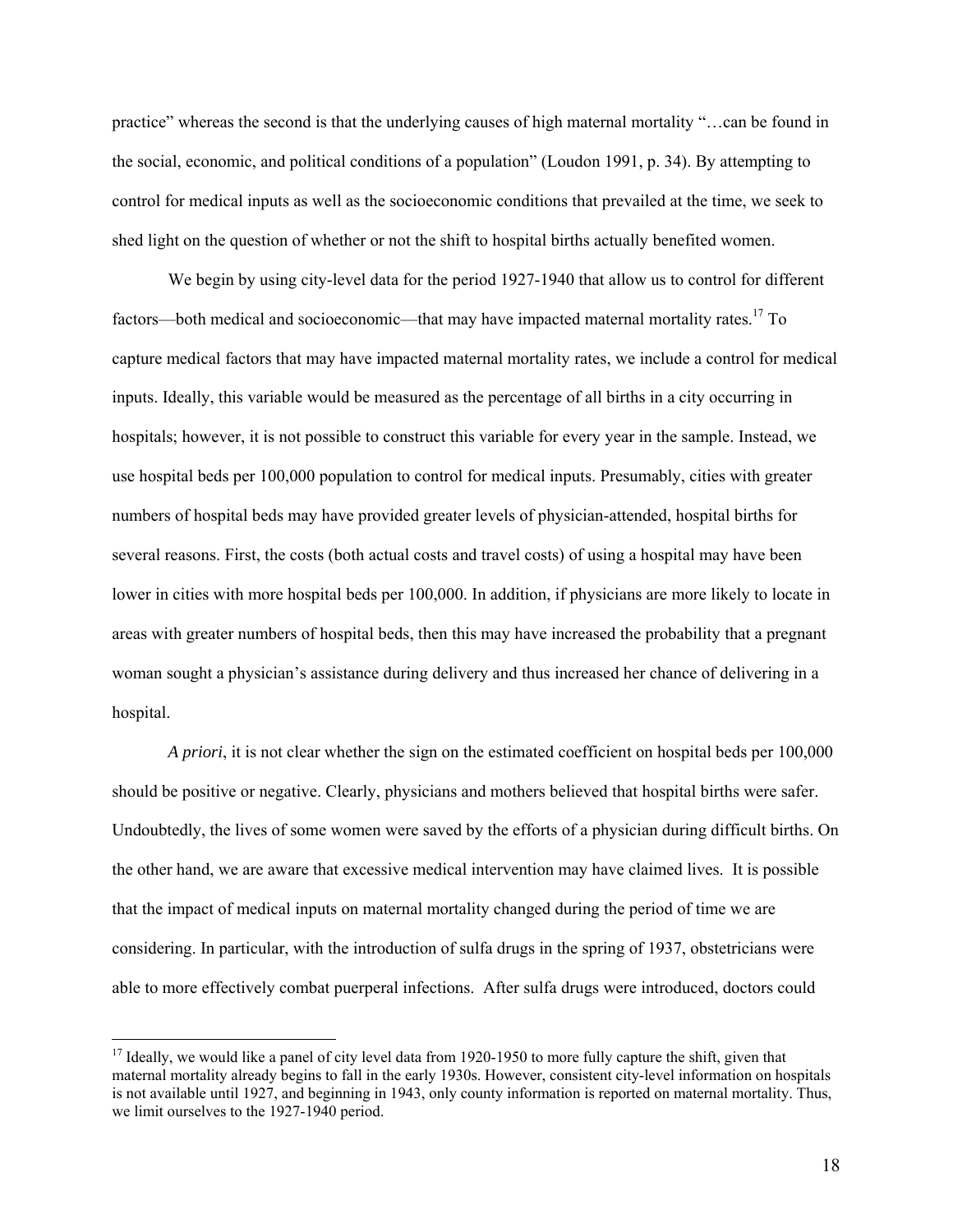intervene with less chance of spreading an infection that would later claim the mother's life. For this reason we included a dummy variable indicating observations prior to 1937 as well the interaction between this variable and hospital beds per 100,000 in order to distinguish between pre- and post-1937 effects of medical care on maternal mortality.

In order to control for socioeconomic characteristics that may have affected maternal health, we include county level measures of education, real income per capita, and race. Construction of the variables is discussed in the data appendix. Education may be important if maternal health practices influenced maternal mortality. For example, educational deficiencies might also have facilitated the continuing influence of superstition, folk remedies, and "lay referral" even when modern medical care and information was available (Beardsley 1987, pp. 32-35). In addition, better educated people appear to be more behaviorally responsive to health-related information than others (Berger and Leigh 1989, Kenkel 1991, Meara 2001). The percent of the population that is illiterate is included as a measure of educational attainment. As a proxy for income, we include real retail sales per capita (Fishback et al 2001). Income may be important for several reasons. First, women with higher incomes may have been better nourished and thus better able to withstand childbirth and its potential complications. This suggests that the estimated coefficient on the income variable should be negative. Higher income families may have also been able to obtain better access to medical care. To the extent that medical care lowered maternal mortality, this suggests that the estimated coefficient on the income variable should be negative. However, if medical care did increase the risk of maternal mortality, and to the extent that the hospital beds per 100,000 variable inadequately captures the impact of medical care on maternal mortality, then the estimated coefficient on the income variable may be positive.

The percentage of the population that is black (also from the census) is included to measure the extent to which racial differences impacted maternal mortality. Finally, women under 16 years of age and women over 35 are at a greater risk for puerperal complications (Cunningham et al 1997, pp. 570-572). As a control for this potential maternal health risk we include variables reflecting females in various age

19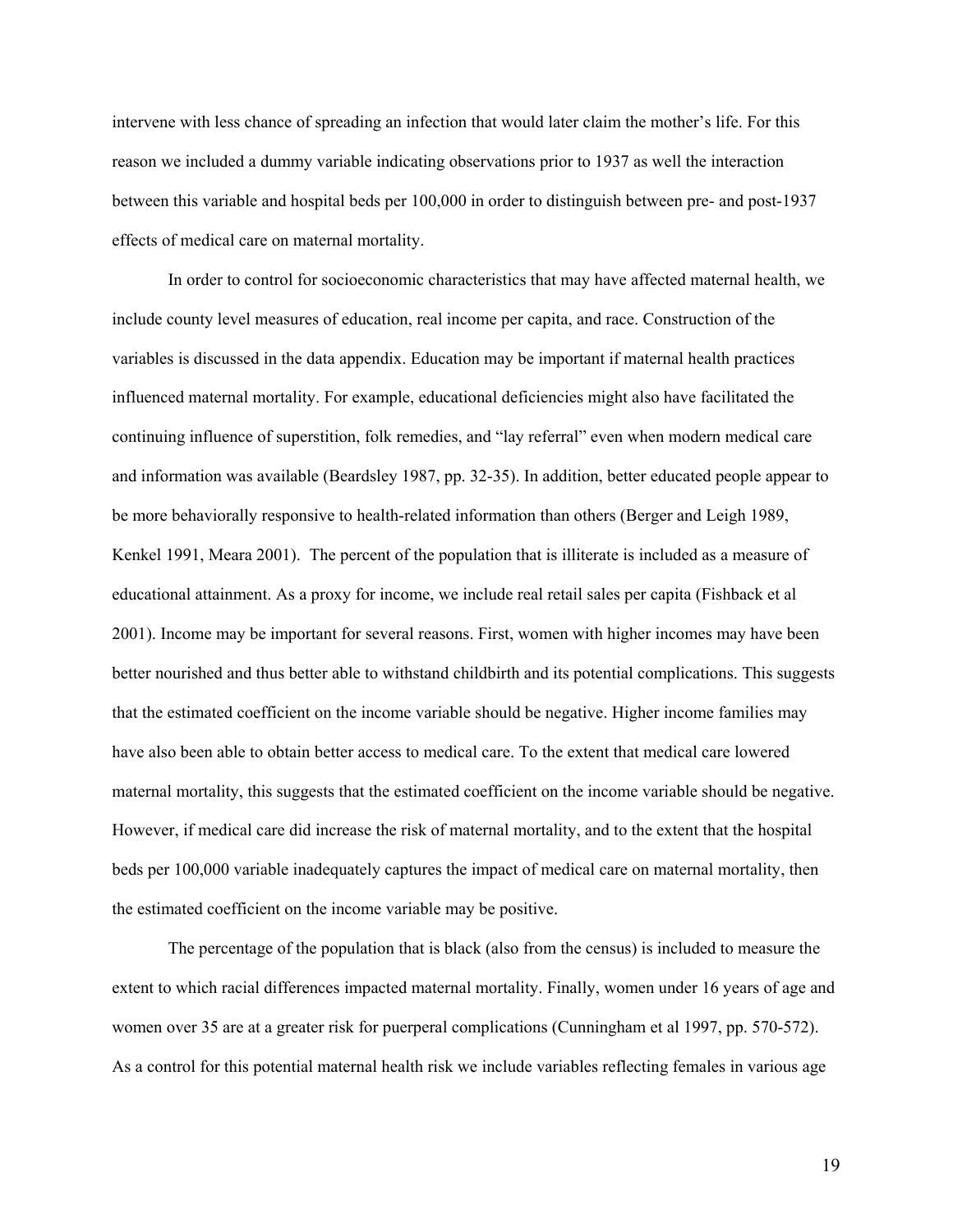groups as a percentage of women in their childbearing years (ages 15 to 44). Thus, our basic regression equation is:

$$
MMR_{it} = Z_{it}\alpha + Y_t\theta + [Y_t^*Z_{it}]\pi + X_{it}\beta + e_{it},
$$

where *i* refers to cities, *t* refers to years,  $Z_{it}$  reflects hospital beds per 100,000,  $Y_t$  is the dummy variable indicating whether the observation occurred prior to 1937, and  $X_{it}$  includes the city-year characteristics described above. In some specifications we include state dummies to capture any additional effects that vary across states but were constant over time. Finally, because it could be the case that cities that were added to the registration areas after 1927 may have had greater levels of maternal mortality and more incomplete registration of maternal deaths as well as infant births, we run a balanced panel consisting of only those cities that were in the sample in the first year (1927) and an unbalanced panel consisting of all cities regardless of when they entered the sample. Table 2 presents summary statistics for the variables.

### **4. Results**

 $\overline{a}$ 

 Regression results are reported in Table 3. Looking at the results for the balanced panel in column [1], the estimated coefficient on the beds per 100,000 population variable is negative and statistically significant, suggesting that beginning in 1937, an increase of 100 beds per 100,000 population resulted in 10.5 fewer maternal deaths per 100,000 births. The estimated coefficient on the beds per 100,000 interaction term is positive and statistically significant, suggesting that prior to 1937, an increase of 100 beds per 100,000 population resulted in an increase of about 7 maternal deaths per 100,000 live births. These results are consistent with the conjecture that until the late 1930s obstetrical devotion to medical intervention rendered medical care detrimental to the health of women during the birthing process. The introduction of anti-infective sulfa drugs and improving obstetrics practices enabled obstetricians to prevent injury and combat infections induced by their medical interventions later in the 1930s.<sup>[18](#page-20-0)</sup> The estimated coefficient for the pre-1937 variable indicates that maternal mortality was higher during the

<span id="page-20-0"></span> $18$  Sulfa drugs were effective against puerperal fever, but not as effective as antibiotics. City-level data are not reported beyond 1943, and antibiotics were not widely produced until 1946. However, state level data run for the period 1937-1950 (not reported here) show that penicillin had an even stronger impact on reducing maternal mortality after 1946.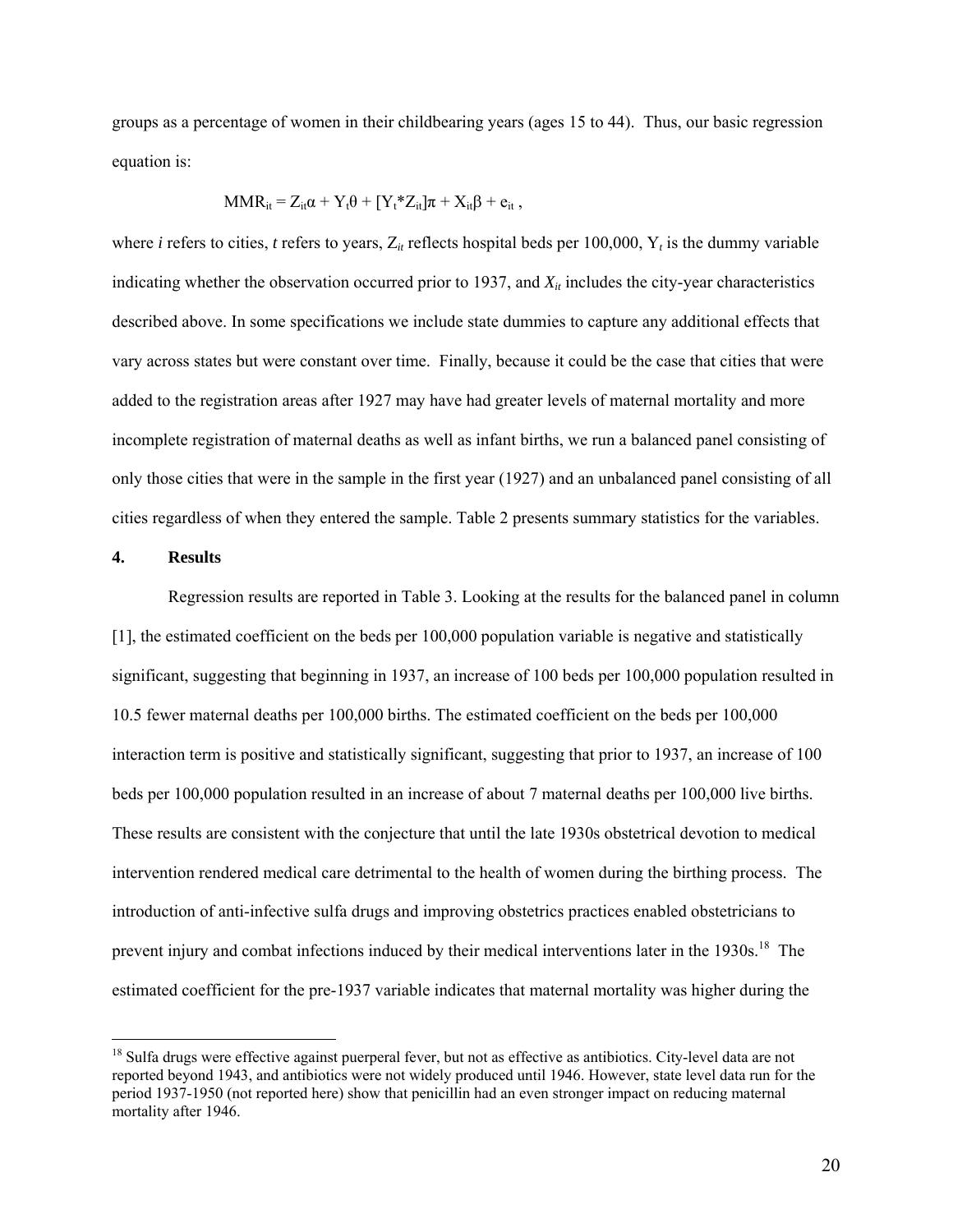early to mid 1930s than the rest of the period. Racial differences also appear to have played a role in maternal mortality; cities with larger black populations had higher levels of maternal mortality. The odd result in the balanced panel is the negative and statistically significant coefficient on the percent of the population that is illiterate. There is speculation in the historical literature that maternal mortality may have been higher among more educated, higher-income women exactly because of the fact that they tended to use hospitals for births, while less educated, lower-income women may have been less likely to deliver in hospitals.

Results for the unbalanced panel are somewhat different. The reason we use the balanced panel is because it may have been the case that cities added to the birth registration area later might have had higher rates of maternal mortality. This is consistent with the summary statistics presented in Table 2; the mean maternal mortality rate for the full sample is 627 deaths per 100,000 births, compared to 598 deaths per 100,000 births. To a large extent, the cities added later were in the South, where hospital quality may have been more dubious than in northern cities, and where blacks in particular had a more difficult time obtaining access to hospitals. Thus, it may not be surprising that the estimated coefficient on beds per 100,000 is not statistically significant. However, the interaction term is again positive and statistically significant, suggesting that prior to 1937 medical care may have hindered maternal mortality more than it helped.

We also estimate separate regressions by race over the same period to gauge whether medical care had a differential impact on blacks and whites.<sup>19</sup> Blacks, particularly in the South, may have had difficulty gaining access to quality medical care. Black women may have preferred to use black physicians, who were often excluded from good medical schools and residencies, and denied privileges at all but black hospitals or hospitals for the indigent, many of which were unable to keep up with rapidly advancing medical technologies (Smith 1999, p. 21). Even if blacks did not prefer to be attended by black

<span id="page-21-0"></span> $19$  The number of observations in the race regressions is significantly lower than for the regressions based on the total population as mortality and birth data were only provided for cities in which the minority population was greater than 10,000 or 10% of the total population. Also, mortality data by cause of death was not reported by race at the city level in 1938.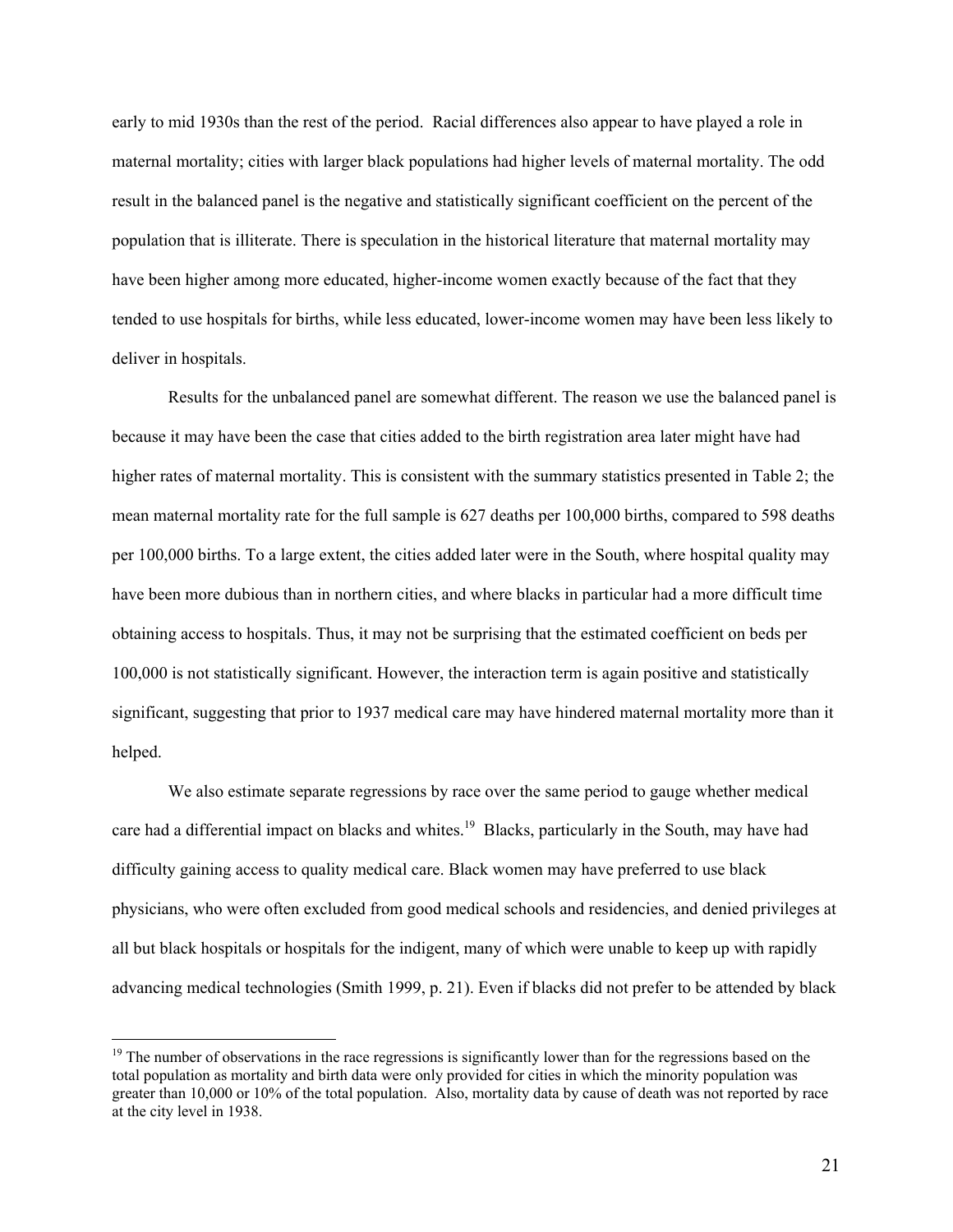physicians, they may have been excluded from other hospitals or restricted to segregated facilities that offered lower quality care, especially in Southern cities (Almond, Chay and Greenstone 2001). If blacks were restricted in their access of medical care, or if they received substandard care, we would expect to see a differential effect of medical care on black maternal mortality relative to white maternal mortality.

Summary statistics by race are provided in Tables 4 and 5. Estimates from the race regressions are provided in Tables 6 and 7. Overall, results are consistent with those reported in Table 3, suggesting that hospitals had an adverse impact on maternal mortality for both blacks and whites prior to the advent of sulfa drugs. There is however, a differential effect of medical care for blacks compared to whites. Results from both the unbalanced and balanced panels show that the estimated coefficient on the beds\*pre-1937 interaction term is much larger for blacks than whites, which is consistent with the hypothesis that blacks received lower quality care. Also consistent with this hypothesis is the estimated coefficient on hospital beds per 100,000. For white mothers, improvements in obstetrics practice and the use of sulfa drugs lowers maternal mortality; an increase in hospital beds per 100,000 after 1937 lowers maternal mortality by between 9.5 and 31 deaths per 100,000. For black mothers, medical care does not have a statistically significant effect on maternal mortality after 1937, suggesting that black mothers may have received a lower quality of care than white mothers.

### **5. Discussion**

Despite the fact that hospital births increased dramatically over the period 1920 to 1950, maternal mortality rates did not decline until the mid-1930s when sulfa drugs were developed. This paper seeks to understand the relationship between medical care and maternal mortality. Did maternal mortality rates remain flat and even increase because of iatrogenic causes? If so, why did women increasingly seek hospital births for their children? Results based on a sample of city-level data from 1927-1940 provide support for the hypothesis that medical intervention prior to the advent of sulfa drugs in 1937 increased maternal mortality rates. From 1927-1936 the number of hospital beds per 100,000 people in a city seems to have increased maternal mortality, albeit very slightly. However, the development of anti-infectives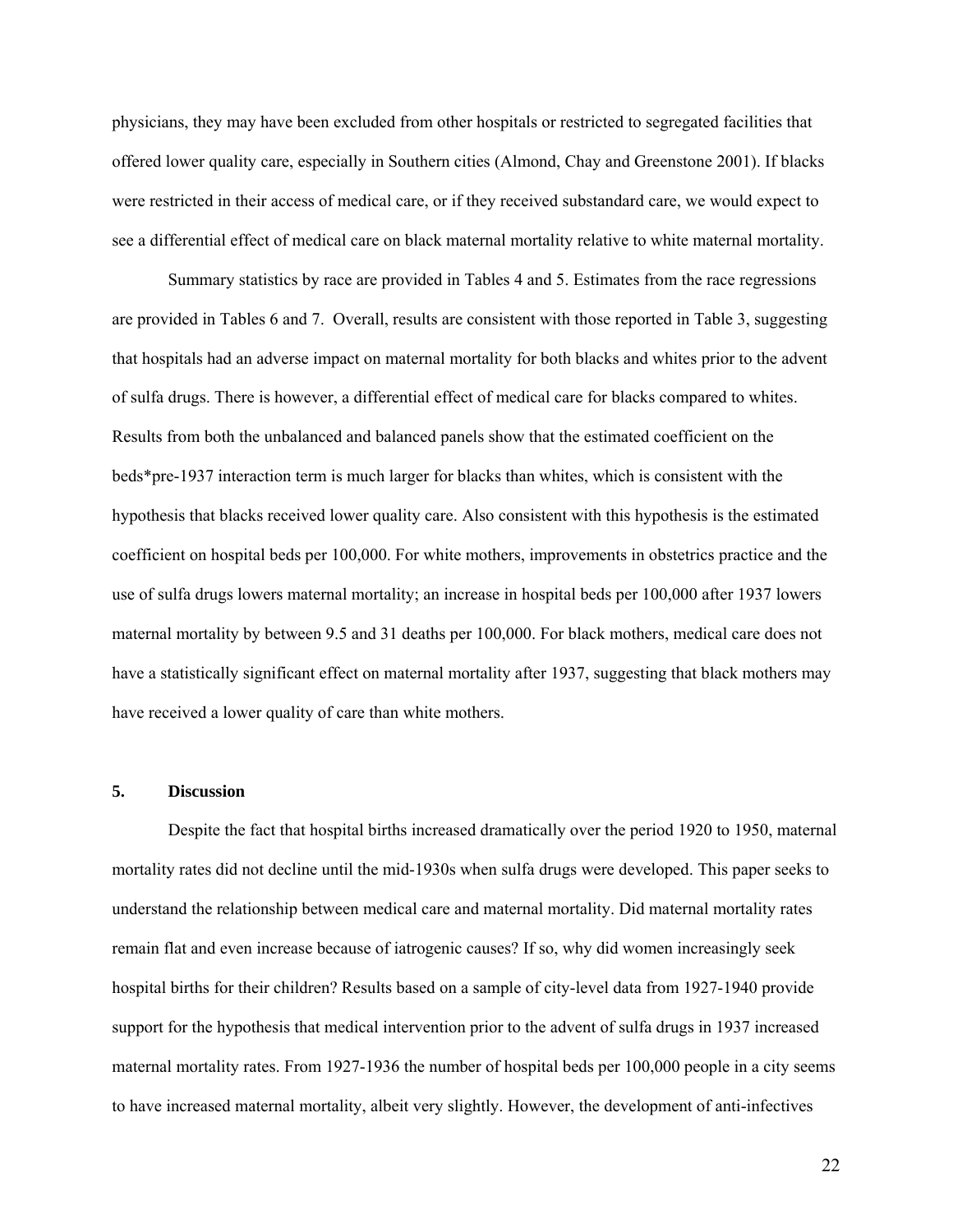such as sulfa drugs did enable doctors to save mothers' lives in childbirth. In a sense, these drugs made medical care more effective by not only directly reducing deaths from puerperal fever, but also by enabling doctors to perform potentially life-saving procedures such as cesarean sections without the risk of subsequent life-threatening infections.

Regressions estimated separately by race reinforce the overall results that medical care increased maternal mortality prior to 1937, but also suggest that the impact of medical care on maternal mortality differed for blacks and whites. Relative to whites, hospitals posed a greater risk for black mothers prior to the availability of sulfa drugs in 1937, and were less beneficial for them afterwards, suggesting that blacks received lower quality medical care.

If medical care did not contribute to reducing maternal mortality, why did women increasingly turn to hospitals for childbirth? We can only speculate as to the reasons why the shift occurred, but it appears that women's preferences for anesthesia and physician preferences for convenience and higher incomes played a significant role. In addition, it may be very likely that women were not aware of the increased risk. Overall, hospitals increased maternal mortality in the late 1920s and early 1930s by only 10 deaths per 100,000 births, a number that few women may have noticed and may have been willing to overlook given the lack of alternatives and the comfort and convenience offered by hospital birth.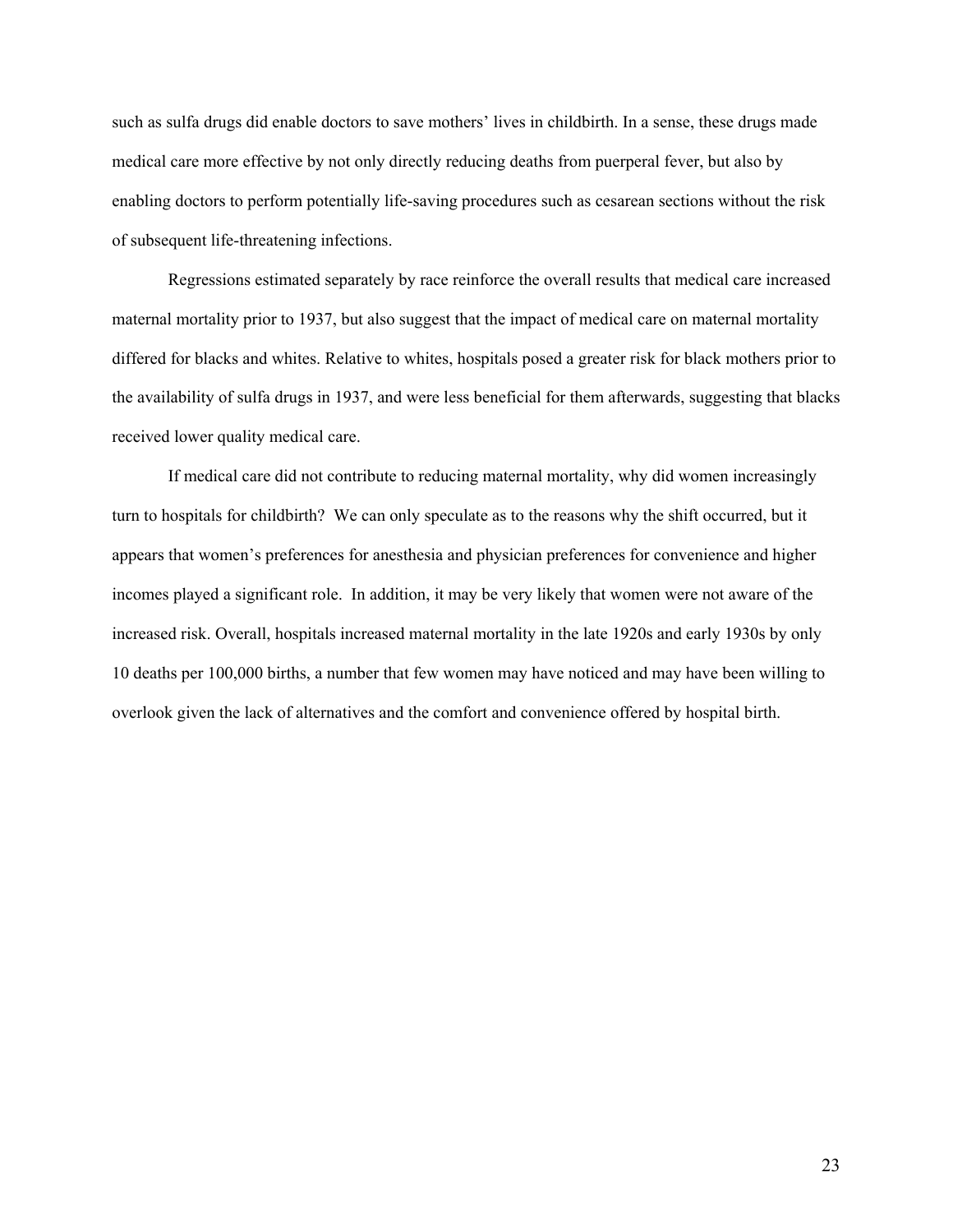#### **DATA APPENDIX**

Data on maternal deaths and number of live births were obtained from reports on vital statistics published annually by the U.S. Bureau of the Census. These reports provided data at the city level for each city with a population of at least 10,000. There were 941 cities consistently represented in these reports. The maternal mortality variable was constructed by dividing maternal deaths by live births and multiplying by 100,000. This variable was used as the dependent variable in all regressions.

The American Medical Association's annual report on "Hospital Service in the United States" provided a listing of hospital beds by city. From this report an annual count of hospital beds could be obtained for each city. City populations for 1920, 1930, and 1940 were obtained from the Fourteenth, Fifteenth, and Sixteenth U.S. population censuses. Populations for all other years were calculated using a straight line interpolation between the two closest census years. The hospital beds and city population data were utilized to construct a hospital beds per 100,000 population variable. This variable was included in the regressions as an explanatory variable representing medical inputs.

Socioeconomic variables were constructed based on county level census data. Percent black, percent illiterate, and percentages of females in different age groups were calculated for 1920, 1930, and 1940. Straight line interpolation was used to obtain values for all other years. The percent black variable was created based on population data obtained from Historical, Demographic, Economic, and Social Data: The United States, 1790-1970, ICPSR file 0003, as corrected by Michael Haines. The percent female variables represent the number of females in each age group as a percent of the female population from 15 to 44 years of age. These variables were calculated from data provided in Gardner and Cohen's ICPSR file 0020 and the Fourteenth U.S. population census. For 1920 and 1930, the percent illiterate variable was calculated as the percentage of the population aged 10 and older that was illiterate. This data was captured in the 1920 and 1930 censuses and reported in ICPSR file 0003 as corrected by Michael Haines. However, beginning in 1940 the illiteracy counts were replaced in the census by years of schooling completed for people over 24 years old. We were able to combine this data with illiteracy data by age group and level of education for the entire U.S., obtained from the U.S. Bureau of the Census (1948, 7), to calculate percent illiterate for 1940. This process involved computing separate national illiteracy rates for males and females over 24 years old with no schooling (78.2% and 80.7% respectively) and males and females over 24 years old with one to four years of schooling (22.5% and 16.7% respectively). Applying these percentages to the census figures for the population aged 25 and older by sex and years of schooling provided a count of illiteracy from which we could calculate the percent illiterate. This is the same method utilized by Thomasson (2002) and Fishback et al. (2001).

The last socioeconomic variable included in the regressions was real retail sales per capita. This variable was constructed from county level data on population and retail sales. Population data for 1920, 1930, 1940, and 1950 was obtained from ICPSR file 0003 as corrected by Michael Haines. We used straight line interpolation to obtain population counts for 1929, 1933, 1935, 1939, and 1948. These were the only years in which retail sales information was available. Retail sales data for 1929 and 1939 were obtained from ICPSR file 0003 as corrected by Michael Haines. For 1933 and 1935 the data were acquired from the U.S. Department of Commerce, Bureau of Foreign and Domestic Commerce, 1936 and 1939. Lastly, 1948 retail sales figures were pulled from the City and County Data Book Consolidated File, County Data 1947-1977, ICPSR file 7736. The retail sales per capita variable was calculated directly for these years and was interpolated for all other years. The interpolation procedure involved a weighting mechanism based on changes in per capita state income. This was included to reflect the likelihood that retail sales per capita was closely linked to general economic performance. This variable was also adjusted for inflation.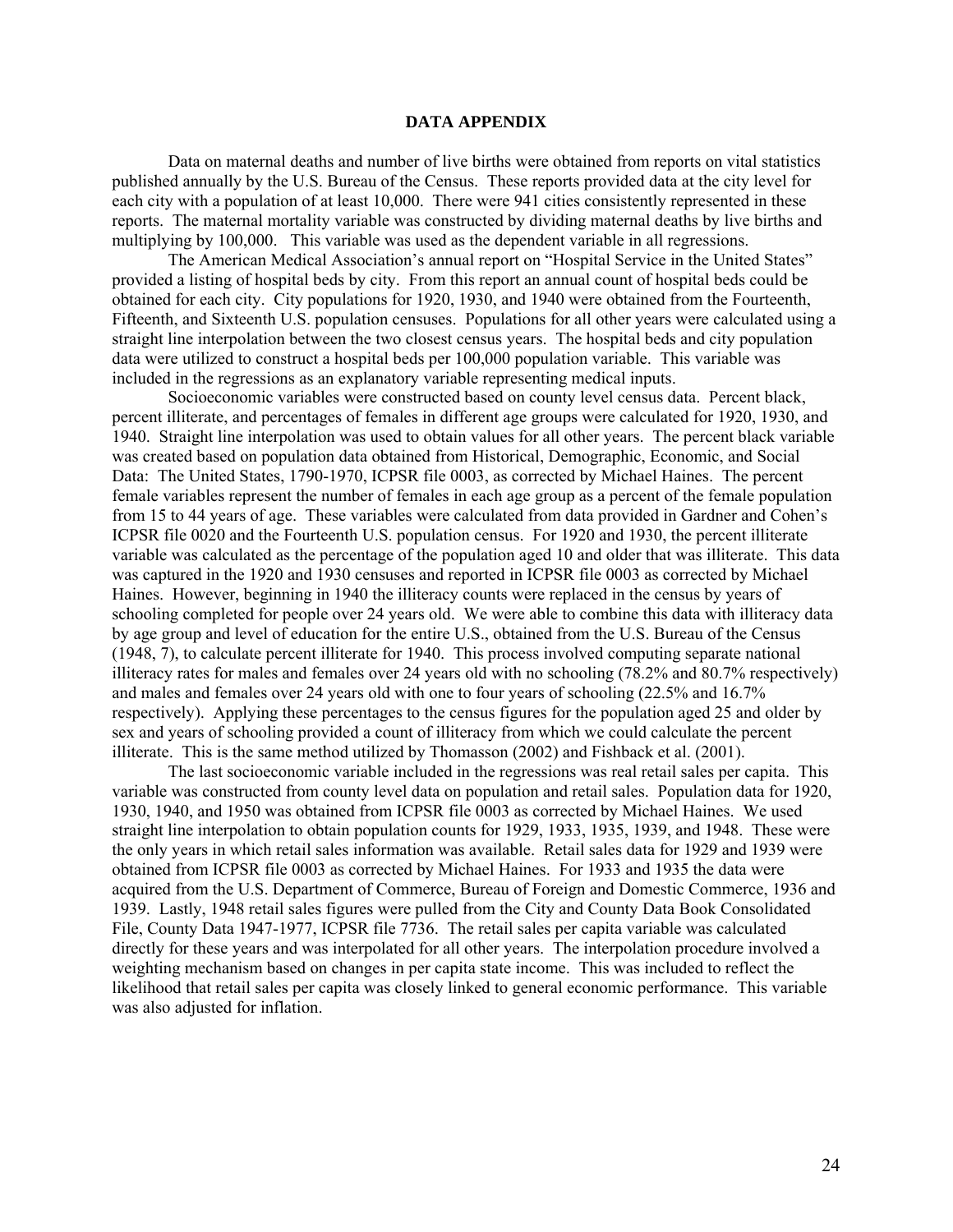#### **REFERENCES**

- Almond, Douglas V., Kenneth Y. Chay, and Michael Greenstone. "Civil Rights, the War on Poverty, and Black-White Convergence in Infant Mortality Rates in Mississippi." Working paper, August 2001.
- American Medical Association, Council on Medical Education. *Hospital Service in the United States*, various issues. Chicago: American Medical Association.
- Beardsley, Edward H. *A History of Neglect: Health Care for Blacks and Mill Workers in the Twentieth-Century South*. Knoxville, TN: University of Tennessee Press, 1987.
- Berger, Mark C. and J. Paul Leigh. "Schooling, Self-Selection, and Health." *Journal of Human Resources* 24, 3 (1989), 433-455.
- Burrow, James G. *AMA: Voice of American Medicine*. Baltimore: The Johns Hopkins Press, 1963.
- Chapin, Charles V. "The Control of Midwifery." *Medical Progress*, 39 (1923): 76-79.
- Cunningham, F. Gary, Paul C. MacDonald, Norman F. Gant, Kenneth J. Leveno, Larry C. Gilstrap III, Gardy D.V. Hankins and Steven L. Clark. *Williams Obstetrics*, 20<sup>th</sup> Edition. Stamford, CT: Appleton & Lange, 1997.
- De Lee, Joseph B. "The Prophylactic Forceps Operation." *American Journal of Obstetrics and Gynecology*, 1 (October, 1920): 34-44.
- Dye, Nancy Schrom. "Mary Breckinridge, The Frontier Nursing Service and the Introduction of Nurse-Midwifery in the United States." Bulletin of the History of Medicine 57, 4 (Winter 1983): 485- 507.
- Edgar, J. Clifton. "The Remedy for the Midwife Problem." *American Journal of Obstetrics and Diseases of Women and Children*, 63 (1911): 881-884.
- Fishback, Price V., William C. Horrace and Shawn Everett Kantor. "The Impact of New Deal Expenditures on Local Economic Activity: An Examination of Retail Sales, 1929-1939." National Bureau of Economic Research Working Paper #W8108, 2001
- Gardner, John, and William Cohen, "Demographic Characteristics of the Population of the United States, 1930-1950: County-Level," ICPSR file 0020, 1992.
- Goddard, Jeanne C. *Medical and Nursing Services for the Maternal Cases of the National Health Survey*. U.S. Public Health Bulletin No. 264. Washington, Government Printing Office, 1941.
- Gruber, Jonathan and Maria Owings. "Physician Financial Incentives and Cesarean Section Delivery." *RAND Journal of Economics* 27, 1 (Spring 1996): 99-123.
- Inter-University Consortium for Political and Social Research, *Historical, Demographic, Economic, and Social Data: The United States, 1790-1970*, ICPSR file 0003. Computerized data tapes from ICPSR. The version has corrections by Michael Haines, Department of Economics, Colgate University, Hamilton, NY.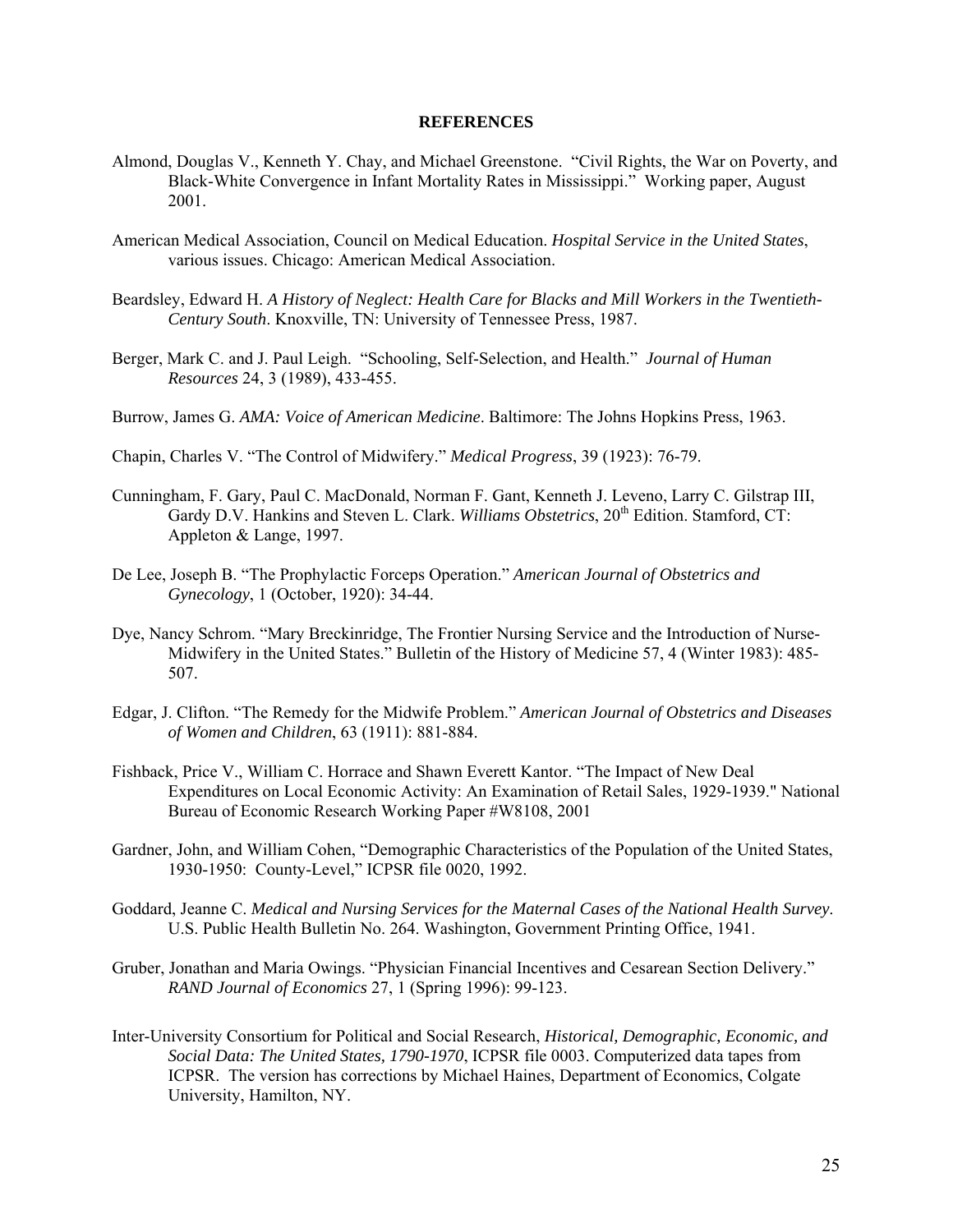Kenkel, Donald S. "Health Behavior, Health Knowledge, and Schooling." *Journal of Political Economy* 99, 2 (1991): 287-305.

*Ladies Home Journal*, various issues, 1930-1932.

Leavitt, Judith Walter. *Brought to Bed*. New York: Oxford University Press, 1986.

- Linder, Forrest E. and Robert D. Grove. *Vital Statistics Rates in the United States, 1900-1940*. Washington, D.C. Government Printing Office, 1943.
- Litoff, Judy Barrett. *American Midwives, 1860 to the Present*. Westport, Connecticut: Greenwood Press, 1978.
- Litoff, Judy Barrett. *The American Midwife Debate*. NewYork: Greenwood Press, 1986.
- Lobenstine, Ralph Waldo. "The Influence of the Midwife upon Infant and Maternal Morbidity and Mortality." *American Journal of Obstetrics and Diseases of Women and Children* 63 (1911): 876-880.
- Loudon, Irvine. "On Maternal and Infant Mortality 1900-1960." *Social History of Medicine*, 4, (1991): 29-73.
- Loudon, Irvine. *Death in Childbirth: An International Study of Maternal Care and Maternal Mortality 1800-1950.* Oxford: Clarendon Press, 1992.
- Markowitz, Gerald E. and David Karl Rosner. "Doctors in Crisis: A Study of the Use of Medical Education Reform to Establish Modern Professional Elitism in Medicine." *American Quarterly*, 25 (March 1973): 83-107.
- Meara, Ellen. "Why Is Health Related to Socioeconomic Status? The Case of Pregnancy and Low Birth Weight." NBER Working Paper 8231 (2001).
- Meigs, Grace L. *Maternal Mortality From All Conditions Connected with Childribth in the United States and Certain Other Countries*. U.S. Department of Labor Children's Bureau, Miscellaneous Series No. 6, Bureau Publication No. 19. Washington, D.C.: Government Printing Office, 1917.
- New York Academy of Medicine Committee on Public Health Relations. *Maternal Mortality in New York City: A Study of all Puerperal Deaths, 1930-1932*. New York: Commonwealth Fund, 1933.
- Radcliffe, Walter. *Milestones in Midwifery*. Bristol: John Wright & Sons Ltd., 1967.
- Rochester, Anna. *Infant Mortality: Results of a Field Study in Baltimore, MD Based on Births in One Year*. U.S. Children's Bureau Publication No. 119. Washington, D.C.: Government Printing Office, 1923.
- Rosenberg, Charles E. *The Care of Strangers*. New York: Basic Books, 1987.
- Rushman, G.B., N.J.H. Davies, R.S. Atkinson. *A Short History of Anesthesia: The First 150 Years*. Oxford: Butterworth-Heinemann, 1996.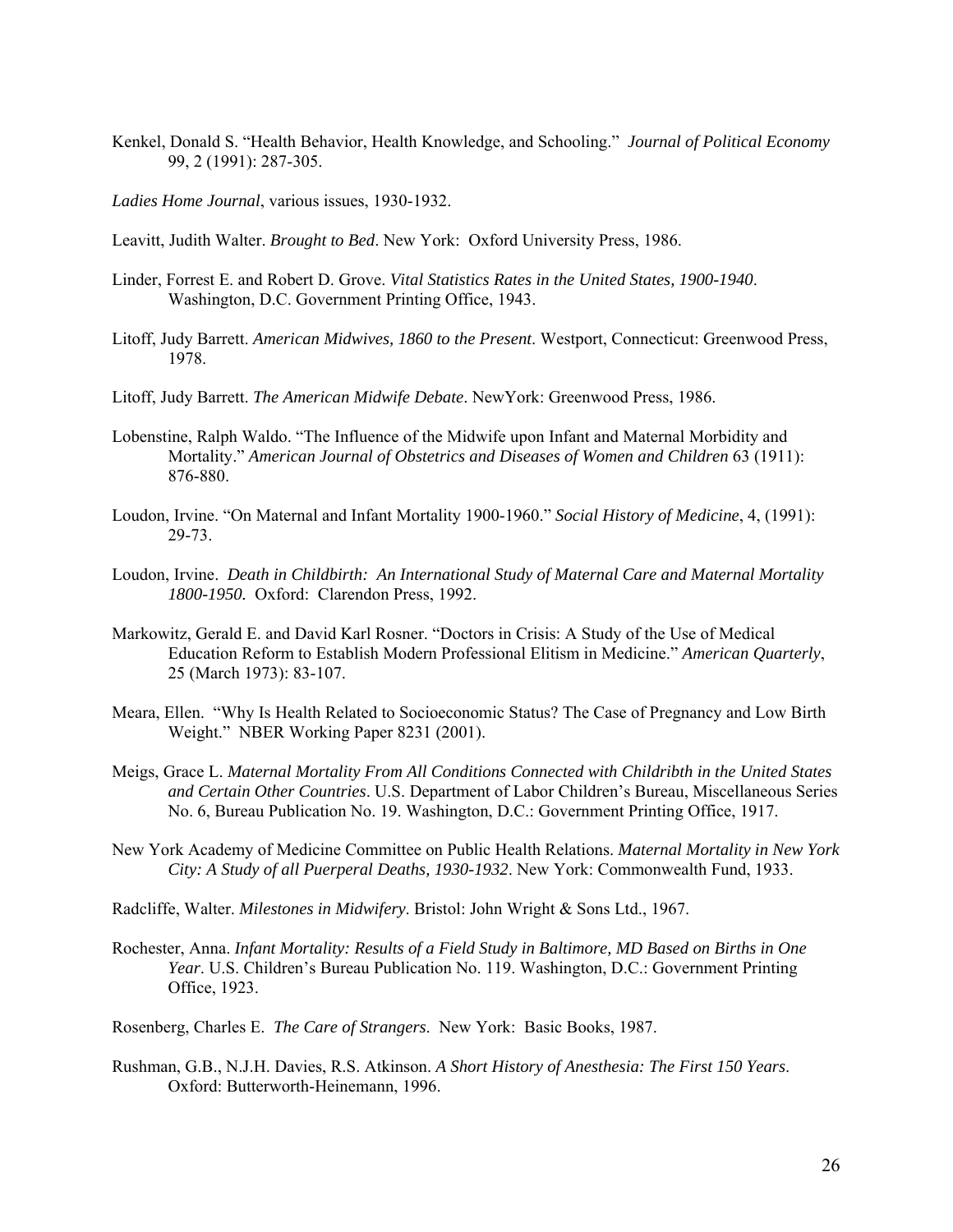- Sandelowski, Margarete. *Pain, Pleasure and American Childbirth: From the Twilight Sleep to the Read Method, 1914-1960*. Westport, Connecticut: Greenwood Press, 1984.
- Smith, David Barton. *Health Care Divided: Race and Healing a Nation*. Ann Arbor: The University of Michigan Press, 1999.
- Starr , Paul. *The Social Transformation of American Medicine*. New York: Basic Books, 1982.
- Stevens, Rosemary. *American Medicine and the Public Interest*. New Haven and London: Yale University Press, 1971.
- Stevens, Rosemary. *In Sickness and in Wealth: American Hospitals in the Twentieth Century*. New York: Basic Books, 1989.
- Tandy, Elizabeth C. "Comparability of Maternal Mortality Rates in the United States and Certain Foreign Countries." U.S. Children's Bureau Publication No. 229. Washington: Government Printing Office, 1935.
- Temin, Peter. "An Economic History of American Hospitals." *Health Care in America: The Political Economy of Hospitals and Health Insurance.* Ed. H.E. Frech. San Francisco: Pacific Research Institute for Public Policy, 1988. 75-102.
- Thomasson, Melissa A. "From Sickness to Health: The Twentieth Century Development of U.S. Health Insurance." *Explorations in Economic History*, 39, 3 (July 2002): 233-53.
- U.S. Bureau of the Census. *Birth, Stillbirth, and Infant Mortality Statistics for the Birth Registration Area of the United States,* various issues 1930-1932. Washington, D.C.: Government Printing Office.
- U.S. Bureau of the Census. *Birth, Stillbirth, and Infant Mortality Statistics for the Continental United States, The Territory of Hawaii, and the Virgin Islands* various issues 1933-1936., Washington, D.C.: Government Printing Office.
- U.S. Bureau of the Census, "County and City Data Book Consolidated File, County Data 1947-1977," [machine-readable data file] Washington: The Bureau, 1978. ICPSR file 7736, 1999.
- U.S. Bureau of the Census, "Illiteracy in the United States, October 1947," *Current Population Reports: Population Characteristics*, Series P-20 no. 20, September 22, 1948.
- U.S. Bureau of the Census, "School Enrollment, Educational Attainment, and Illiteracy, October 1952," *Current Population Reports: Population Characteristics*, Series P-20 no. 45, October 22, 1953.
- U.S. Bureau of the Census, "Special Reports: Occupations of the Twelfth Census." Washington, D.C.: Government Printing Office, 1904.
- U.S. Bureau of the Census. *Vital Statistics of the United States* various issues 1937-1943., Washington, D.C.: Government Printing Office.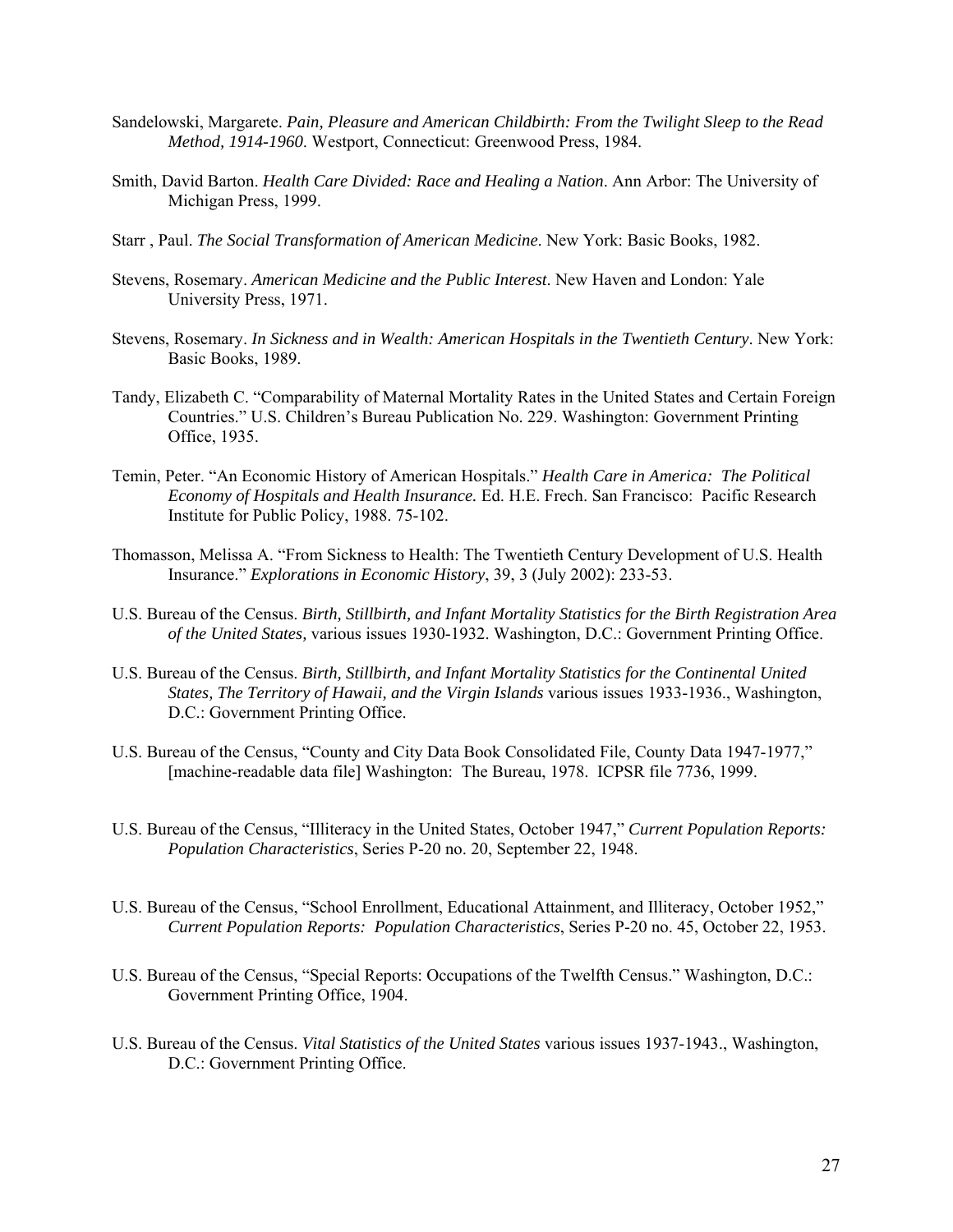- U.S. Bureau of the Census, *Fourteenth Census of the United States: Population, Volumes I & II.* Washington DC: Govt. Printing Office, 1921.
- U.S. Bureau of the Census*, Fifteenth Census of the United States: Population, Volume VI, Families.* Washington DC: Govt. Printing Office, 1933.
- U.S. Bureau of the Census, *Sixteenth Census of the United States: Population, Volume I, Number of Inhabitants.* Washington DC: Govt. Printing Office, 1942.
- U.S. Bureau of the Census, *Seventeenth Census of the United States: Population, Volume II, Parts 2-50, Characteristic of Population.* Washington DC: Govt. Printing Office, 1952.
- U.S. Bureau of Economic Analysis, *State Personal Income: 1929-1987*. Washington, DC: Government Printing Office, 1989.
- Wertz, Richard W., and Dorothy C. Wertz. *Lying-In: A History of Childbirth in America.* New Haven and London: Yale University Press. 1989.
- Woodbury, Robert Morse. *Causal Factors in Infant Mortality: A Statistical Study Based on Investigations in Eight Cities*. U.S. Children's Bureau Publication No. 142. Washington: Government Printing Office, 1925.
- Vogel, Morris J. *The Invention of the Modern Hospital, Boston, 1870-1930*. Chicago: The University of Chicago Press, 1980.
- White House Conference on Child Health and Protection. *Fetal, Newborn and Maternal Morbidity and Mortality*. New York and London: D. Appleton-Century Company, 1933.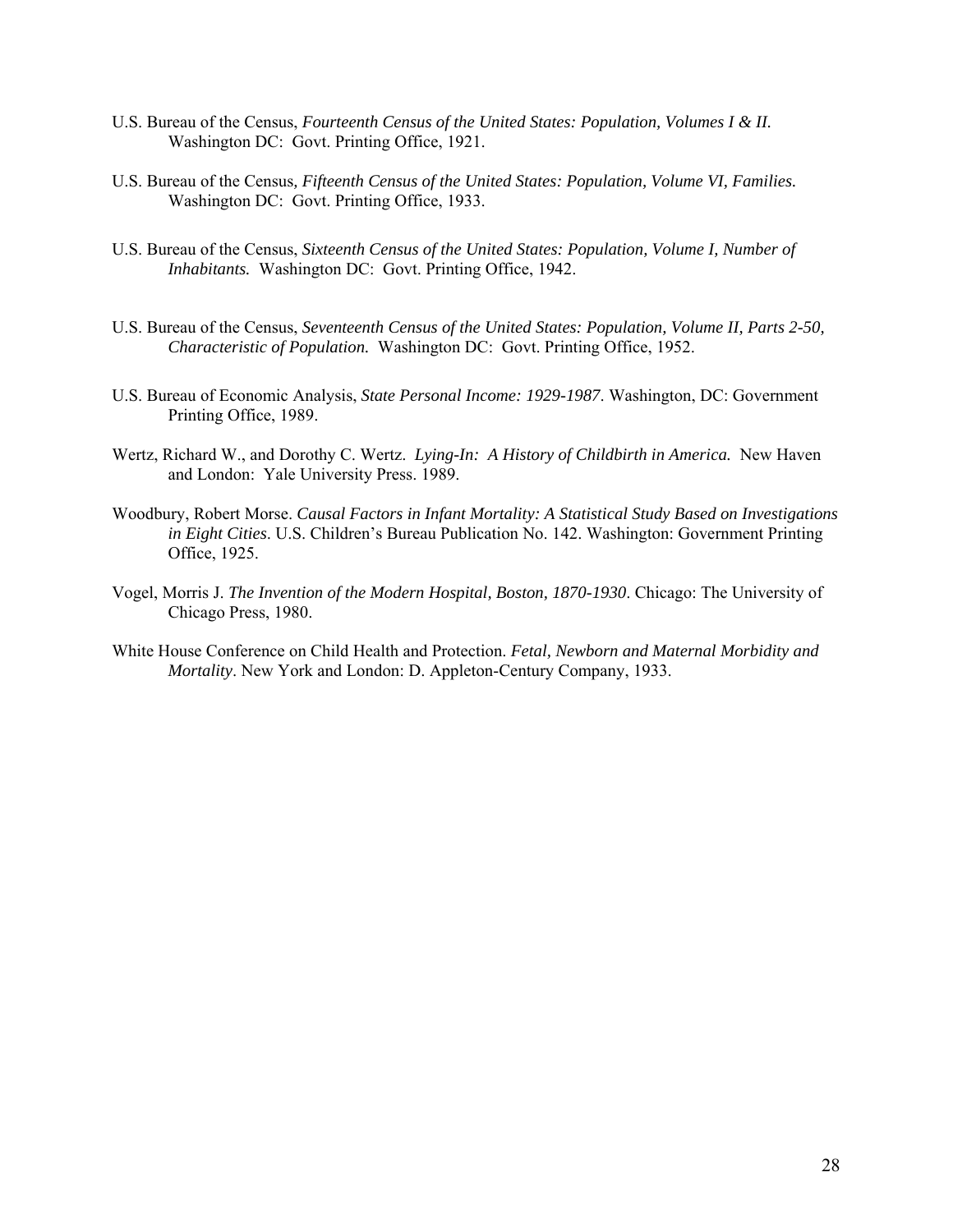|                    | Percent Attended by |                  |         |       |  |
|--------------------|---------------------|------------------|---------|-------|--|
| Earnings of Father | Physician           |                  | Midwife | Other |  |
|                    | In hospital         | Outside hospital |         |       |  |
| None               | 26.3                | 51.7             | 20.7    |       |  |
| Less than \$850    | 79                  | 52.7             | 39.1    | 0.2   |  |
| \$850-\$1,849      | 9.1                 | 68.7             | 22.0    | 0.8   |  |
| $$1,850$ and over  | 25.9                | 67.5             | 6.6     | 0.0   |  |

# **Table 1a: Birth Attendant, by Place of Birth and by Earnings of Father, Baltimore, 1915**

*Source:* Rochester 1923, Appendix VI, Table VI, p. 212.

| Table 1b: | <b>Birth Attendant, by Nationality of Mother, Baltimore, 1915</b> |  |  |  |  |
|-----------|-------------------------------------------------------------------|--|--|--|--|
|-----------|-------------------------------------------------------------------|--|--|--|--|

|                                   | Percent Attended by |                  |         |       |  |
|-----------------------------------|---------------------|------------------|---------|-------|--|
| Race and Nationality of<br>Mother | Physician           |                  | Midwife | Other |  |
|                                   | In hospital         | Outside hospital |         |       |  |
| Native, white                     | 8.1                 | 64.4             | 27.4    | 0.2   |  |
| Jewish                            | 23.8                | 41.1             | 35.0    | 0.1   |  |
| Polish                            | 2.9                 | 18.9             | 77.6    | 0.6   |  |
| Italian                           | 2.3                 | 52.4             | 44.8    | 0.5   |  |
| Other foreign born, white         | 5.9                 | 50.6             | 42.8    | 0.6   |  |
| Nonwhite                          | 13.5                | 60.4             | 25.9    | 0.2   |  |

*Source:* Rochester 1923, Appendix VI, Table VII, p. 213.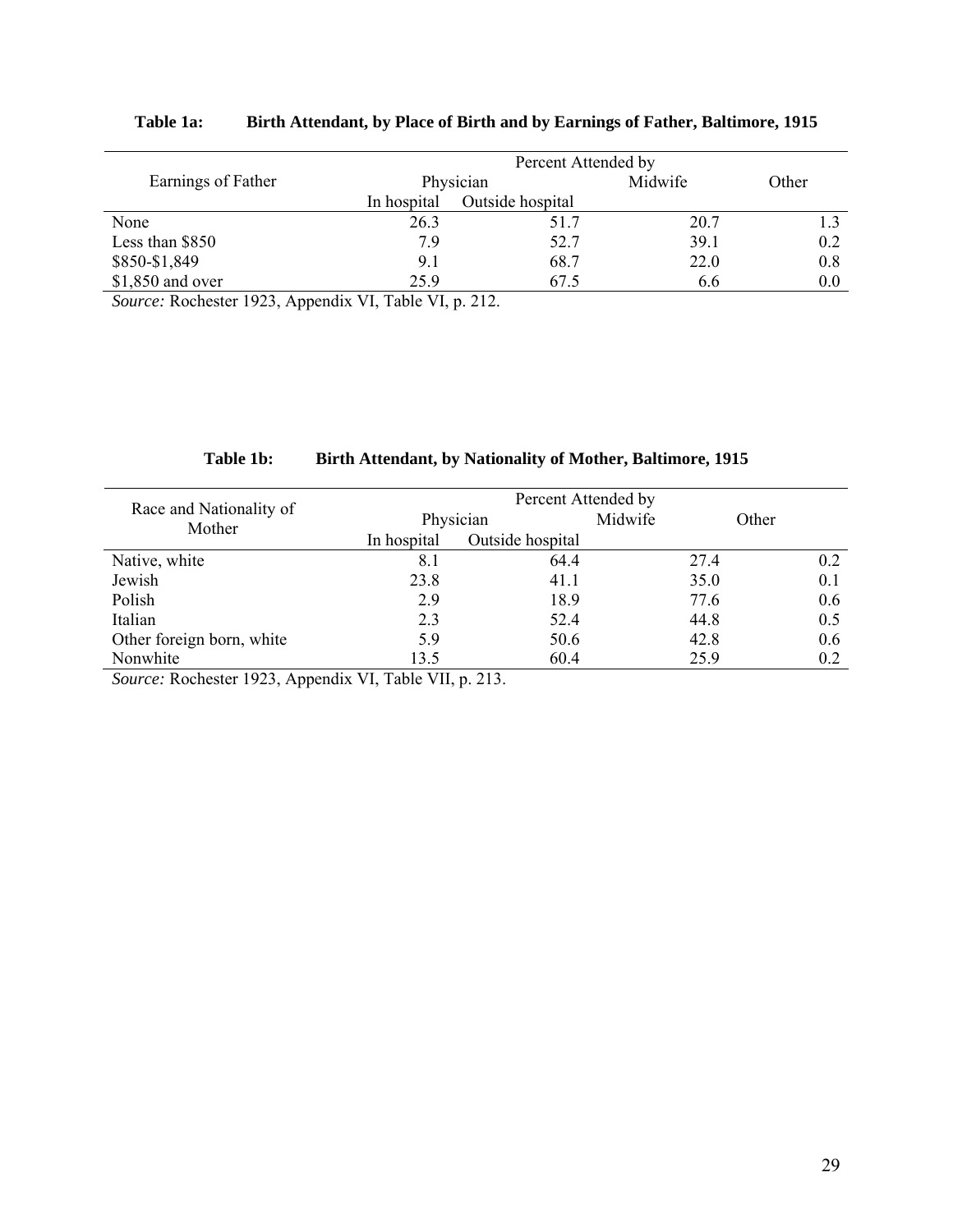# **Table 2: Summary Statistics**

| <b>Variable</b>                             | <b>Mean</b> | Std. Dev. | <b>Min</b> | <b>Max</b> |
|---------------------------------------------|-------------|-----------|------------|------------|
| <b>Maternal Mortality Rate</b>              | 627.18      | 389.55    | 0.00       | 100000.00  |
| <b>Hospital Beds Per 100,000 Population</b> | 537.47      | 350.20    | 0.00       | 7258.77    |
| % Black                                     | 7.47        | 9.86      | 0.00       | 77.40      |
| % Illiterate                                | 3.68        | 2.09      | 0.30       | 36.99      |
| <b>Real Retail Sales Per Capita</b>         | 0.89        | 0.23      | 0.14       | 1.92       |
| % Females 15-19                             | 17.52       | 2.02      | 12.90      | 28.21      |
| % Females 20-24                             | 18.47       | 1.00      | 14.37      | 24.29      |
| % Females 25-34                             | 34.29       | 1.49      | 27.16      | 42.10      |

### ALL OBSERVATIONS

*Notes*: 10,279 observations. Summary statistics weighted by total births. The maternal mortality rate is calculated as the number of deaths from puerperal causes per 100,000 live births.

### BALANCED PANEL

| <b>Variable</b>                             | <b>Mean</b> | Std. Dev. | Min   | <b>Max</b> |
|---------------------------------------------|-------------|-----------|-------|------------|
| <b>Maternal Mortality Rate</b>              | 598.25      | 282.27    | 0.00  | 9523.81    |
| <b>Hospital Beds Per 100,000 Population</b> | 509.57      | 200.71    | 0.00  | 3013.79    |
| % Black                                     | 6.45        | 7.45      | 0.00  | 45.75      |
| % Illiterate                                | 3.59        | 1.69      | 0.48  | 9.93       |
| <b>Real Retail Sales Per Capita</b>         | 0.92        | 0.21      | 0.36  | 1.63       |
| % Females 15-19                             | 17.13       | 1.67      | 12.90 | 24.62      |
| % Females 20-24                             | 18.37       | 0.86      | 15.91 | 24.29      |
| % Females 25-34                             | 34.49       | 1.34      | 28.31 | 37.98      |

Notes: 3,668 observations. Summary statistics weighted by total births. The maternal mortality rate is calculated as the number of deaths from puerperal causes per 100,000 live births.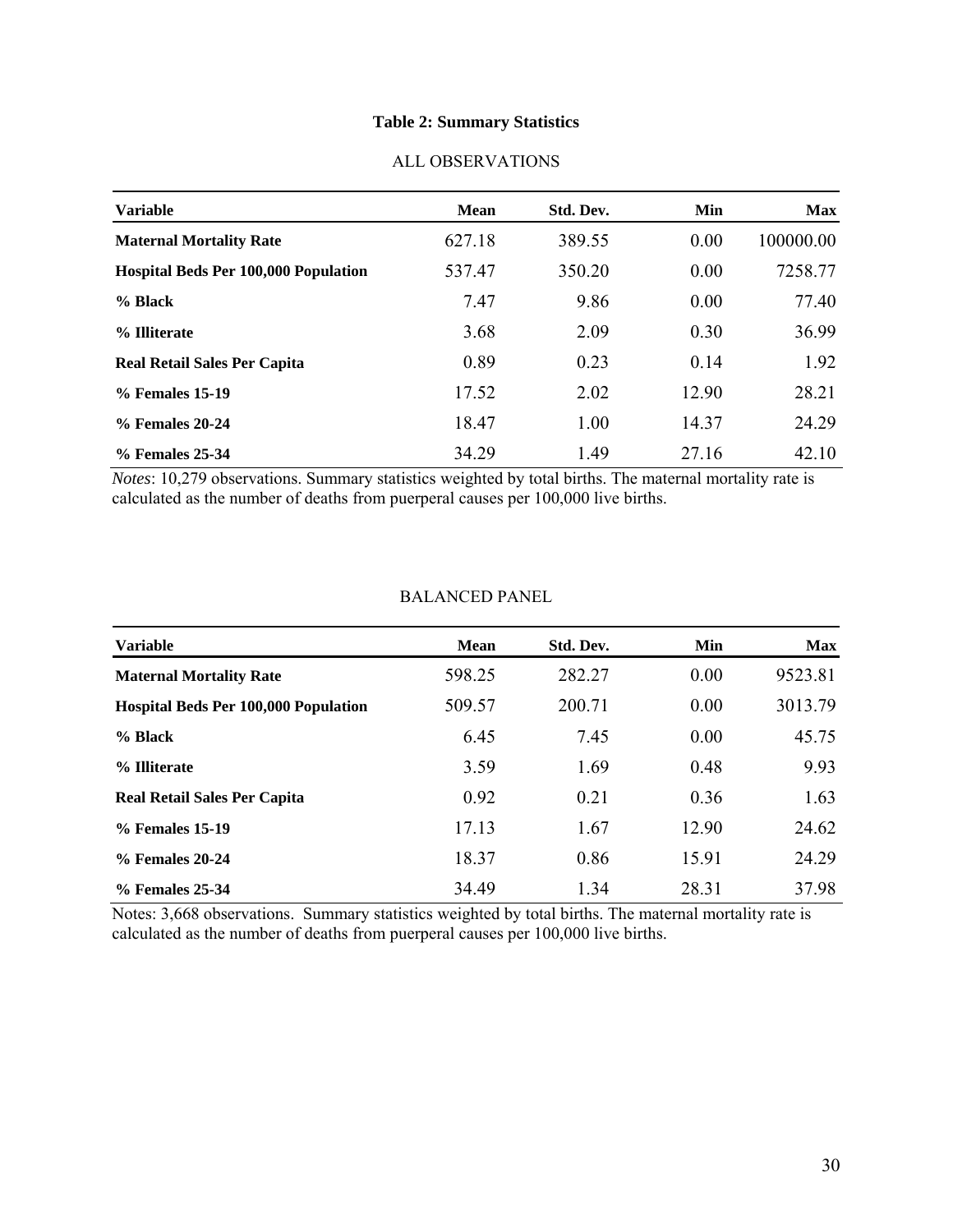| Variable                          | Est. Coefficient       | Est. Coefficient       |
|-----------------------------------|------------------------|------------------------|
|                                   | (Std. Error)           | (Std. Error)           |
| Hospital Beds Per 100K            | $-0.105$ <sup>b</sup>  | $-0.011$               |
|                                   | (0.043)                | (0.014)                |
| (Hospital Beds Per 100K)*Pre-1937 | $0.177$ <sup>a</sup>   | $0.117$ <sup>a</sup>   |
|                                   | (0.051)                | (0.022)                |
| Pre-1937 Dummy                    | 182.950 <sup>a</sup>   | $233.010^{a}$          |
|                                   | (30.648)               | (16.241)               |
| Percent Black                     | $7.173$ <sup>a</sup>   | $9.822$ <sup>a</sup>   |
|                                   | (1.964)                | (1.281)                |
| Percent Illiterate                | $-13.816$ <sup>a</sup> | $-3.911$               |
|                                   | (5.236)                | (3.973)                |
| Real Retail Sales Per Cap         | 23.874                 | 33.339                 |
|                                   | (29.176)               | (25.894)               |
| % Females ages 15-19              | 28.987 <sup>a</sup>    | $26.637$ <sup>a</sup>  |
|                                   | (9.182)                | (6.572)                |
| % Females ages 20-24              | $30.853$ <sup>a</sup>  | 33.738 <sup>a</sup>    |
|                                   | (8.985)                | (6.654)                |
| % Females ages 25-34              | $-20.775$ <sup>b</sup> | $-34.955$ <sup>a</sup> |
|                                   | (9.523)                | (7.341)                |
| Constant                          | $-77.206$              | 250.194                |
|                                   | (442.965)              | (334.510)              |
| <b>State Dummies</b>              | Yes                    | Yes                    |
| <b>Balanced Panel</b>             | Yes                    | N <sub>o</sub>         |
| $R^2$                             | 0.4934                 | 0.3956                 |
| # of observations                 | 3,668                  | 10,279                 |

# **Table 3: Maternal Mortality Regressions, 1927-1940 (Total Population)**

*Notes*: Dependent variable is the total maternal mortality rate, defined as number of maternal deaths/total births per 100,000 births. Excluded state dummy is Connecticut in both regressions. Regressions are weighted by total births.

a: Significant at the 1% level

b: Significant at the 5% level

c: Significant at the 10% level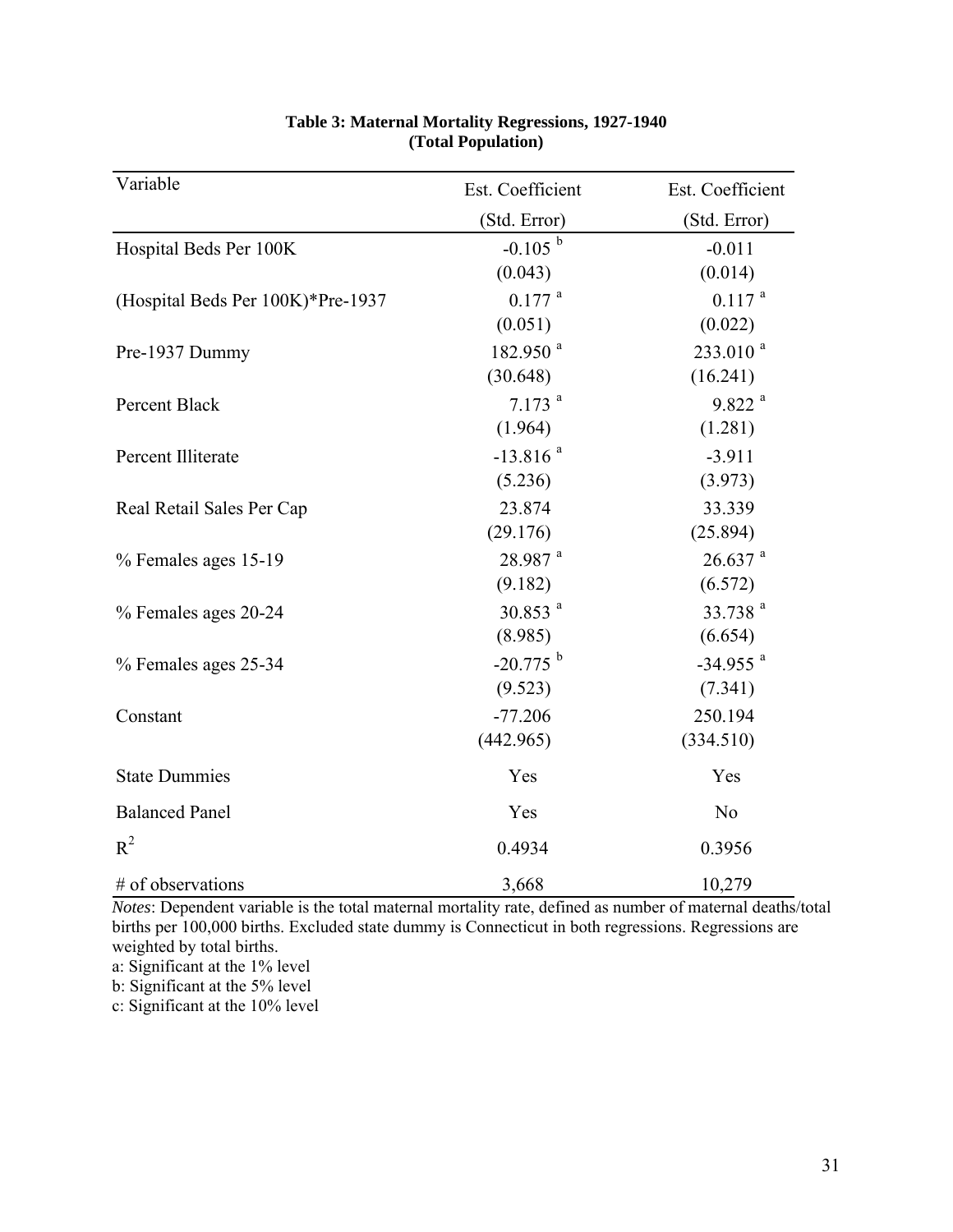### **Table 4: Summary Statistics (white population)**

| <b>Variable</b>                             | <b>Mean</b> | Std. Dev. | <b>Min</b> | <b>Max</b> |
|---------------------------------------------|-------------|-----------|------------|------------|
| <b>Maternal Mortality Rate</b>              | 583.79      | 314.47    | 0.00       | 14285.71   |
| <b>Hospital Beds Per 100,000 Population</b> | 516.85      | 212.13    | 0.00       | 4255.74    |
| $%$ Black                                   | 10.25       | 9.98      | 0.20       | 77.40      |
| % Illiterate                                | 4.07        | 1.97      | 0.75       | 36.99      |
| <b>Real Retail Sales Per Capita</b>         | 0.94        | 0.23      | 0.14       | 1.63       |
| % Females 15-19                             | 16.68       | 1.65      | 12.90      | 28.21      |
| % Females 20-24                             | 18.54       | 1.01      | 15.91      | 24.29      |
| % Females 25-34                             | 35.01       | 1.18      | 27.16      | 42.10      |

# ALL OBSERVATIONS

*Notes:* 1,960 observations. Summary statistics weighted by white births. The maternal mortality rate is calculated as the number of deaths from puerperal causes per 100,000 live births.

| <b>Variable</b>                             | <b>Mean</b> | Std. Dev. | Min    | <b>Max</b> |
|---------------------------------------------|-------------|-----------|--------|------------|
| <b>Maternal Mortality Rate</b>              | 553.92      | 224.56    | 0.00   | 14285.71   |
| <b>Hospital Beds Per 100,000 Population</b> | 490.21      | 138.35    | 179.28 | 2809.78    |
| % Black                                     | 9.30        | 7.55      | 2.28   | 45.75      |
| % Illiterate                                | 4.15        | 1.43      | 1.16   | 9.93       |
| <b>Real Retail Sales Per Capita</b>         | 0.97        | 0.20      | 0.36   | 1.63       |
| % Females 15-19                             | 16.49       | 1.05      | 13.55  | 21.76      |
| % Females 20-24                             | 18.54       | 0.77      | 16.56  | 24.29      |
| % Females 25-34                             | 35.15       | 0.95      | 30.88  | 37.98      |

*Notes:* 468 observations. Summary statistics weighted by white births. The maternal mortality rate is calculated as the number of deaths from puerperal causes per 100,000 live births.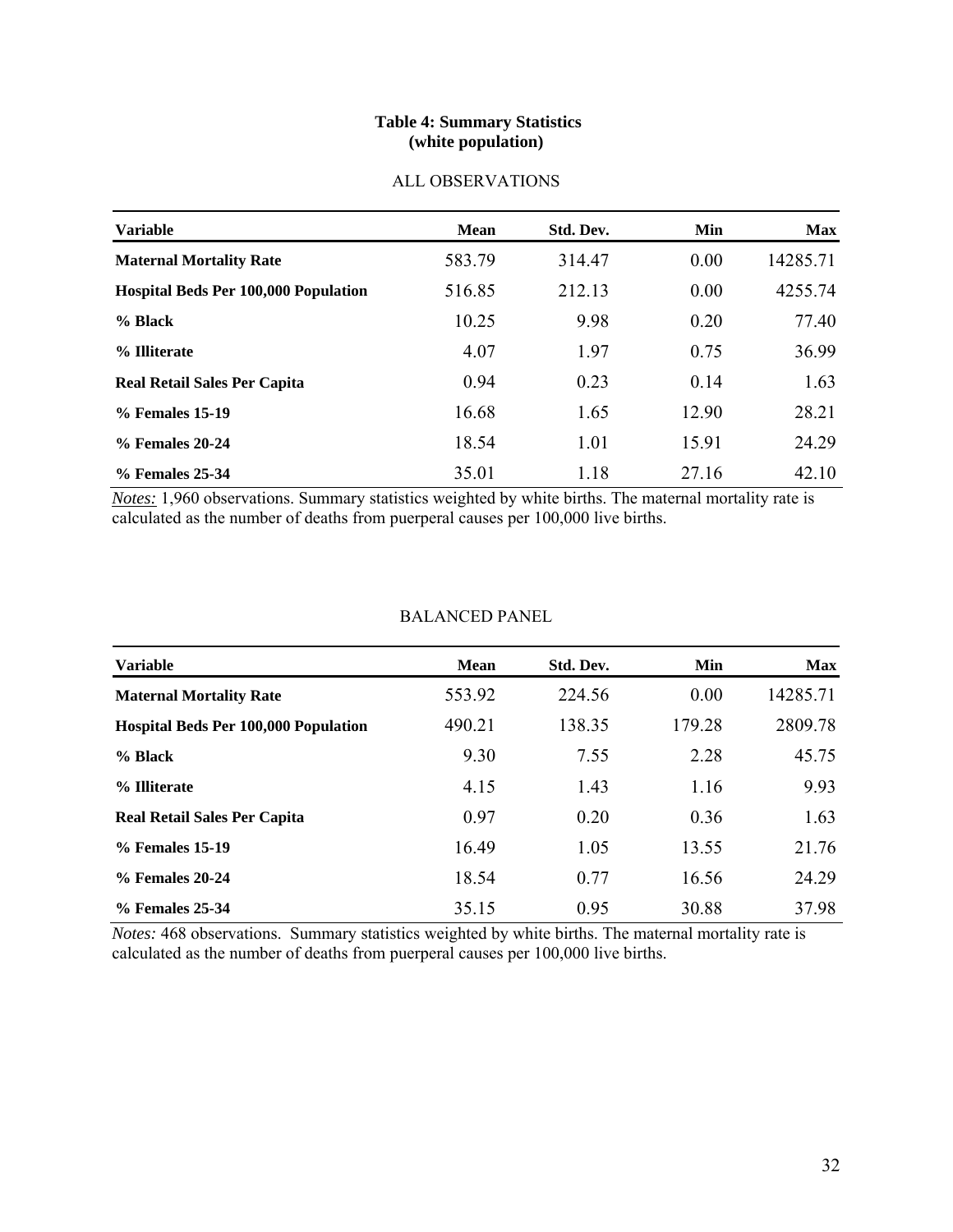### **Table 5: Summary Statistics (non-white population)**

|  | ALL OBSERVATIONS |
|--|------------------|
|--|------------------|

| <b>Variable</b>                             | <b>Mean</b> | Std. Dev. | <b>Min</b> | <b>Max</b> |
|---------------------------------------------|-------------|-----------|------------|------------|
| <b>Maternal Mortality Rate</b>              | 1188.23     | 875.47    | 0.00       | 50000.00   |
| <b>Hospital Beds Per 100,000 Population</b> | 569.53      | 259.40    | 0.00       | 4255.74    |
| % Black                                     | 19.81       | 15.17     | 0.20       | 77.40      |
| % Illiterate                                | 4.89        | 2.98      | 0.75       | 36.99      |
| <b>Real Retail Sales Per Capita</b>         | 0.85        | 0.25      | 0.14       | 1.63       |
| % Females 15-19                             | 17.22       | 2.07      | 12.90      | 28.21      |
| % Females 20-24                             | 18.97       | 1.28      | 15.91      | 24.29      |
| % Females 25-34                             | 34.82       | 1.35      | 27.16      | 42.10      |

*Notes:* 1,959 observations. Summary statistics weighted by nonwhite births. The maternal mortality rate is calculated as the number of deaths from puerperal causes per 100,000 live births.

| <b>BALANCED PANEL</b> |  |
|-----------------------|--|
|-----------------------|--|

| <b>Variable</b>                             | <b>Mean</b> | Std. Dev. | Min    | <b>Max</b> |
|---------------------------------------------|-------------|-----------|--------|------------|
| <b>Maternal Mortality Rate</b>              | 1074.34     | 527.75    | 0.00   | 4761.91    |
| <b>Hospital Beds Per 100,000 Population</b> | 536.73      | 175.29    | 179.28 | 2809.78    |
| % Black                                     | 16.10       | 12.10     | 2.28   | 45.75      |
| % Illiterate                                | 4.39        | 1.69      | 1.16   | 9.93       |
| <b>Real Retail Sales Per Capita</b>         | 0.89        | 0.20      | 0.36   | 1.63       |
| % Females 15-19                             | 16.79       | 1.14      | 13.55  | 21.76      |
| % Females 20-24                             | 18.79       | 1.05      | 16.56  | 24.29      |
| % Females 25-34                             | 35.08       | 0.89      | 30.88  | 37.98      |

*Notes*: 468 observations. Summary statistics weighted by nonwhite births. The maternal mortality rate is calculated as the number of deaths from puerperal causes per 100,000 live births.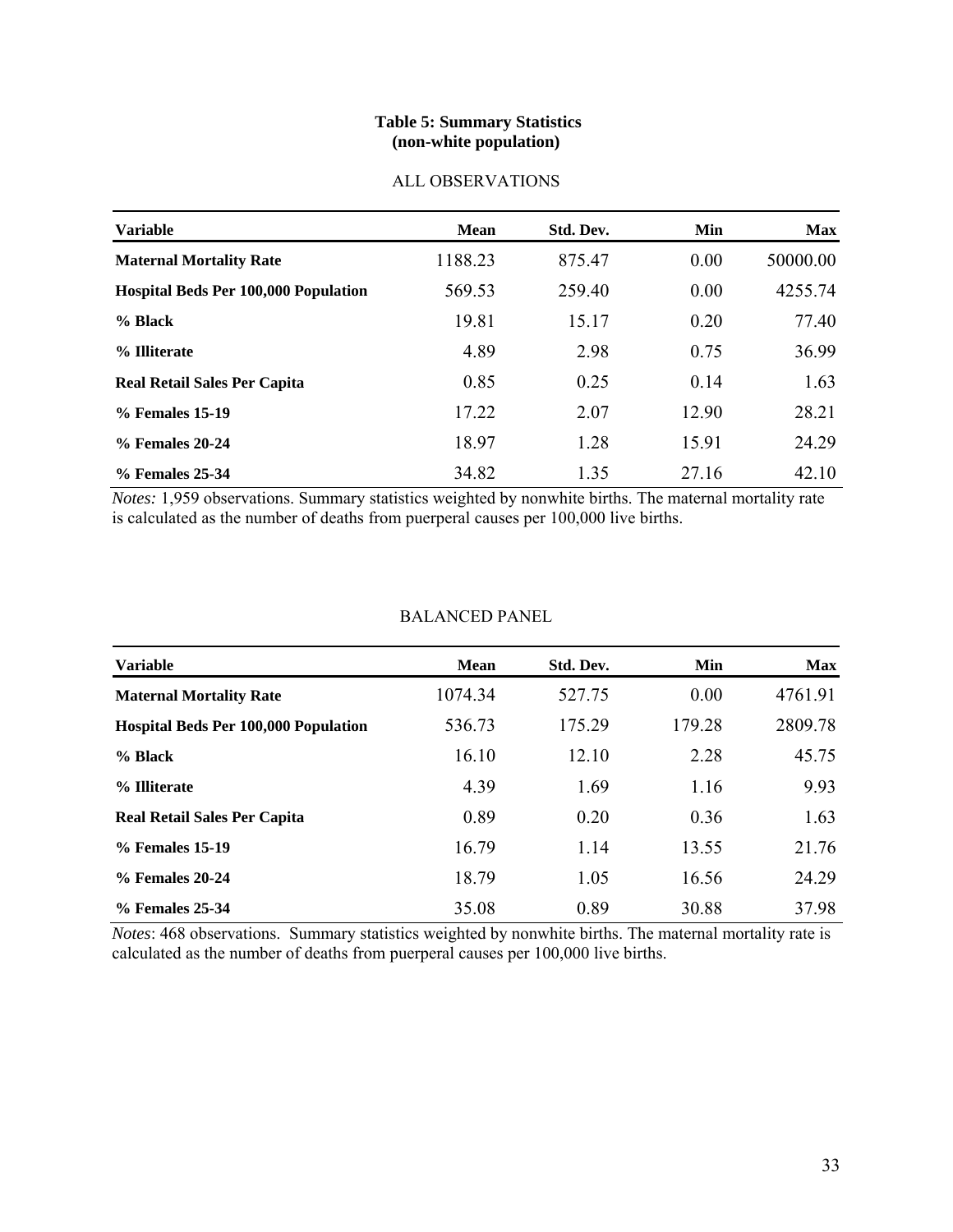| Table 6: Maternal Mortality Regressions, 1927-1940 |  |
|----------------------------------------------------|--|
|----------------------------------------------------|--|

| (White Population) |
|--------------------|
|                    |

| Variable                          | Est. Coefficient      | Est. Coefficient       |  |
|-----------------------------------|-----------------------|------------------------|--|
|                                   | (Std. Error)          | (Std. Error)           |  |
| Hospital Beds Per 100K            | $-0.390$ <sup>a</sup> | $-0.105$ <sup>b</sup>  |  |
|                                   | (0.142)               | (0.048)                |  |
| (Hospital Beds Per 100K)*Pre-1937 | $0.492$ <sup>a</sup>  | $0.195$ <sup>a</sup>   |  |
|                                   | (0.137)               | (0.058)                |  |
| Pre-1937 Dummy                    | $-35.985$             | 146.988 <sup>a</sup>   |  |
|                                   | (75.597)              | (39.398)               |  |
| Percent Black                     | $5.177$ $\degree$     | 4.130 $^{b}$           |  |
|                                   | (2.936)               | (1.666)                |  |
| Percent Illiterate                | $-1.998$              | $-0.805$               |  |
|                                   | (10.511)              | (6.468)                |  |
| Real Retail Sales Per Cap         | 64.093                | 61.903                 |  |
|                                   | (58.146)              | (44.176)               |  |
| % Females ages 15-19              | 31.915                | $25.649$ <sup>c</sup>  |  |
|                                   | (24.892)              | (13.894)               |  |
| % Females ages 20-24              | 58.847 <sup>a</sup>   | 39.219 $a$             |  |
|                                   | (16.152)              | (11.686)               |  |
| % Females ages 25-34              | 9.841                 | $-36.848$ <sup>b</sup> |  |
|                                   | (27.014)              | (16.851)               |  |
| Constant                          | $-1,424.659$          | 444.294                |  |
|                                   | (1, 163.689)          | (762.559)              |  |
| <b>State Dummies</b>              | Yes                   | Yes                    |  |
| <b>Balanced Panel</b>             | Yes                   | N <sub>o</sub>         |  |
| $R^2$                             | 0.6162                | 0.4448                 |  |
| # of observations                 | 468                   | 1,960                  |  |

*Notes*: Dependent variable is the total maternal mortality rate, defined as number of maternal deaths/total births per 100,000 births. Excluded state dummy is Connecticut in both regressions. Regressions weighted by total white births.

a: Significant at the 1% level

b: Significant at the 5% level

c: Significant at the 10% level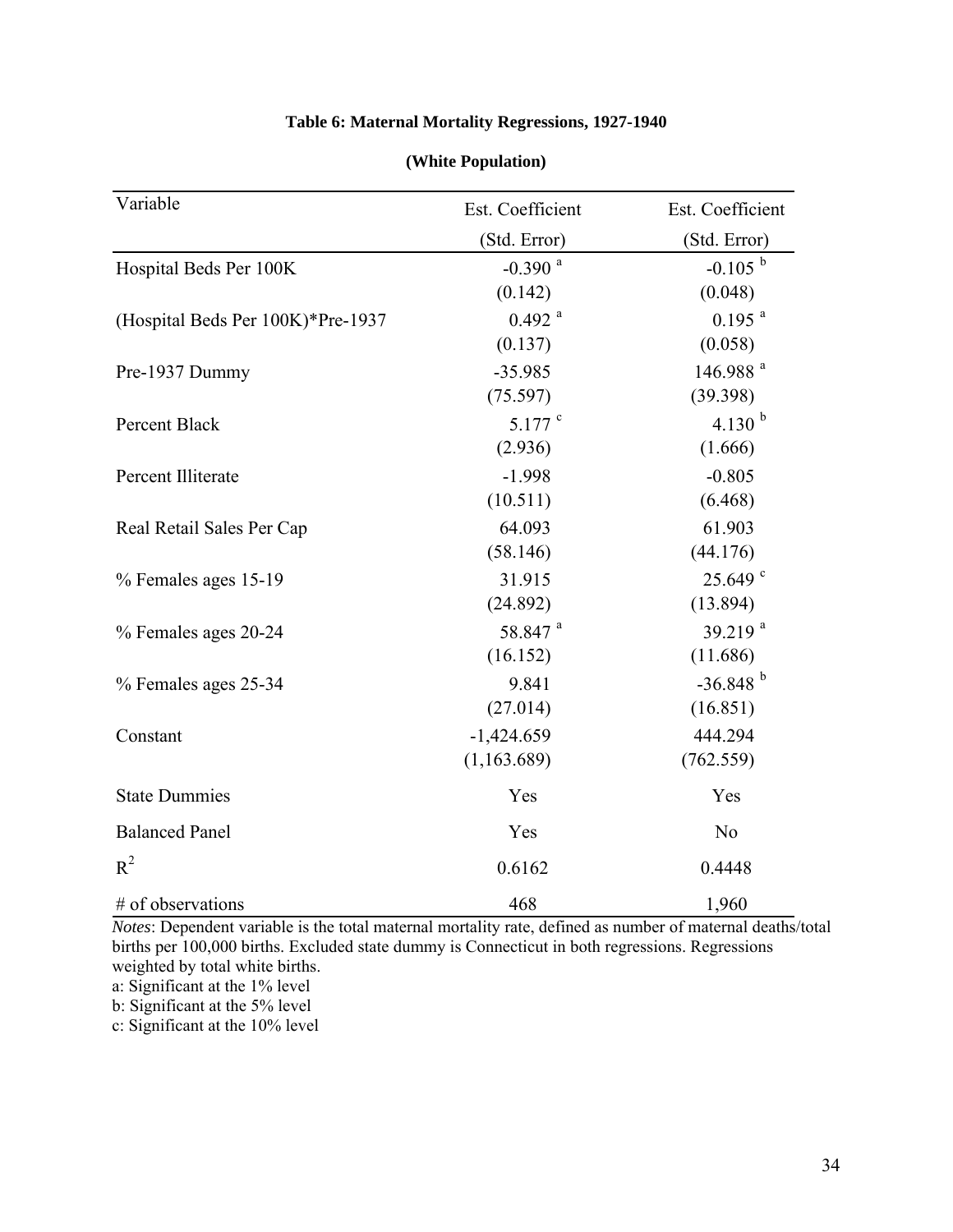| Variable                          | Est. Coefficient          | Est. Coefficient      |
|-----------------------------------|---------------------------|-----------------------|
|                                   | (Std. Error)              | (Std. Error)          |
| Hospital Beds Per 100K            | $-0.447$                  | 0.070                 |
|                                   | (0.341)                   | (0.136)               |
| (Hospital Beds Per 100K)*Pre-1937 | 1.088 <sup>a</sup>        | $0.554$ <sup>a</sup>  |
|                                   | (0.330)                   | (0.188)               |
| Pre-1937 Dummy                    | $-137.448$                | 120.675               |
|                                   | (181.163)                 | (104.276)             |
| Percent Black                     | $17.003$ <sup>a</sup>     | $17.207$ <sup>a</sup> |
|                                   | (6.128)                   | (3.444)               |
| Percent Illiterate                | $60.755^{b}$              | $-7.732$              |
|                                   | (26.013)                  | (12.267)              |
| Real Retail Sales Per Cap         | 422.332 <sup>a</sup>      | 369.987 <sup>a</sup>  |
|                                   | (134.475)                 | (123.150)             |
| % Females ages 15-19              | 140.689 <sup>b</sup>      | 144.025 $^{a}$        |
|                                   | (55.196)                  | (38.935)              |
| % Females ages 20-24              | 27.339                    | 51.961 $^{\circ}$     |
|                                   | (38.712)                  | (29.806)              |
| % Females ages 25-34              | 65.885                    | $-3.820$              |
|                                   | (63.934)                  | (51.630)              |
| Constant                          | $-5,262.002$ <sup>c</sup> | $-3,373.066$          |
|                                   | (2,857.644)               | (2,334.672)           |
| <b>State Dummies</b>              | Yes                       | Yes                   |
| <b>Balanced Panel</b>             | Yes                       | N <sub>o</sub>        |
| $R^2$                             | 0.5288                    | 0.3118                |
| # of observations                 | 468                       | 1,959                 |

### **Table 7: Maternal Mortality Regressions, 1927-1940 (Non-White Population)**

*Notes*: Dependent variable is the total maternal mortality rate, defined as number of maternal deaths/total births per 100,000 births. Excluded state dummy is Connecticut in both regressions. Regression weighted by total nonwhite births.

a: Significant at the 1% level

b: Significant at the 5% level

c: Significant at the 10% level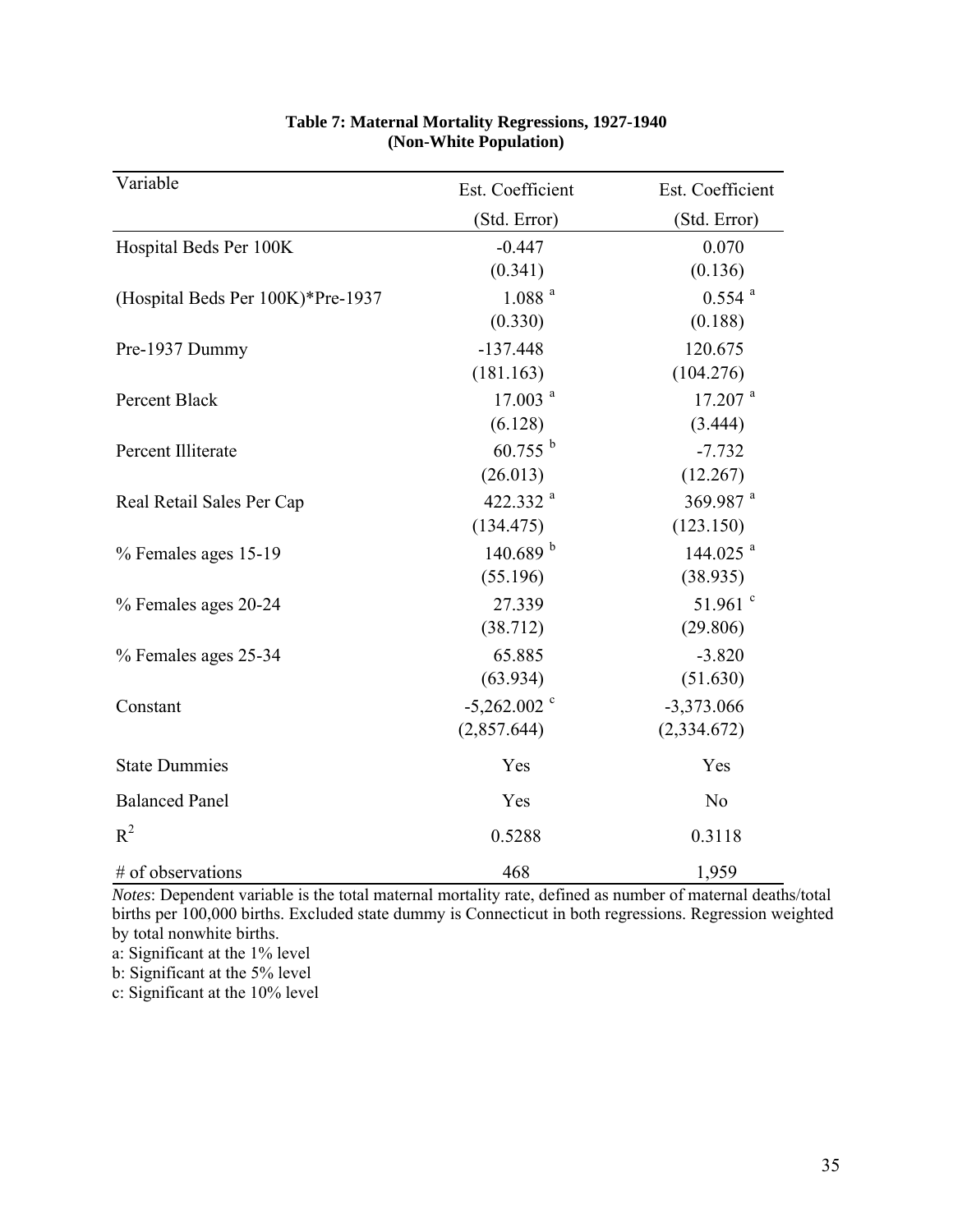

Figure 1: Maternal Mortality: Birth Registration States, 1915-1940

Source: Linder and Grove (1943). *Vital Statistics Rates in the United State*<sup>s</sup>*, 1900-1940*, Table 37, p. 622.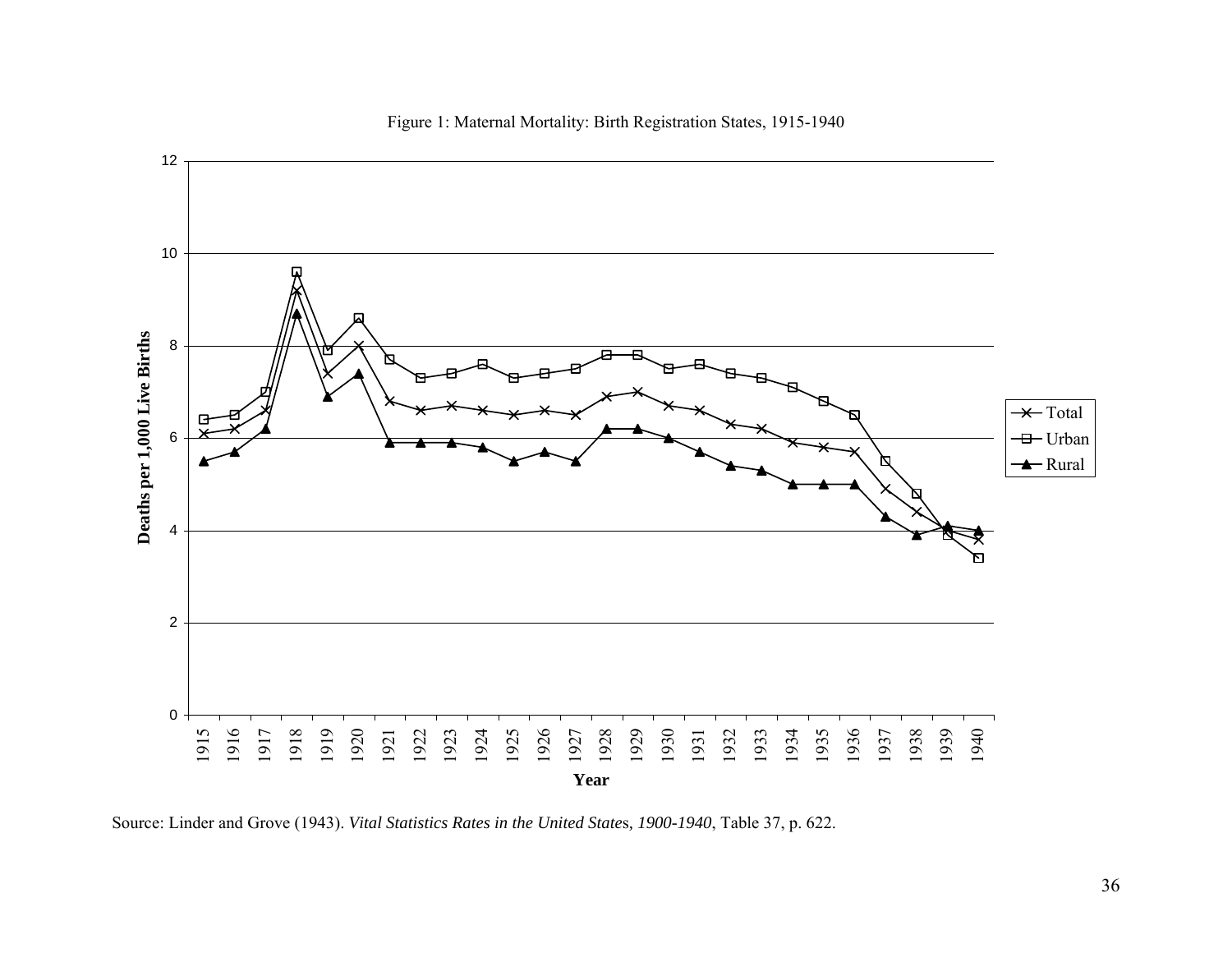Figure 2: Death Rates Among Females due to Tuberculosis v. All Puerperal Causes, Death Registration States: 1900-1940



Source: Linder and Grove (1943). *Vital Statistics Rates in the United States, 1900-1940*, Table 15, pp. 258-253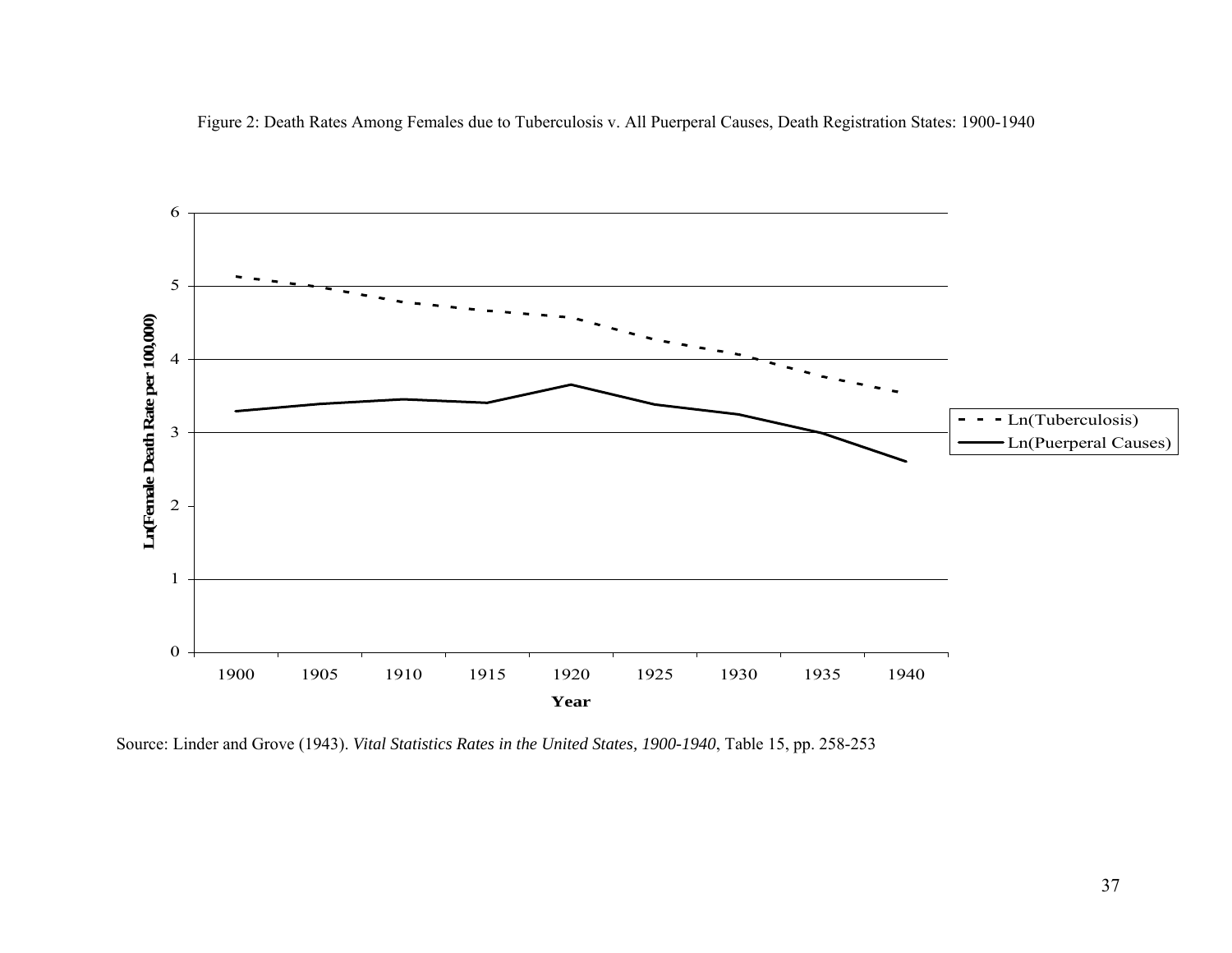

Figure 3: Maternal Mortality in Massachusetts, 1915-1940

Source: Linder and Grove (1943). *Vital Statistics Rates in the United States*, 1900-1940, Table 36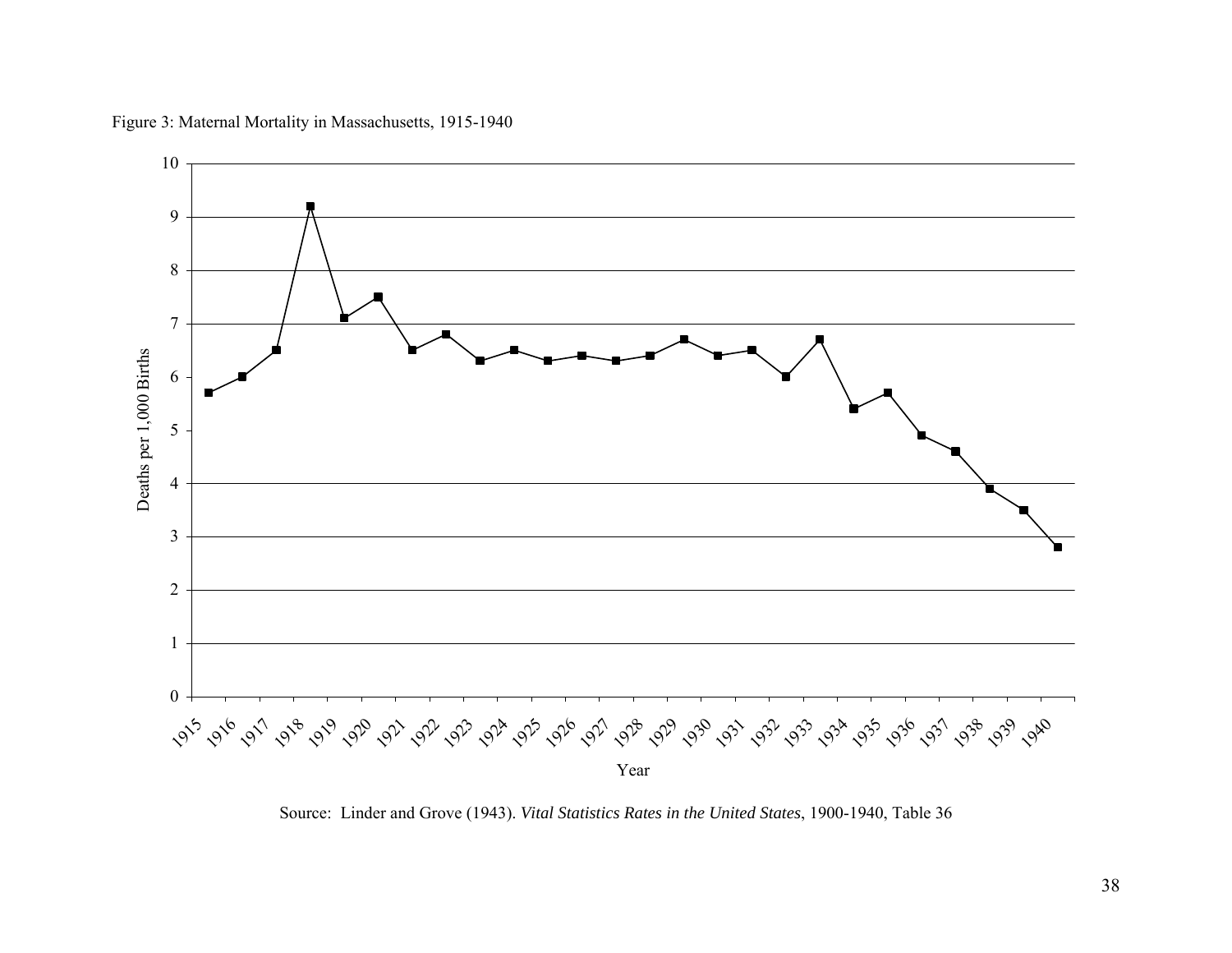Figure 4: International Maternal Mortality



Source: U.S. data are from Linder and Grove (1943), *Vital Statistics of the United States, 1900-1940*, Table 36, "Maternal Mortality: Birth Registration States, 1915-1940." Data for England and Sweden are from Loudon (1992), Appendix 6, Table 1 and 7